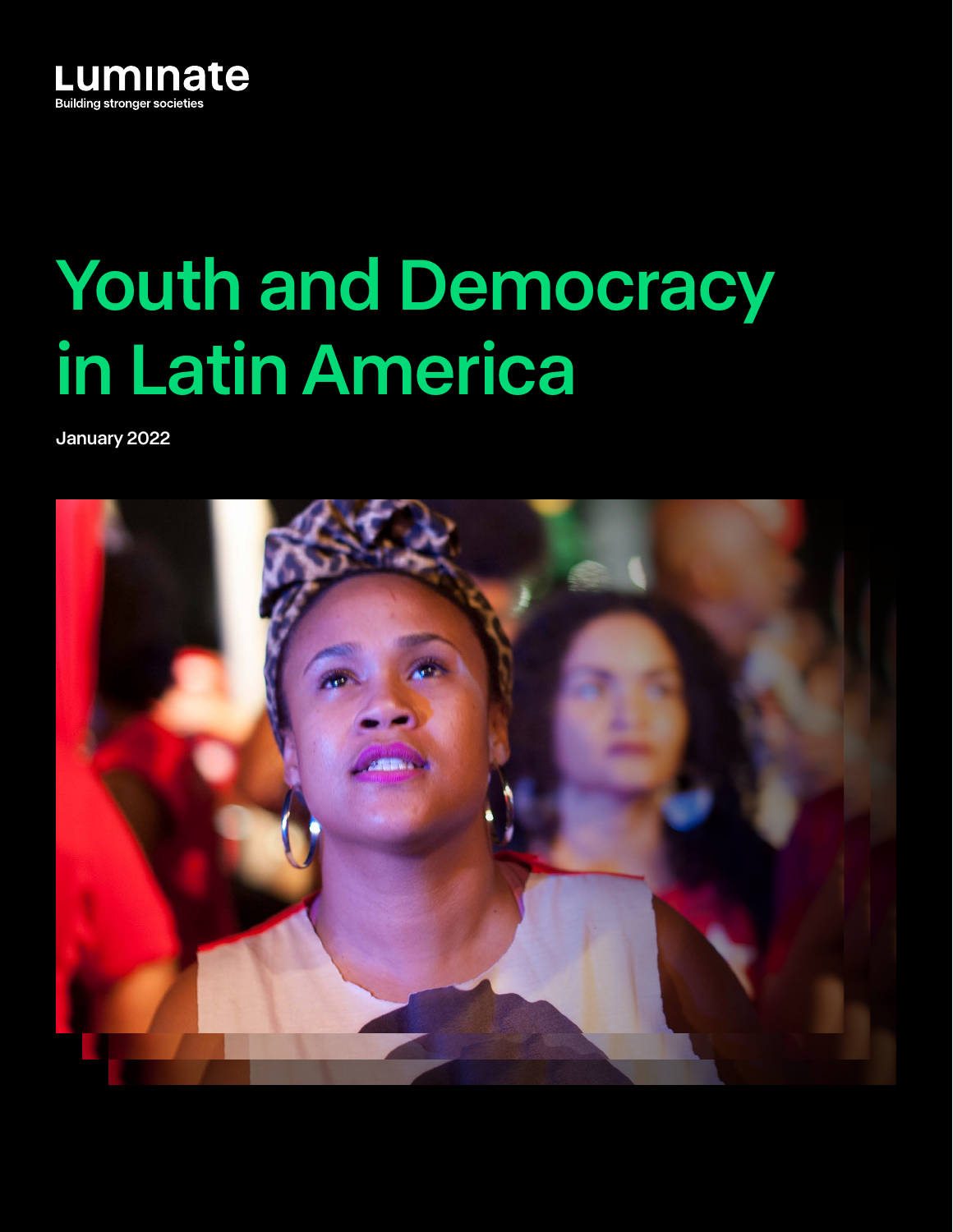## **Contents**

| <b>Introduction</b>                | 3  |
|------------------------------------|----|
| Research Methodology and Technique | 5  |
| Research Design                    | 6  |
| Argentina                          | 7  |
| <b>Brazil</b>                      | 15 |
| Colombia                           | 25 |
| <b>Mexico</b>                      | 37 |
| <b>Country specifics</b>           | 44 |
| Specificity of youth today         | 44 |
| <b>Recommendations</b>             | 46 |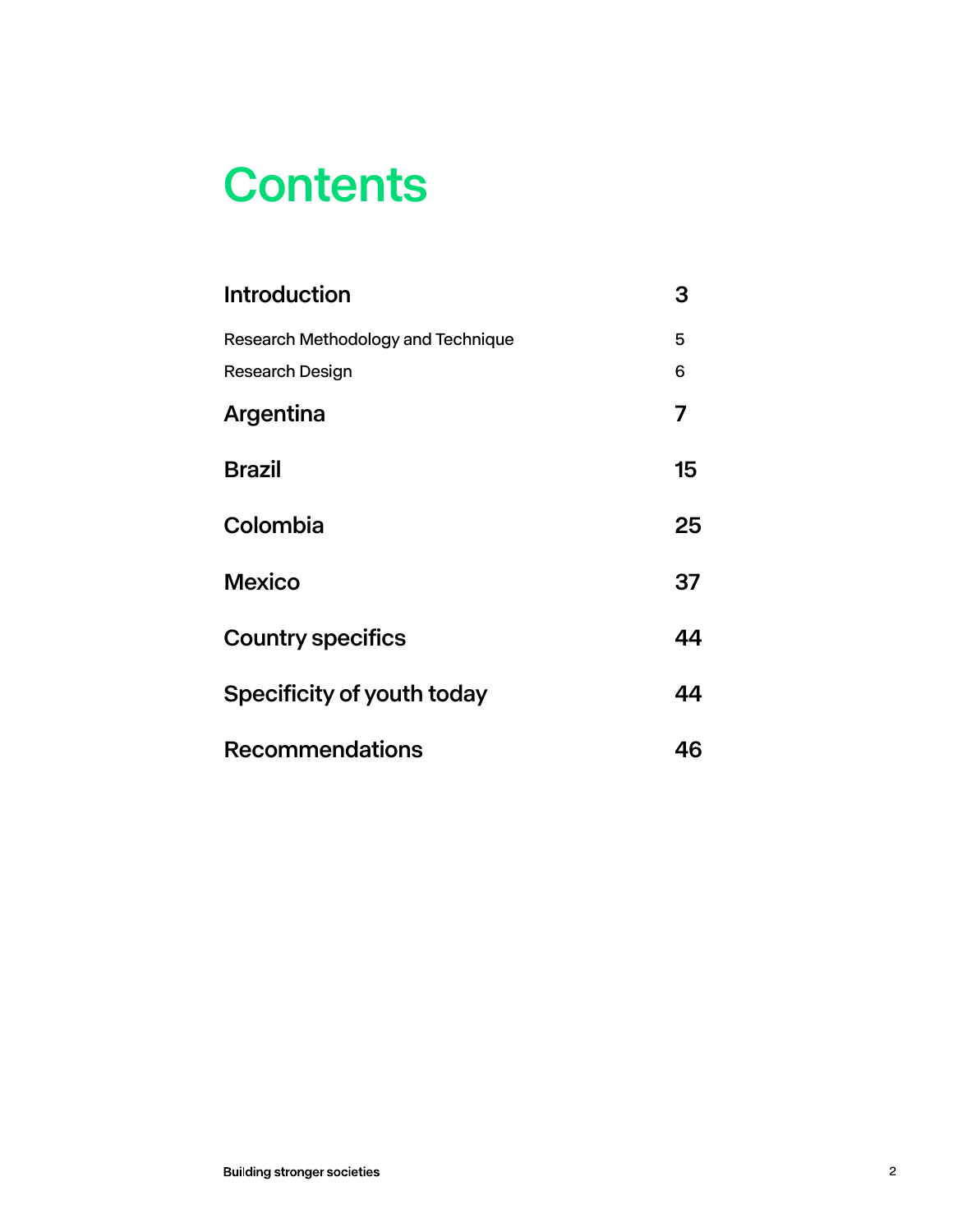<span id="page-2-0"></span>This report is the product of the research coordinated by Esther Solano and Camila Rocha, with the collaboration of Agustín Prol, Guadalupe Passadore Tomasi, Santiago Vanderstichel, Sofía Mosquera and Erick Melo. Questions can be directed to [luminatelatam@luminategroup.com.](mailto:luminatelatam%40luminategroup.com?subject=)

## Introduction

The Centre for the Future of Democracy at the University of Cambridge, which assembled into a single database surveys from 160 countries that had been done over five decades, recently reported that since 2015, younger generations have become increasingly dissatisfied with democracy in a "post-democratic" context. In addition, they report the emergence of a "populist wave" (both left and right), which may signal a possible change in political trends (Foa et al., 2020).

Foa and Mounk (2019), using quantitative data, argued for the need to distinguish between democratic *apathy* (skepticism about democratic institutions, low electoral participation, low interest in politics) and democratic *antipathy* (active support for illiberal movements hostile to pluralist institutions). Apathy would be more likely in societies where youth do not face open discrimination whereas in societies where youth face systematic social exclusion, apathy has become antipathy. The authors consider that civic education would remedy this by transmiting the values of liberal democracy and teaching the history of democracy and totalitarianism. This supposes that young people's democratic apathy and antipathy result from their lack of historical and political knowledge. Weber (2013), who also draws on quantitative data, considers that political antipathy towards democracy is higher among young men than among women.

Quantitative studies have shown a tendency for the younger generations to be negative about the political system. Qualitative methodologies have been able to show that new generations are interested in political issues and support democracy even if young people are distrustful of the political system. It would therefore not be appropriate to describe attitudes among youth as "apolitical" or "apathetic," but rather as "engaged skepticism" of political parties and professional politicians who are distant from citizens, albeit politically engaged in issues

more local, immediate and "post-material" (Henn et al., 2002).

These different results reflect different methodologies. By listening to how young people themselves define politics, and by considering their perceptions and feelings of marginalization from the political system in the face of an exclusionary political culture, qualitative methods make it possible to broaden the notion of "the political" (O'Toole, 2003).

 Political apathy could be understood as "alienation from the political system", that is, the disconnection of young people from conventional political processes (Sloam, 2007). Rather than blaming youth for their feelings, disenchantment, frustration and, ultimately their aversion to formal politics therefore, these can be linked to their perceptions that professional politics is closed to young people and that politicians are cynical, self-interested, and unreliable (Henn and Foard, 2012).

Similar conclusions were also found in the European context. Pfaff (2009) uses quantitative and qualitative methods to conclude that participation in youth subcultures fosters political socialization and has a positive impact on the democratic political culture of young people in Germany. European youth want to engage politically and to participate in democratic life but they feel frustrated and betrayed when they realize that mainstream politics excludes and ignores their needs and interests. This draws them towards other forms of political participation beyond voting, such as civil disobedience, dissent and critical protest (Cammaerts et al., 2014). Consequently, certain authors focus less on the individual deficit of young people's values than on political, structural, social, and material barriers to their participation in politics (Edwards 2007; Martin 2012). Political scientist Pippa Norris (2002) argues for a reinterpretation of the disconnection of young people from the party system and electoral politics. She uses the notion of a "democratic phoenix",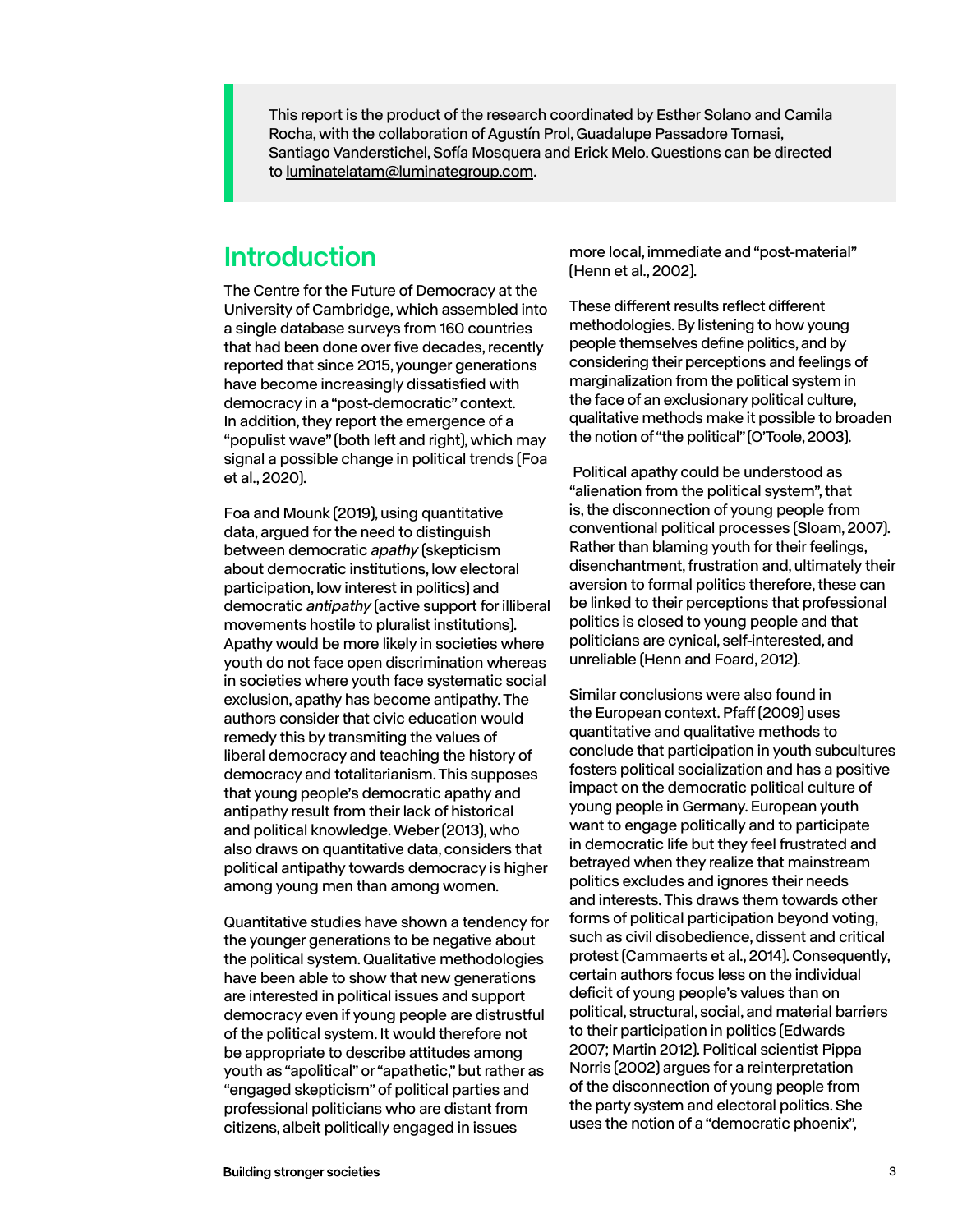that is, a flourishing, continuous reinvention of political participation in non-electoral, noninstitutionalized and more horizontal forms (Sloam 2014; 2016).

In addition to the North American and Western European contexts, the democratic attitudes and values of young people in former Communist countries has also been a constant concern. Survey results do not differ from those previously reported. Marzęcki and Stach (2016), for example, using quantitative research, concluded that democracy is an important value for young people in Poland, but that they

appreciation of democracy and low levels of civic and political engagement. This was not for lack of social capital (Putnam's classic explanation), but because they understood that Mubarak's political regime was corrupt and authoritarian and that if any participation in political parties or street demonstrations would lead to repression or imprisonment. It was from the transnational change in the structure of political opportunities (with the first Arab Spring in Tunisia) that young people were able to transform their pro-democracy political attitudes into political activity in the streets and on social networks (Sika 2012).

## Young people's profound lack of belief in and mistrust of the institutions of today's real democracies might not therefore necessarily mean that they do not adhere to or are not committed to democratic values.

are experiencing a deep crisis of confidence in the parties, the politicians, and the political elites. They argue that young Polish people justify their passivity by their perception that citizens cannot have an impact on politics unless the possibility exists that bottomup initiatives can produce social change. By contrast, Franc et al. (2018), used mixed methods to interpret the political cynicism of young people in Croatia in their perception that professional politicians are corrupt, boring, incomprehensible and distant from the lives of the people. They conclude that young Croatians show strong support for the democratic system but are somewhat ambivalent: some support autocratic claims that democracy is blame for social inequality. Such behavior was read from categories such as "critical citizens" or "dissatisfied democrats", which considered such criticism of social inequality to be a democratic potential rather than an antidemocratic force.

Research on youth and democracy in the Middle East has been heavily influenced by the 2011 Arab Spring phenomenon. In a study of pre-2011 Egypt, one author found a divergence between young people's positive Hoffman and Jamal (2012) also used quantitative data to analyze patterns of political attitudes and behavior. They concluded that the causes of the Arab Spring were connected more to transnational political opportunities to protest than to grievances against the political regimes of the Arab world. After all, average young people, the major protagonists of the protests, were more supportive of political Islam, happier with the regimes, and more optimistic about their economic future than other age groups. However, the authors found that Arab youth are more likely to protest and less likely to vote, once again demonstrating that youth prefer unconventional forms of politics.

A quantitative survey of the electoral participation of young people in Chile concluded that prospects for democracy are far from promising, given the growing age disparity: 90% of older people vote whereas fewer than 30% of people younger than 30 votes. Moreover, among young voters, the rich voted at much higher rates than those who are poorer (Corvalan and Cox, 2013). Another mixed methods study sought to explain an apparent paradox between Chile's good objective indicators (political-democratic and economic)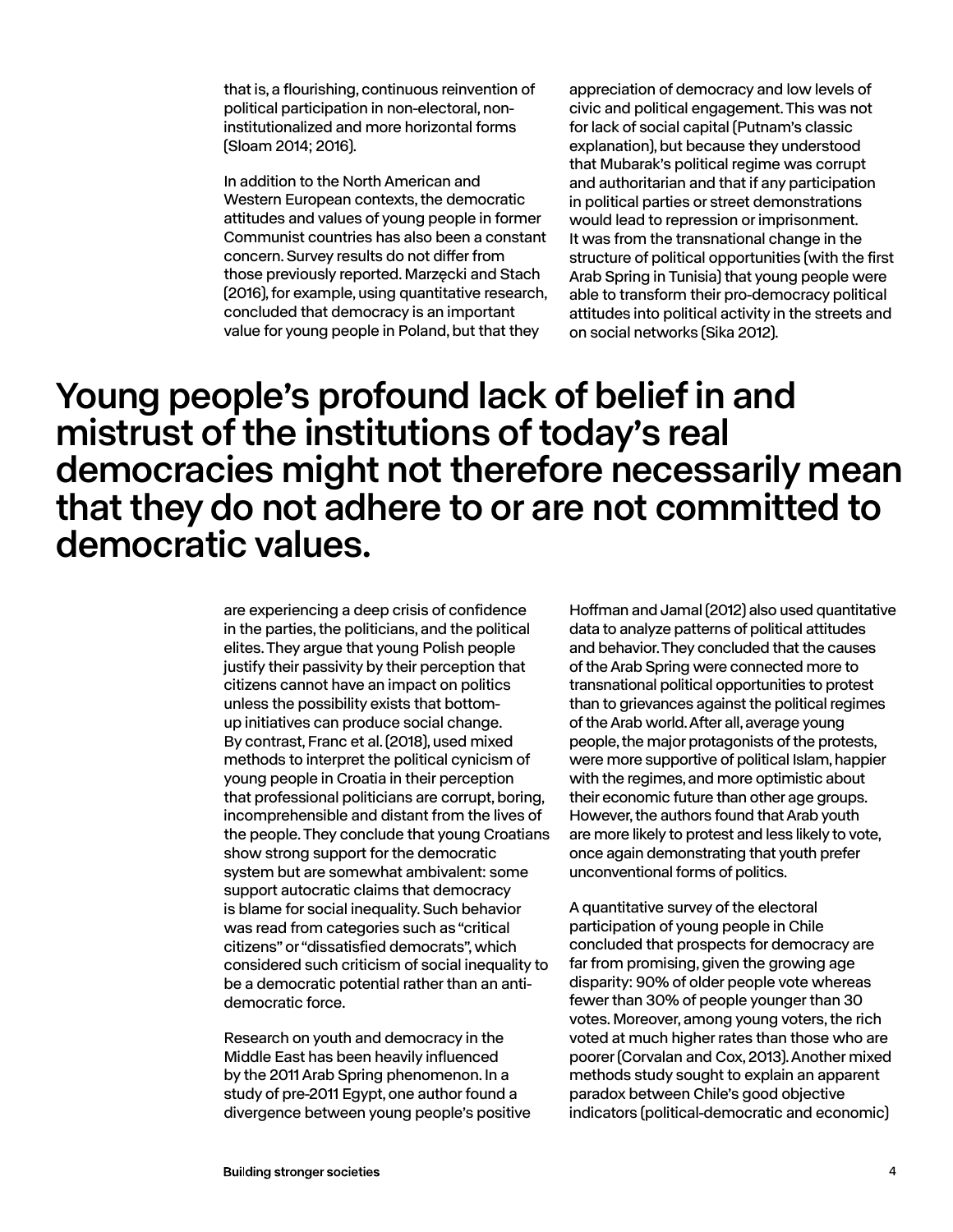<span id="page-4-0"></span>and the high degree of subjective discontent among young people, as evidenced by massive student protest movements in 2006 and 2011, the result of a gap between expectations and reality. Those born after Pinochet's dictatorship understand themselves to be the "fearless generation", which is to say, without fear that their protests would destabilize democracy.

Finally, Gillman (2018) proposes that, unlike the literature on youth based on surveys, qualitative studies based on focus groups allow for a more complex, complete view of citizens' attitudes towards democracy. Where surveys show a record low level of support for democracy in Latin America, the focus groups carried out by the author with young Ecuadorians led to the conclusion that these young people are strongly committed to democratic freedoms albeit skeptical of the institutions that would ostensibly guarantee them. It is therefore necessary that the process of democratization not be restricted to formal political institutions and for it to have a social dimenaion. Considering the recent international debate on the relationship between youth and democracy in the 21st century, it would seem important to extend the notion of politics beyond institutional politics (formal, conventional, professional, partisan, electoral, in short, traditional) to include extra-institutional, non-institutionalized, non-electoral, alternative, and local forms of politics.

Young people's profound lack of belief in and mistrust of the institutions of today's real democracies might not therefore necessarily mean that they do not adhere to or are not committed to democratic values. If we consider only the meaning that young people attribute to democracy vis-à-vis the possibilities of conventional and alternative forms of political participation in their own national political systems, we can assess how much risk "democratic disconnect" poses for the future of democracy (Foa et al., 2020).

Finally, two major trends can be identified in the literature: quantitative research that uses the concepts of political culture and political socialization (a culturalist strand of political science, based on Almond and Verba; Putnam; Inglehart; Norris, etc.) or *social representation* to a lesser extent (part of Moscovici's social psychology); and qualitative research that uses different concepts such as *subcultures* or *youth*  *cultures* (inspired by the British cultural studies of Hall, Willis, etc.) or *subjectivity or political subjectivation* (a multidisciplinary approach in which Rancière's and others' political psychology and philosophy are central).

The first methodology uses surveys to measure individual values while the second seeks to discern intersubjective meanings through multiple data collection techniques including interviews, focus groups, observation and life stories. Quantitative research that treats political culture generally, such as the psychological attitudes of individuals towards the political system, tends to yield pessimistic views of young people as apolitical, apathetic, skeptical and cynical, attitudes that would endanger democracy. Exceptions exist, however, such as the studies favoring dialogue in Pippa Norris' work, contrary to fellow political scientist Robert Putnam. Qualitative research that addresses culture in its collective heterogeneity – of subcultures around broader scopes than the political system, including ways of life, consumption styles and/or resistance practices, for example – tends to produce more optimistic assessments. Young people are actually interested in politics and committed to democratic values, but perceive the political system to be closed, distant and corrupt. When they want to act politically, they seek something other than traditional politics – parties and elections within institutions – such as alternative forms of politics, including confrontational collective action outside institutions. Qualitative research is more sensitive than quantitative research and does not hold young people responsible for survey results. It seeks, rather, to interpret their experiences, practices, and values based on their conceptions of the world. The current study has adopted such a perspective.

### **Research Methodology and Technique**

The qualitative methodology used here allows for a more profound and nuanced understanding of the values, opinions, and feelings of the people interviewed. By contrast, public opinion studies or surveys, are based on questionnaires requiring positive or negative and/or agree or disagree answers to sentences. They do not allow for qualitative inconsistencies, contradictions or complexities that cannot be reduced to simple scales or typologies.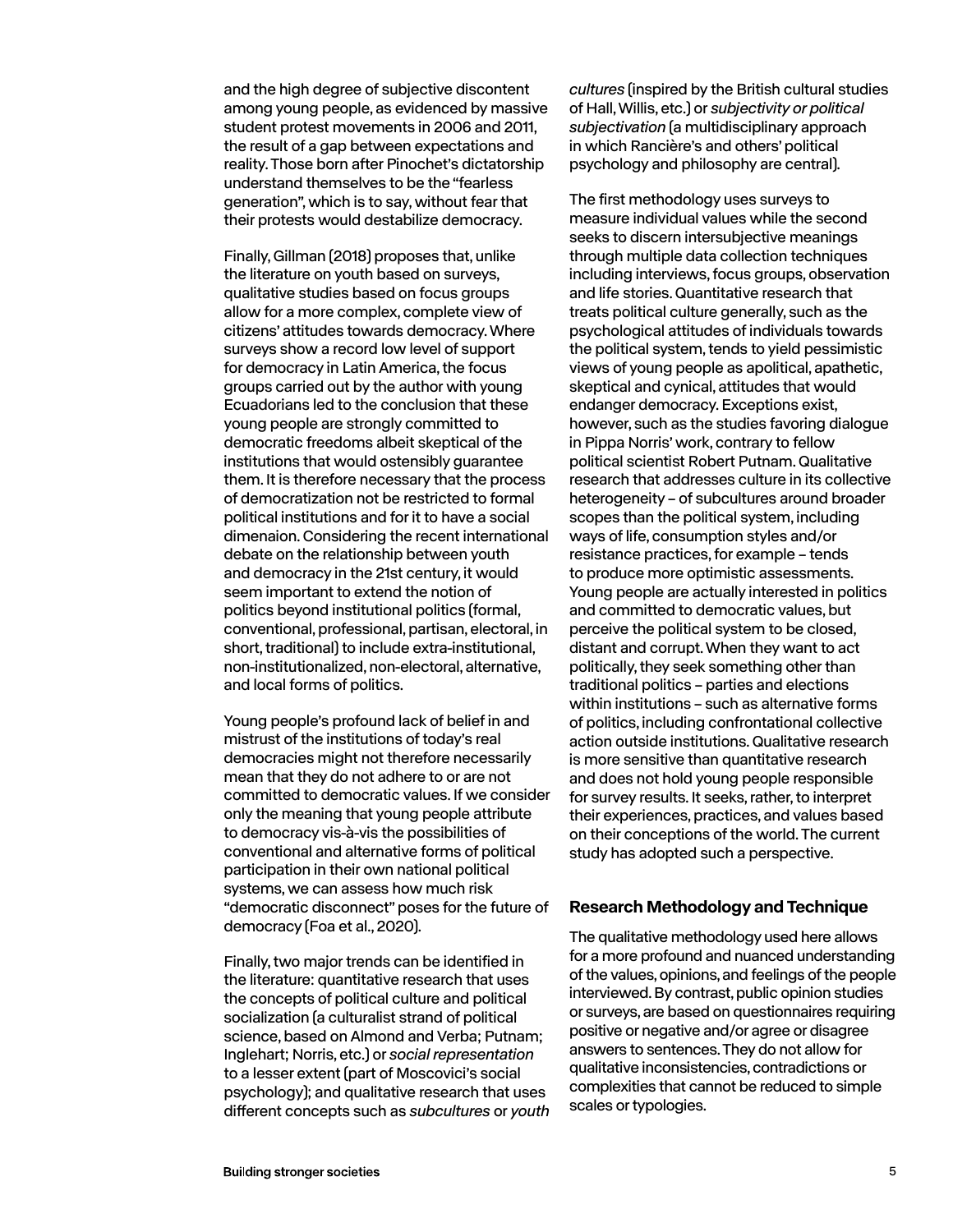<span id="page-5-0"></span>Qualitative research techniques such as focus groups, in-depth interviews, and ethnography are predicated on establishing bonds of trust and empathy between interviewers and subjects. Discussions are typically conducted with fewer people and require more time than surveys. The great advantage in analyzing collected data is that the methodology facilitates inductive reasoning where the assumptions guiding the elaboration of the research project provide only a partial basis for the conclusions, whereas, in the deductive

cell phone apps such as Google Meet or Jitsi Meet. In addition to using gender, income, and prioritizing respondents' regional diversity, selection was also made on the basis of political criteria. Three large groups were formed; Group 1 included supporters of a country's main right or center-right leadership; Group 2 included country supporters of the main left or center-left leadership, and Group 3 included people who did not identify with the main political options and/or did not vote in previous elections.

## Sixty in-depth interviews, were conducted with triads of people aged 16-24 organized into age and gender-homogeneous groups, and based on a semi-structured questionnaire and free user-friendly digital platforms on computer.

reasoning used to prepare and analyze quantitative research, the premises provide a definitive basis for the conclusions.

This project used ethnographic mini focus groups or triads designed to increase empathy between interviewer and interviewees and to reduce possible tensions among them. Triads are groups of three gender-homogenous people who already know one other. By contrast, the focus group traditionally used in market and electoral research involves an interviewer holding a discussion in a neutral, controlled environment about a specific topic or topics with a group of approximately 10 people who do not know one other.<sup>1</sup>

#### **Research Design**

Thirteen triads were organized in Argentina, 12 in Colombia, 18 in Brazil and 17 in Mexico reflecting the population size and greater regional diversity in the latter two countries. Sixty in-depth interviews, usually lasting for two hours, were conducted with triads of people aged 16-24 organized into age and gender- homogeneous groups, and based on a semi-structured questionnaire and free user-friendly digital platforms on computer or

### **The semi-structured questionnaire addressed nine topics:**

- **1.** Information consumption
- **2.** Influencers
- **3.** Other means of communication
- **4.** Politics and information
- **5.** Distrust and false news
- **6.** Democratic participation
- **7.** Political parties and representation
- **8.** Trust in institutions
- **9.** National politics

Research results highlighted the empirical findings in each country, national specificities, and the specificities of contemporary youth; recommendations were made based on the final results of the investigation. The decision to quote interviewees in the report reflects the fact that they more completely synthesize the broader trends identified throughout the investigation. These quotes include the interviewee's gender, age, political profile and region.

<sup>1</sup> Cf. Leny A. Bomfim. Grupos focais: conceitos, procedimentos e reflexões baseadas em experiências com o uso da técnica em pesquisas de saúde. Physis [online]. 2009, vol.19, n.3, pp.777-796.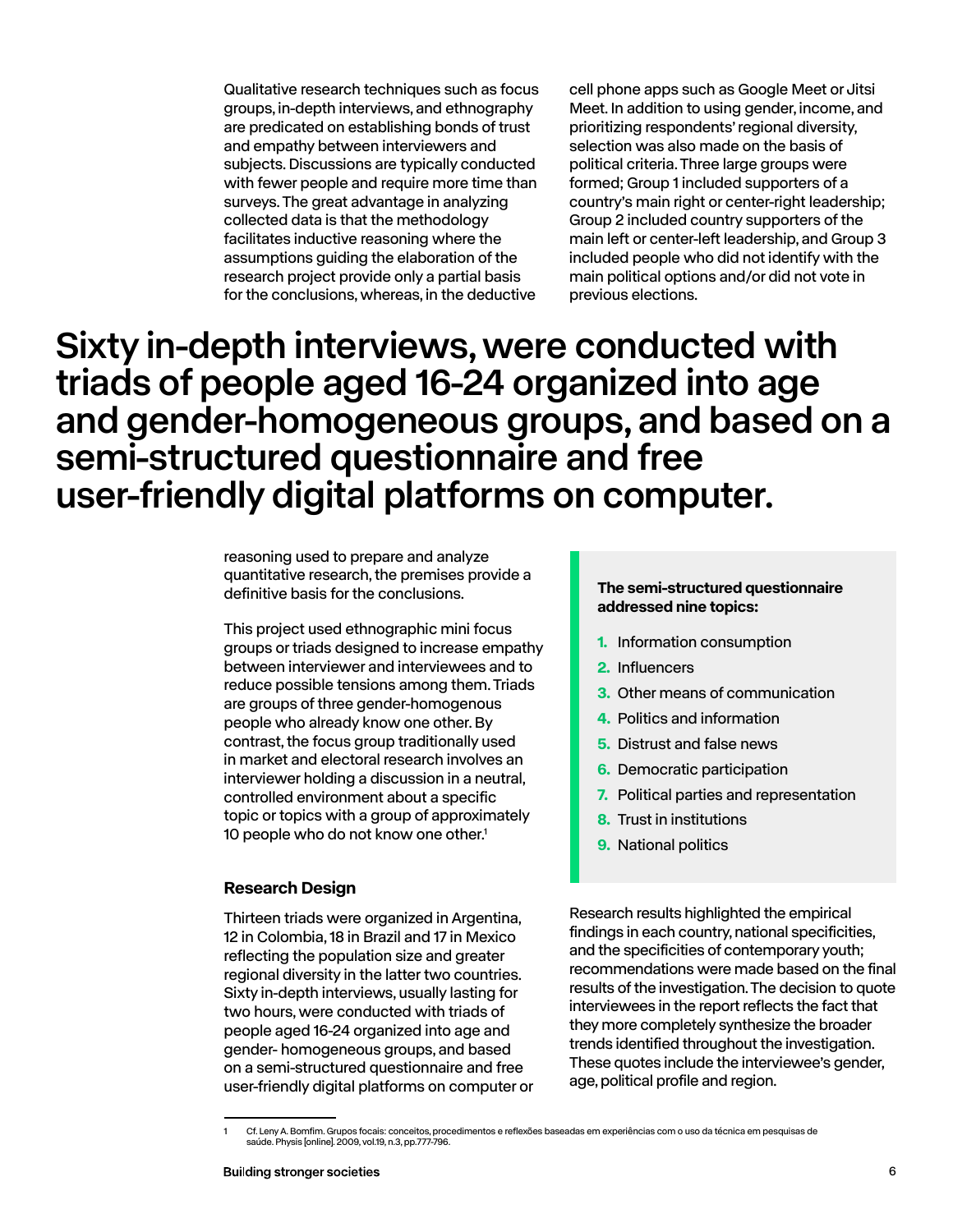<span id="page-6-0"></span>

## Argentina

### **Context**

To understand Argentine political positions requires understanding the importance of Peronism for more than seventy years. Since Juan Domingo Perón joined the national government in the mid-1940s, ideological positions have been structured mostly around the affinity with his political movement. Beginning in 2003, with the arrival of Néstor Kirchner and Cristina Fernández de Kirchner in the Argentine government, Peronism was revitalized as as the antagonism against it.

While anti-Peronism (or anti-Kirchnerism) is organized primarily around the figure of Mauricio Macri and his alliance, *Together for Change,* after his time in government in 2015 and 2019, some people said that they no longer feeling the alliance represented them. New opposition figures such as the Libertarian Party, have emerged, and seem to be distinguished by being known in youth political culture.<sup>2</sup> Where the left is mainly organized in Kirchnerist Peronism terms, the minority includes different, small electoral parties.

#### **1. Information consumption**

All people interviewed use social networks. Instagram and WhatsApp are mentioned most often and used for entertainment and socialization with friends, family and fellow students highlighted. The participation in and ranking of humorous content, memes and videos stands out in most of the interviews. Specific interests also emerged such as cooking recipes, animals, television series, and sports, among others:

*"I do not share issues about politics because I do not like it when they start to argue instead of accepting each other's position"* 

(Woman, 23 years old, Peronist / Kirchnerist, NOA)

Although most of the young interviewees mentioned that they looked to the networks for relaxation, they also access political content and news about current events, and saw the

networks as a privileged source of information because they are more pluralistic and diverse than traditional media and easily accessible; Twitter and YouTube stand out in this regard.

*"Social networks are where you can access faster, sometimes you have no time to listen to the radio or watch TV."* 

(Woman, 23 years old, Peronist / Kirchnerist, NOA)

*"On Twitter, all the information that I can have is basically concentrated, but on Instagram it is more for acquaintances and I do not have a lot of extra information."* 

(Male, 21 years old, Indefinite, NEA)

*"There is more content on YouTube. Not everything appears on Instagram because there are also private profiles and well, it is a longer process. If I want to find it faster, I have to go to YouTube and look for the word I want to know about and then the video appears directly. Or something related."* 

(Man, 16 years old, Libertarian Party, CENTRO)

However, when it comes to validating information or delving into specific topics, Google searches and traditional digital newspapers are used because they are perceived to offer more rigorously handled information. Most people only share content and do not generate their own.

*"I look for what comes up in the moment, if there is something that I want to know from out of nowhere or if I see something, for example, on Twitter or Instagram and I want to verify it, I search Google in the news section."* 

(Woman, 21 years old, Peronist / Kirchnerist, NEA)

*"I've often seen current memes that I do not understand and have to Google. There I see the news."* 

(Male, 21 years old, Indefinite, NEA)

A paradox arose in the use of social networks during the pandemic. Although young people used them a lot to connect with other young people, entertain themselves, and learn about the pandemic, the infodemic, confinement,

<sup>2</sup> This political group formally brings together two parties that stood for the current year's legislative elections. Avanza Libertad obtained only 5% in the PASO of the Province of Buenos Aires with a list headed by economist, José Luis Espert. La Libertad Avanza was presented in the City of Buenos Aires, and headed by economist, Javier Milei. It obtained almost 14%: this was the first time that the party had participated in elections. Whereas the two economists appear widely in media coverage on television programs, the second strongly dominates social networks, especially on Twitter.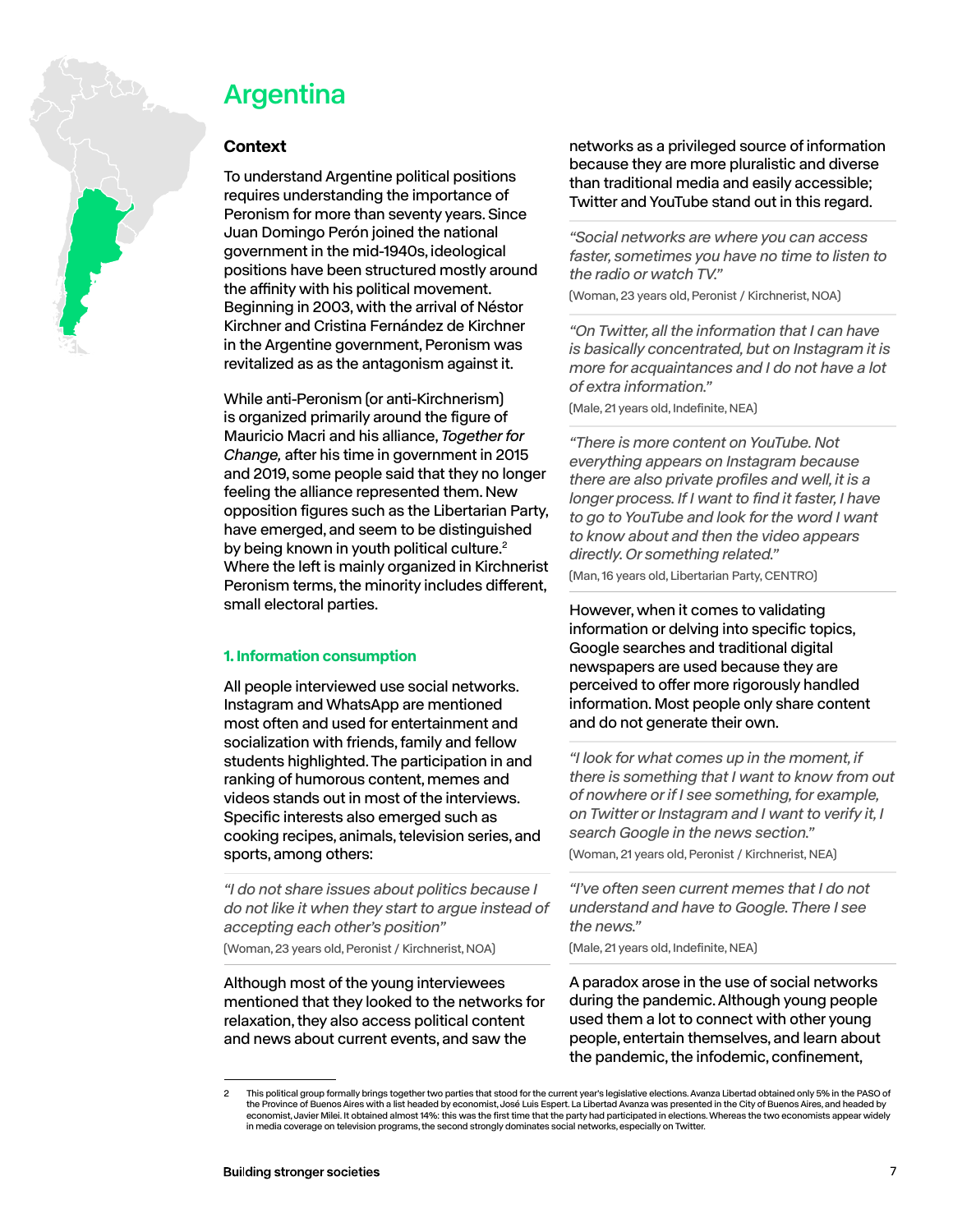Argentina and information overload created anxiety, uncertainty about the future, which, along with the tragic news about the pandemic, the environment and femicides, created some distancing and prudence (abandonment of "toxic" social networks such as Twitter, abandoning groups, spending less time).

> *"I got tired, all this pandemic, climate change makes you sick, it generates anxiety, you end up bombarded with things and get really bad, you go into a depression because of everything that is happening, the uncertainty about the future, not getting a job. So I quit. I got lost in the discussion and got tired. I read about feminism and things that were happening, but lately I hardly even read any news."*

(Woman, 22 years old, Peronist / Kirchnerist, NOA)

Finally, the consumption of information about the cryptocurrency market emerged as a hobby fundamentally among people identified with the right wing and particularly with the Libertarian Party. We consider this relevant, since the liberal ideas that circulate are later reproduced politically among consumers of this kind of information.

*"One of my hobbies, in quotes, is watching the cryptocurrency market. So, sometimes due to the blue dollar and inflation in some cases, and the taxes they put here, it is a little more*  difficult to buy because they usually buy with *pesos or dollars. Well, the value of the peso of a virtual dollar is guided by the weight of the blue dollar. So, they do generate a very high rise in the dollar, or in taxes as that changes things somewhat, or a lot. Therefore, I see no taxes and a balanced economy as best for me. And that's why I went more to the right."*  (Man, 16 years old, Libertarian Party, AMBA)

#### **2. Influencers**

None of the interviewees gave evidence that influencers were central in their consumption of social networks. A controversy arose around the role of these figures as, on the one hand, a waste of time or empty consumption or, on the other, sources of useful information on certain topics.

*"I specifically don't follow many influencers because I don't like them. If I follow people with a lot of followers, they are considered influencers, they can be singers or things like that. I do not like the content of the influencers. Let them talk about such banal* 

**Building stronger societies** 

*topics, always advertising things and showing recommendations. I don't know, I don't swallow the content."* 

(Woman, 21, Kirchnerista / Peronista, NEA)

However, in most interviews, the figure of Santi Maratea, an Argentine influencer who conducts various campaigns on the networks to collect funds to benefit social causes, stood out. All who knew him well or less well shared his spirit of solidarity and honesty.

*"I started to follow Santi Maratea for his collections, but I don't follow many famous people."* 

(Woman, 21 years old, Kirchnerista / Peronista, CENTRO)

*"Lately, I have gotten hooked on Santi Maratea with the collections, I think he is the one who I see most in the stories. ...I find what he raises interesting ... you can help from home with a payment link, and you are collaborating on a great cause. I find the collection campaigns interesting."* 

(Woman, 20 years old, Antikirchnerista / Antiperonista, CENTRO)

Interviewees who identified with the Libertarian Party appreciated the approach of network figures such as Emmanuel Danann, Javier Milei and Álvaro Zicarelli, politically incorrect influencers whom they trusted because they tell the truth and provide data and not opinions.

*"I usually watch videos with my partner about Emmanuel Danann, I love it because he says things the way it has to be. There is also a youtuber called El Dolarcito who is very against this government and says and shows things."*  (Woman, 20 years old, Libertarian Party, NOA)

"Milei brings a different content to previous *ones that have been given over the years. So,*  for that, Milei can do something different. I *believe that he looks at the data and does not say things when he has nothing more to say. I believe that with the data he says, 'Well this is happening here and here and this is supposed to happen.'"* 

(Man, 16 years old, Libertarian Party, AMBA)

We believe that these figures, who have no institutional or political responsibilities, can espouse an incorrect and even aggressive discourse that can attract a certain sector of youth. At the same time, there is a belief that opinions are based on knowledge and objective data. Similarly, among those interviewed who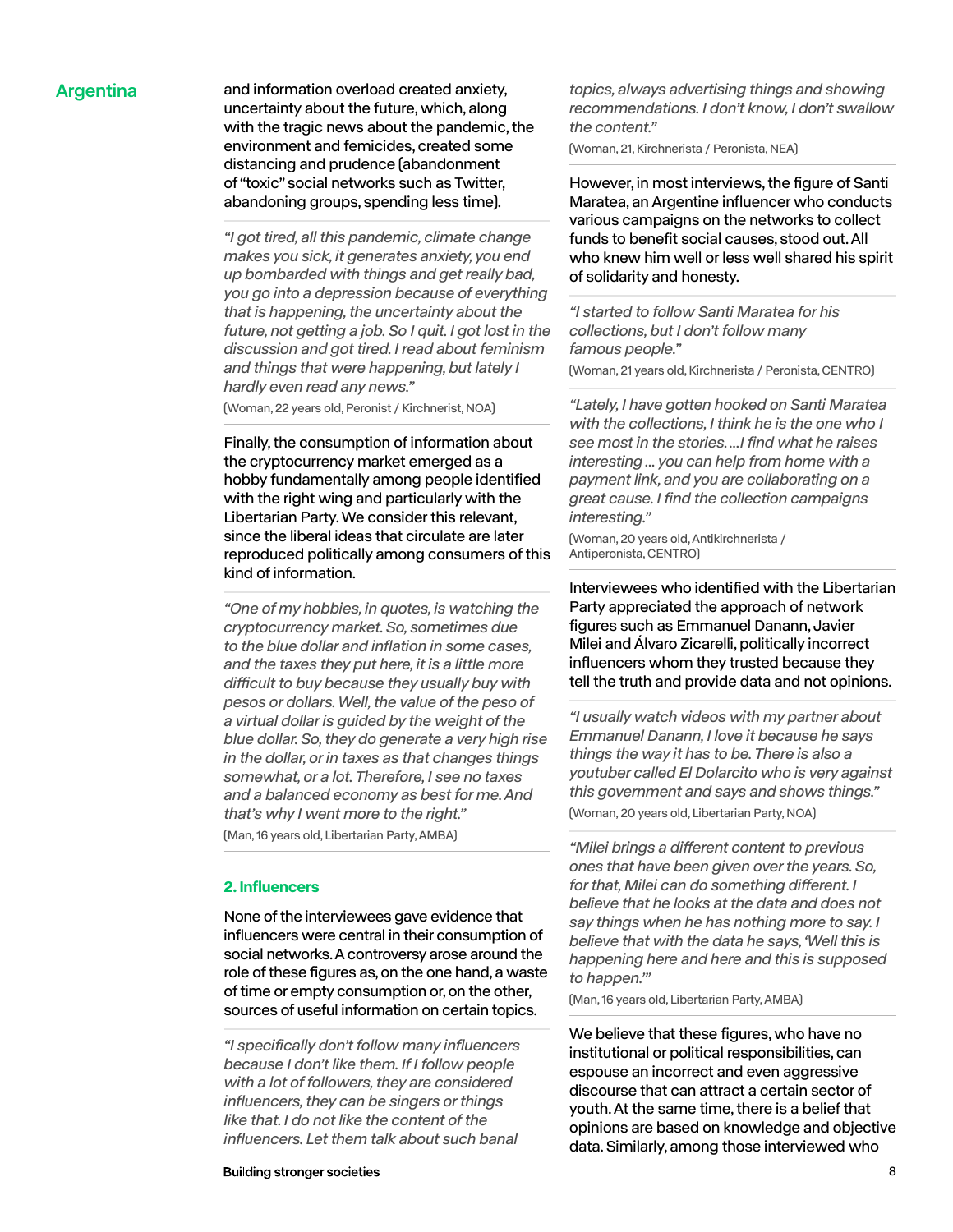Argentina embrace feminism or environmentalism, wellknown network figures such as Malena Pichot (a reference for feminism) or Enrique Viale (a reference for environmentalism) were named as central because they refer to these issues.

> *"I follow Male Pichot to find out about feminism."*  (Woman, 21 years old, Kirchnerista / Peronista, CENTRO)

*"More than anything on Instagram, I follow Male Pichot, we love her. I also follow a lot of accounts about eating disorders, which inform me a lot and give me the space to learn new things, although there are nutritionist influencers, and vegans who change your attitude and patterns... 'Online mami' is a fat activist; this is great since other bodies are beginning to be shown ... that kind of influencer."* 

(Woman, 18 years old, Kirchnerista / Peronist, NOA)

*"I don't choose it, but if I see that politicians are showing up on Facebook, I see it there."* (Woman, 20 years old, Libertarian Party, NOA)

However, we consider it interesting to highlight young people's consumption of traditional media through digital platforms such as fragments of television programs on YouTube or newspaper news through their social media accounts.

*"I really like what comes from La Nación, the part from Jonathan Viale, who is very critical of the government. Perhaps in very crude form, but still very critical. I see it on YouTube like before going to sleep."* 

(Male, 17 years old, Libertarian Party, CENTRO)

*"I don't watch TV. I watch 100 Argentinos Dicen but I watch it on YouTube."3* (Woman, 22 years old, indefinite, CUYO)

## In most cases, political content is consumed on social networks. However, a general consensus exists around the active search on traditional media for specific content.

#### **3. Other means of communication**

In the vast majority of interviews, youth stated that they did not listen to the radio or watch television. In many situations, there are no television in their homes and when they do have them, they primarily watched series and movies on digital platforms: Netflix and YouTube stood out. Parents look more at traditional media, and they informed the youth about the information being provided there. Similarly, youth did not read the newspapers on a daily basis but valued them as a place to look for information on a specific topic or event.

*"Around there, I get Infobae advertising and read it. News advertising appears and I enter if I'm interested."* 

(Woman, 23 years old, Libertarian Party, NOA)

#### **4. Politics and information**

In most cases, political content is consumed on social networks. However, a general consensus exists around the active search on traditional media for specific content. This was reiterated regarding COVID-19 information. Many people interviewed stated that they got information from newspapers at the beginning of the pandemic. This was also true regarding news that moved them such as femicides, violent situations or natural disasters.

*"We became more connected due to the health issue."* 

(Woman, 21 years old, Kirchnerista / Peronista, CENTRO)

<sup>3</sup> *100 Argentinos Dicen* is a question and answer broadcast by Channel 13, an open national channel.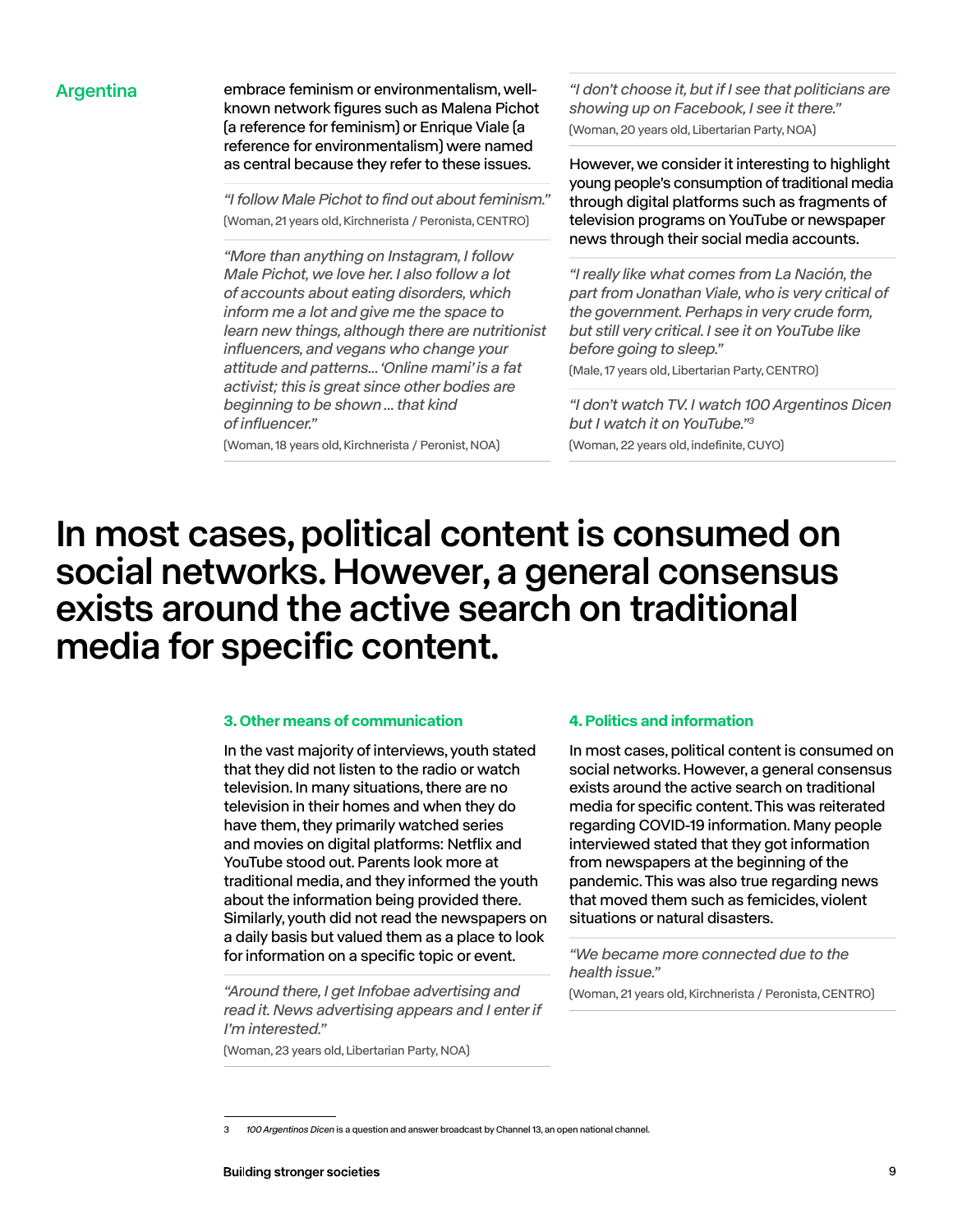Argentina *"Yes, zero, nothing TV, I think the last time I watched TV was at the beginning of the pandemic to see what happened."*  (Woman, 20 years old, Antikirchnerista / Antiperonista, CENTRO)

> Young people who identified with a particular political position shared more political content in their networks, especially political humor about current news items. However, the majority of young people followed no political figures and political organizations or institutions even less. Interviewees stated that they did not consume or share content that ran counter to their political opinions.

#### **5. Distrust and fake news**

Those interviewed agree that people do not use social networks correctly. The chief reason is the use of aggressive discourse and the dissemination of false news. On the one hand, political polarization leads to disrespect for differing opinions; on the other, the presence of fake news on the networks was considered dangerous for the development of politics because it is malicious, biased, and shared by credulous people. In many situations, older people are seen as the most common victims of fake news.

*"I think older people fall a lot [for fake news], actually they all do. But for example, the news, I think they know that they have an audience of older people and can say what they want, let's say, and fall more into that kind of thing. For example, they say that there are not enough vaccines and people out there believe or think that vaccines are really lacking or that kind of thing. In times of Covid, during the pandemic last year, there was a lot of big fake news and so-called professionals coming out to say things that had nothing to do [with the issue]. I believe that social networks also target an uninformed public. It is easy to retweet, let's say, and is shared. I think that social networks are a new world for them, what happens there is the truth, let's say."* 

(Male, 21 years old, Indefinite, NEA)

Similarly, whereas everyone affirmed the existence of fake news, no one felt or remembered having been a victim of it. However, previously circulated comments about different false news stories were reproduced throughout the interviews.

*"They were going to do it, I don't know if it was finally approved, but the idea came up and it is silly that a Menstruation Ministry be proposed. That is totally ridiculous to me. There should not be a Ministry of Menstruation."* 

(Man, 16 years old, Libertarian Party, CENTRO)

It is noteworthy that young interviewees tended to limit the circulation of fake news to social networks and not to traditional media such as television, radio, or newspapers, which led to greater confidence in that information. Consequently, the habit of seeking confirmation of a news item on social networks through traditional media was often confirmed, usually passively; the search was done almost always using Google.

*"You have to pay attention to whether or not it is logical. Anyway, we all have our chance now, you go to Google and see if it is true or not. Or on the same newscasts you decide whether or not it is true or a scam ... If you are in front of the camera, I do not think you have the face to deceive people who see or listen to you."*  (Woman, 20 years old, Libertarian Party, NOT)

*"It is rare that they release fake news on TV, but there is a tremendous amount of discussion on TV after that."* 

(Man, 16 years old, Antikirchnerista / Antiperonista, AMBA)

*"I use Google News because it gives you the*  opinions of different newspapers, it is not that *you get only one newspaper, you get many so you can take a little bit from each one. And YouTube because, well, you can choose a specific topic on your own."* 

(Male, 20 years old, Indefinite, NEA)

### However, trust of certain communication groups varies with the political position of each interviewee.

*"'For me, the common media, which have few owners, give a lot of fake news, especially now with the vaccine, with Covid."* 

(Woman, 22 years old, Kircherista / Peronista, NOA)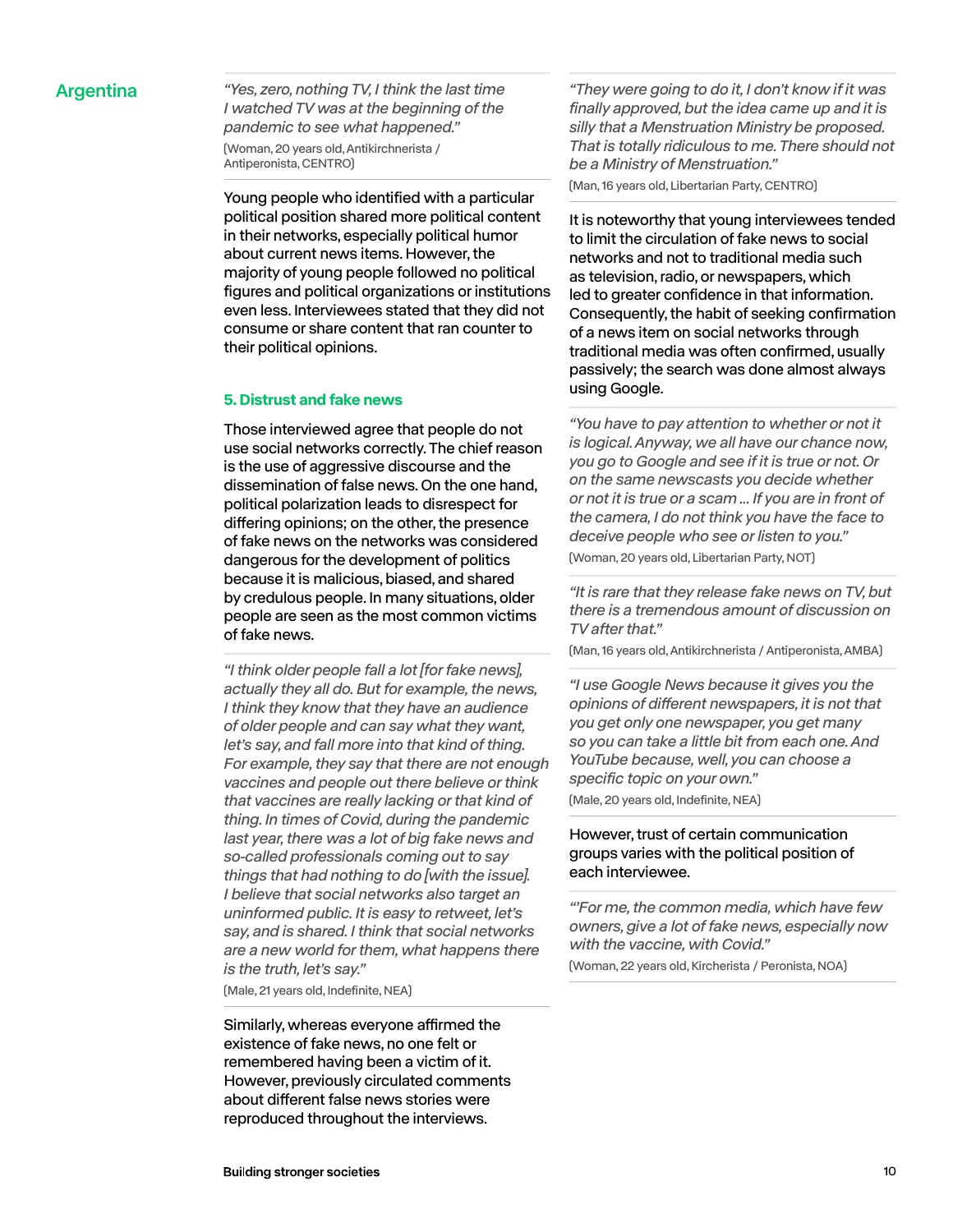### Argentina **6. Participation**

In the assessment of politics, the idea of corruption appeared repeatedly. Corruption can mean theft of public funds, influence peddling, or the use of power for personal interests.

*"In the system in general there is a lot of corruption everywhere, how easy it is for the son*  of an official to get a job, and perhaps they are *not even studying but as 'the son of' he has a secure position and job for life. Then there is me, a nobody, I am not the daughter of anybody."*  (Woman, 21 years old, indefinite, CUYO)

*"Since I was born, I think it is not right. Because where is the justice in cases of corruption? I believe that justice is no longer independent and that this where democracy fails."*  (Man, 16 years old, Libertarian Party, CENTRO)

### This negative view of politics coexists with a perception of free expression. In some cases, political freedoms were perceived as being restricted.

*"Freedom yes, but then you have to defend yourself. You have to defend yourself from the comments. Sometimes it is preferable not to touch on certain things, I feel that now the fact that you support something is more condemned… for example, abortion was a sensitive issue, you can only have an opinion."*  (Woman, 20 years old, Libertarian Party, CENTRO)

*"In the networks, I can express myself calmly, but one also monitors the friends with whom one shares."* 

(Woman, 21 years old, Kirchnerista / Peronista, CENTRO)

Similarly, all interviews gave a very positive assessment of democracy, and strongly criticized the last Argentine dictatorship (1976-1983). Although the electoral process is trusted and valued, interviewees consider that a disparity exists between the hopes and expectations created by campaigns and the changes that these actually make in their personal careers. Some people interviewed consider public demonstrations to have few implications for the development of political life and that social networks divide people politically and keep them from participating for fear of being identified with a political party.

### Instead, participation in political causes is heavily marked by current demands such as feminism or environmentalism.

"In my family, there are issues from different *perspectives, but this led them to begin to talk more about these issues. For example, abortion, inclusion and that kind of thing. There are*  differences, but the issue is on the table now." (Male, 21, Indefinite, NEA)

Finally, several cases pointed out the importance of including young people in places of political decision-making in order to introduce the demands of the new generations, to disseminate a new way of thinking and generating representation.

*"I believe that now more than anything else giving a place to young people a place that did not exist before. For example, that Ofelia Fernández4 is in the legislature. Kind, young people occupying benches who would have to start doing the young thing. Because out there, many people vote who do not represent youth."* 

(Woman, 22 years old, Kirchnerista / Peronista, NEA)

### **7. Political organization and representation**

All interviewees were critical about the system of representation, including political parties, unions and their references, in particular, and institutions in general. The need repeatedly arose to have participants in political life be interested in it or see it as a vocation and be trained. Outsider candidates with neither previous experience or training were rejected.

*"I think that young people are on the street a lot, but we need to remove the dinosaurs in power and set the rules."* 

(Woman, 20 years old, Kirchnerista / Peronista, CENTRO).

*"Older people do not want to change, they are more conservative. The politicians are all older, they have been there for a thousand years, there is no room for younger, more capable people who understand the problems we are experiencing now."* 

(Woman, 23 years old, Indefinite, CUYO)

<sup>4</sup> Ofelia Fernández is an Argentine political activist who, since 2019, has been a legislator for the Autonomous City of Buenos Aires for the national ruling party (Frente de Todos).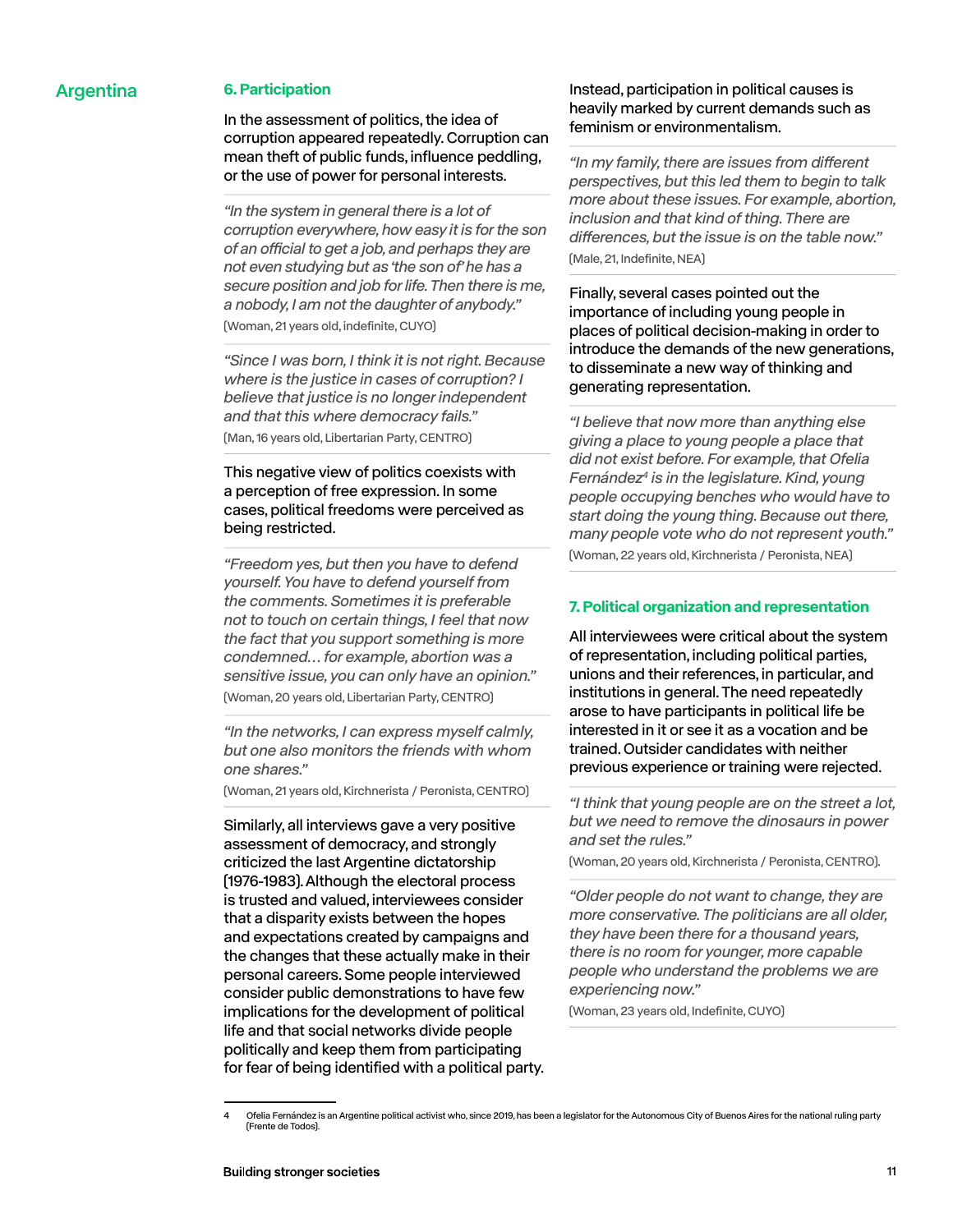Argentina In addition, there is a very strong perception of politicians as a privileged class insulated from society seeking only to preserve their interests and remain in power. Politicians are seen as seeking to look good rather than do good. This also holds for the electoral processes, where the least worst choice predominates: that is, a vote for one candidate is a vote against the other.

> Most interviewees did not see a left-right dichotomy. Those who emphasized these categories identified with the Libertarian Party and used the idea of the left and communism or socialism to identify negative situations. This is noteworthy because this was not in the general lexicon but was very pronounced here.

*"I dislike the left more than anything for being the side that leads to communism, which killed a lot of people. And that they follow those kinds of policies, punishing those who earn most. They typically say that the rich should pay for these*  difficult times. No, this doesn't apply to me." (Man, 16 years old, Libertarian Party, CENTRO)

*"Instead of progressing, the left remains stuck and makes rich people poorer. Well, the poor are not going to get rich with the money that the rich give them, so that system does not work. Capitalism, the right wing, came to function in Argentina in 1895, when it was the greatest power in the world."* 

(Man, 16 years old, Libertarian Party, CENTRO)

Everyone interviewed was against the religion in political life, even those who actively practice a religion, even if they highlight their religious organization when it comes to social assistance.

#### **8. Trust in traditional institutions**

Traditional institutions elicit deep mistrust and are perceived as lacking legitimacy. Congress is usually the first to be criticized mainly because of its visibility, compared to other institutions such as the judiciary, which provokes deep mistrust. The same holds for the army and the police. Strikingly, mistrust is usually based on the connection with the current political power rather than on the institution per se.

*"In Congress, they take a long time to make a decision. Sometimes they listen to the people but sometimes they don't. They make a decision that they think is correct, but they ignore the people."* 

(Woman, 23, Kirchnerista / Peronista, NOA).

Throughout, the interviews suggested a trend around political identities: the politically undefined or anti-Peronists identify Congress and its officials as the main malfunctioning institution. Among Peronists, the criticism is directed mainly at the security forces and the judiciary as a system of parallel power against the people.

## [...] several cases pointed out the importance of including young people in places of political decision-making in order to introduce the demands of the new generations, to disseminate a new way of thinking and generating representation.

Some young people, mainly those closest to positions on the left, acknowledged these opinions.

*"I have a partner who uploads things about*  Milei and stuff all the time. And if you ask him, *he doesn't know how to answer you or give his opinion. It is only to oppose the government…"*  (Woman, 18 years old, Kirchnerista / Peronista, NEA)

*"Nothing happens to rapists. They have them 12 hours maximum and then release them. The same holds for killers, they pay and leave. Judicial Power is very corrupt as are politics."* (Woman, 16 years old, Libertarian Party, NOA)

*"The functioning of the judicial system, one of the worst powers in Argentina."*  (Woman, 23 years old, Indefinite, CUYO)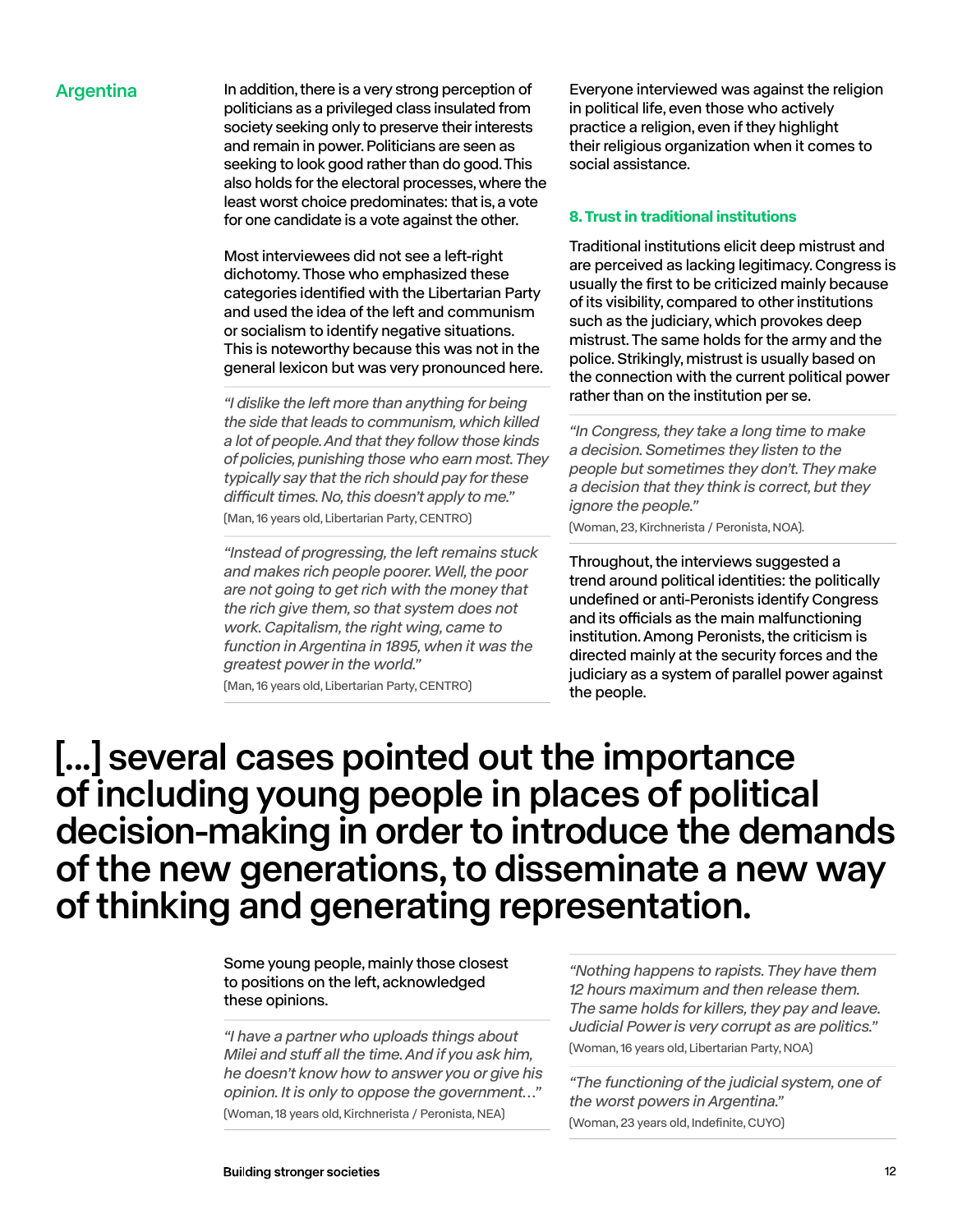Argentina *"It leaves much to be desired. There are many cases, daily cases, the most common thing we hear is that women have reported and reported. Nothing was ever done. They end up dead."*  (Woman, 21, Kirchnerista / Peronista, NEA)

> When asked about an institution they trust, interviewees gave different answers. The World Health Organization emerged in some interviews for its participation during the pandemic. In others, among those more linked to leftist positions fundamentally, public universities were mentioned. In interviewees closer to right-wing positions, private companies were mentioned and seen as guarantors of efficiency.

*"I trust private companies because they use their own funds. They are going to use them for their own good, clearly. The public will, at times, spend more than what they are given on things that are not necessary for their management."*  (Man, 16 years old, Libertarian Party, CENTRO)

Given the possibility of proposing improvements to these institutions, interviewees suggested improvements that would better the economy and generate employment, regulate political positions and their privileges, and organize popular consultations.

#### **9. National politics**

Perceptions of national politics were consistently negative. Mauricio Macri's government was seen as badly managed; Alberto Fernández' mid-term situation also received a negative evaluation. People who identify with their management hold the pandemic responsible but also criticize its management.

*"I felt very distant from the government during the pandemic." In social media "she shared her disgust about the decisions the president made because they were not the necessary ones."*  (Woman, 19 years old, Kirchnerista / Peronista, NOA)

"I think it will be difficult. Precisely because *of the pandemic and all that, economically speaking, I think the issue is going to be heavy. At least for a couple more years."*  (Woman, 22, Kirchnerista / Peronista, NEA)

Those identifying as opponents of the Argentine government discuss the possibilities of Macri and other new figures in the Libertarian Party, which suggests a more individualized political tendency.

*"For me now, if Milei weren't there, the truth is I think I would vote for Together for Change since I would have no other alternative. So, well, the new alternative is Milei. For me, the government that Macri ended in 2019 was not the best. Not that bad, but something that could have been done a lot better. So that's why it's my second or third option."* 

(Man, 16 years old, Libertarian Party, CENTRO)

In most cases, participation, even when low, was around feminism, the legalization of abortion, and environmentalism. These issues are very present in the political imagination of youth. Regarding the protests of December 2001, people interviewed have little idea about what happened, but most were either very young or not yet born.

There was a general opinion about the idea of the "rift", that is, internal fighting among politicians who are removed from solving social problems.

*"What I most reject about current politics is that over the years they blame each other. For example, this president blames this one, this one blames the other, this one blames another, so no one is going to fix the country and a blame loop is going to unfold including everyone."* 

(Male, 16 years old, Libertarian Party, CENTRO)

Some authoritarian presidents and former presidents were identified, but all interviewees considered that they headed democratic governments rather than military dictatorships, which could reflect their social condemnation of dictatorship.

Finally, around their expectations for the future, young people share a perception of vulnerability and uncertainty, of a deteriorating Argentine economy further deepened by the pandemic, where the main issues are inflation and lack of jobs. Consequently, leaving the country is evoked strongly as a possible choice to improve living conditions.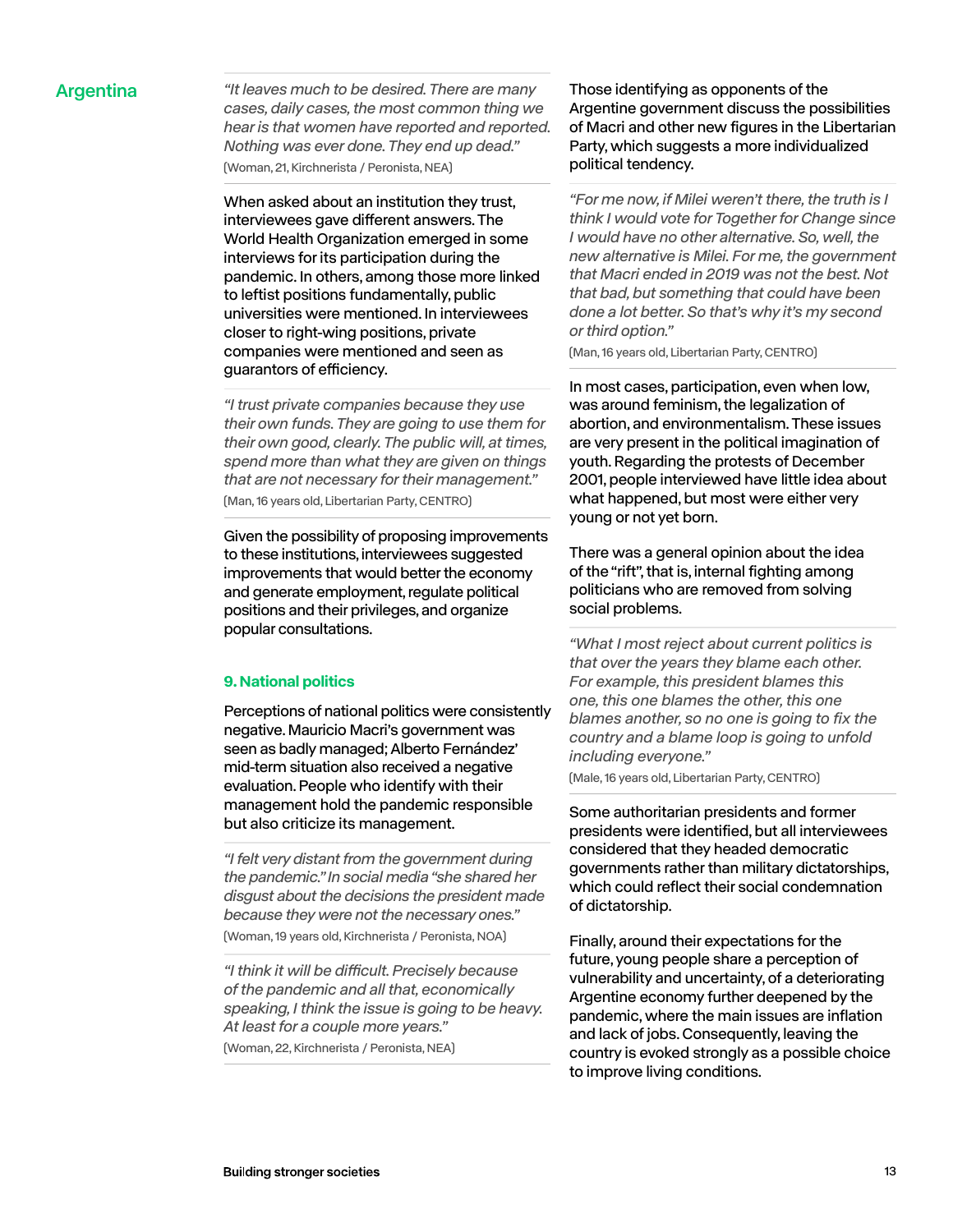Argentina *"I have the opportunity to leave the country, because I have another citizenship. I see it as an opportunity, but I don't know if it is a reality. I doubt it."* 

(Man, 16 years old, Libertarian Party, CENTRO)

*"Young people come with another perspective, another mentality and that will help things improve in the future, but economically it is quite uncertain. Abroad, I think we have more economic opportunities."* 

(Woman, 20 years old, Kirchnerista / Peronist, CENTRO)

*"The future of the country is going to deteriorate. I believe that in the future, I will be in another country."* 

(Man, 16 years old, Antikirchnerista / Antiperonista, CENTRO)

*"The future of the country is so uncertain that nobody knows what to do, we are all anxious, I think. One hundred years ago, Argentina was the power and Europe was destroyed and now it is the other way around. I hope Argentina does well, but it will be a very slow process that we do not want to experience. And that is what politicians do, they tell you, "we are going to carry out that process, to do well, to put Argentina at the forefront, but I don't want to live that process, you don't even know if it's going to be true or not, you prefer not to believe. The most logical and correct thing is to go to a country, to any country that is healthy."*  (Male, 24 years old, Indefinite, CENTRO)

Perceptions of national politics were consistently negative. Mauricio Macri's government was seen as badly managed; Alberto Fernández' mid-term situation also received a negative evaluation.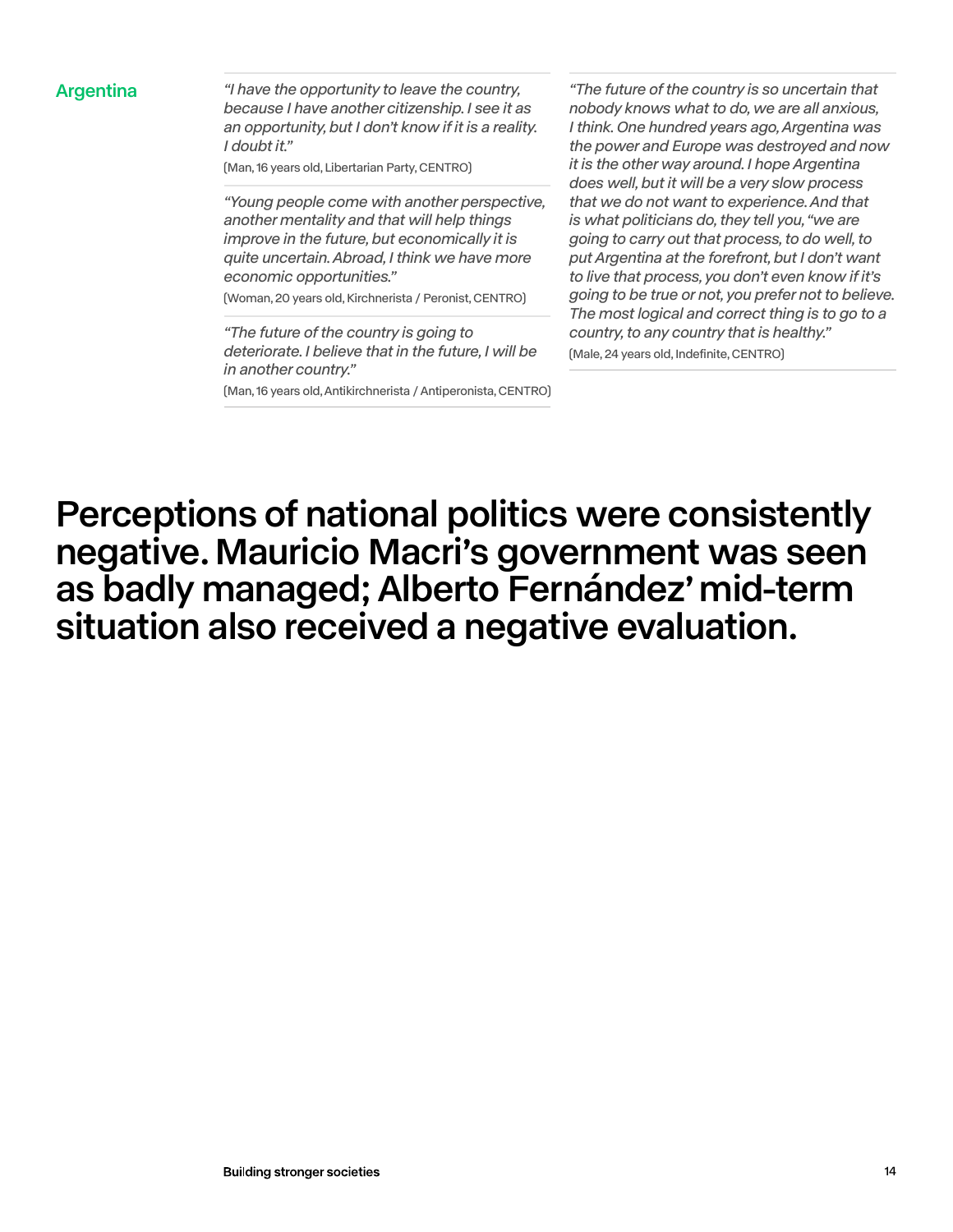<span id="page-14-0"></span>

### Brazil

### **Context**

Today's political context is divided between supporters and those who disapprove of the government of President Jair Bolsonaro. This retired far-right military man served for thirty years as a deputy and openly defends the legacy of the military dictatorship, something that is unprecedented in the country's recent history. In 1985, after twenty years of military dictatorship, Brazil once again became democratic. In 1988 a new constitution was approved that included progressive ideas. Between 1994 and 2013, after democratically-elected right-wing President Fernando Collor was impeached, the country enjoyed relative social, economic and political stability as a center-right (1994-2002) and center-left politicians (2003-2016) formed the federal government.

In June 2013, popular demonstrations brought millions to the streets to protest the political system as a whole, causing a sharp drop in the popularity of Dilma Rousseff, then-president of the Workers' Party (PT). Re-elected in 2014, Rousseff's second government suffered an economic and a political crisis regarding corruption (Operação Lava-Jato) and a demand for her impeachment. In 2015 and 2016, protests for her ouster brought millions to the streets, culminating in her impeachment in August 2016. Her vice-president, Michel Temer, a center-right politician with very low levels of popularity, became president. In the 2018 elections, with the arrest of Lula, the country's most prominent popular leader and president from 2003-2010, and the growing conservatism of recent years, Jair Bolsonaro, one of the world's most radical right-wing leaders, was victorious against PT candidate Fernando Haddad. Despite the president's denial of the pandemic, worsening economic indicators and political crisis, Bolsonaro continues to enjoy around 20% of popular support, although more than half the population disapproves of his government.

### **1. Information consumption**

Social networks are the primary source for most of the information that is consumed. Almost none of the respondents claim to be in the habit of creating their own more elaborate content (memes, videos), but do claim that they commonly enjoy others' content. Facebook figures as a less-used network that tends to be associated with older people; Instagram and TikTok are used more for light, humorous content usually from friends and family.

WhatsApp is intensely used, despite great distrust of messages that may contain false news. YouTube elicits less distrust and is also used. News from online sites belonging to large traditional media groups (e.g. *UOL* and *G1*) end up being viewed through social networks or specific surveys to delve deeper into certain topics:

*"I use Instagram for practically everything news, researching positions, I follow people in my circle. I watch little television, everything I find out is through Instagram, if I want to know more in depth, I do some research."* 

(Woman, no political preference, Rio Grande do Sul)

*"I just share things to relax on a daily basis, because we are living in a very heavy reality, things to laugh about, even make a joke about reality. Every day, I try to relax on the networks. I want to create content but I'm ashamed, there's a blockade, wow, you see the person and you think he makes really cool videos, it turns out I never start."* 

(Woman, no political preference, Rio de Janeiro)

*"The real news is on social media, in lives. On Facebook, there are more people who support him (Bolsonaro) and pass on the truth."*  (Man, voted Bolsonaro, Rio Grande do Sul)

Finally, during the pandemic, many people avoided news about it and other subjects portraying pain, suffering, and injustice and considered "toxic." The pandemic therefore reinforced the tendency to seek light, humorous content that could make them momentarily remove themselves from the reality of everyday life, seen as "hard and boring." There was a common desire to feel detached from this reality and socialize with others — for young men through online games and for women makeup and fashion classes — even though political content still ended up being discussed. There are also reports of young people using networks to develop entrepreneurship and promote themselves professionally: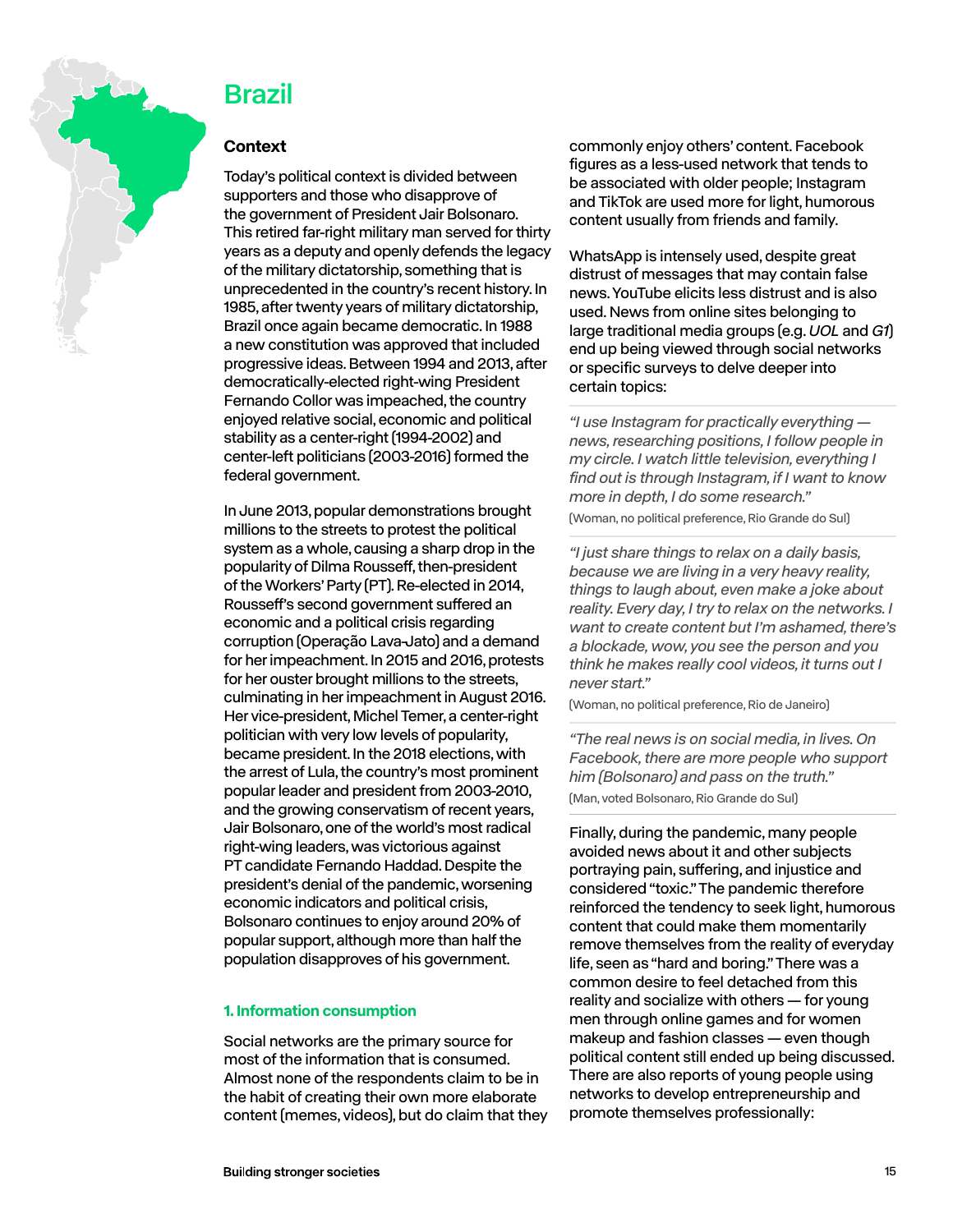Brazil *"Sometimes there are some issues related to the presidency, that Bolsonaro is sick, there is a conversation that ends up generating a debate. When you enter the game, there are room, and participants in each. As soon as you enter the room, we start the game and a debate starts about daily life, some news, you are free to speak and can say, "my day was not very cool." The person enters into a dialogue, talks and ends up forgetting what is happening."*  (Man, voted Haddad, Brasília)

models of strong, independent women with healthy relationships who do not impose aesthetic standards, and unfollowing female influencers who impose tyrannical standards of beauty after becoming aware of how much these standards cause suffering. In both processes, the women who followed them identify themselves as feminists:

*"In the past, many people talked a lot about aesthetics, makeup, and the body and that* 

## Several respondents said they had begun to become more politically aware by seeing comments on the networks of people they followed or influencers whom they liked and with whom they agreed.

*"I use Instagram to promote my music, I show my creation process, post music excerpts, photos, music content in the funniest format in*  meme, I believe it's the most effective, easiest, most cost-effective way, because online marketing is very expensive and it is difficult *to reach this audience. I also do it alone; my audience is mostly teenagers or young adults. The market is entirely on the Internet, creating a relationship with this audience, creating a daily relationship."* 

(Man, voted Haddad, Bahia)

#### **2. Influencers**

Several respondents said they had begun to become more politically aware by seeing comments on the networks of people they followed or influencers whom they liked and with whom they agreed. This process could also be triggered by comments with which they disagreed but that led them to begin to think about agendas about which they had never thought before. Politicization is born of the reaction to others' comments in interactions with influencers.

A specific form of politicization through influencers has to do with gender issues. The women interviewed experienced through their relationship with makeup or fashion bloggers a reaction that can often lead to empowerment. Such youtubers or makeup bloggers are

*would hurt me, bother me, become burdensome. We paid attention to things we shouldn't, like that girl is thinner than me, she has to lose weight, then Instagram comes on and everyone has a perfect body, a perfect life, which you don't have and then I stopped following these people and I started following influencers who believe in the same things as me, or people who think*  differently but have a nice exchange."

(Woman, no political preference, Rio de Janeiro)

*"I would never follow Gabi Brandt because she is very stereotyped, super esthetic, does lipo, several aesthetic things. There are several family scandals, her husband cheats; this adds nothing for me, I like gossip, but it doesn't help my life."*  (Woman, voted Haddad, Paraná)

*"Julia Tedesco is a makeup artist, I follow them only for makeup, they don't take a stand on anything. They have content about clothes, colors. Bianca Camargo is also a makeup artist whom I follow on Instagram, on YouTube. They each have a relationship and their lives are separate, and they are partners, I think this partnership is cool, they haven't lost their essence, they haven't stopped being who they are, they can fit perfectly into empowered women. They convey the idea that you are beautiful just the way you are. They are ambassadors for Avon, for Marisa, which are brands that welcome the whole world."* (Woman, voted Haddad, Brasília)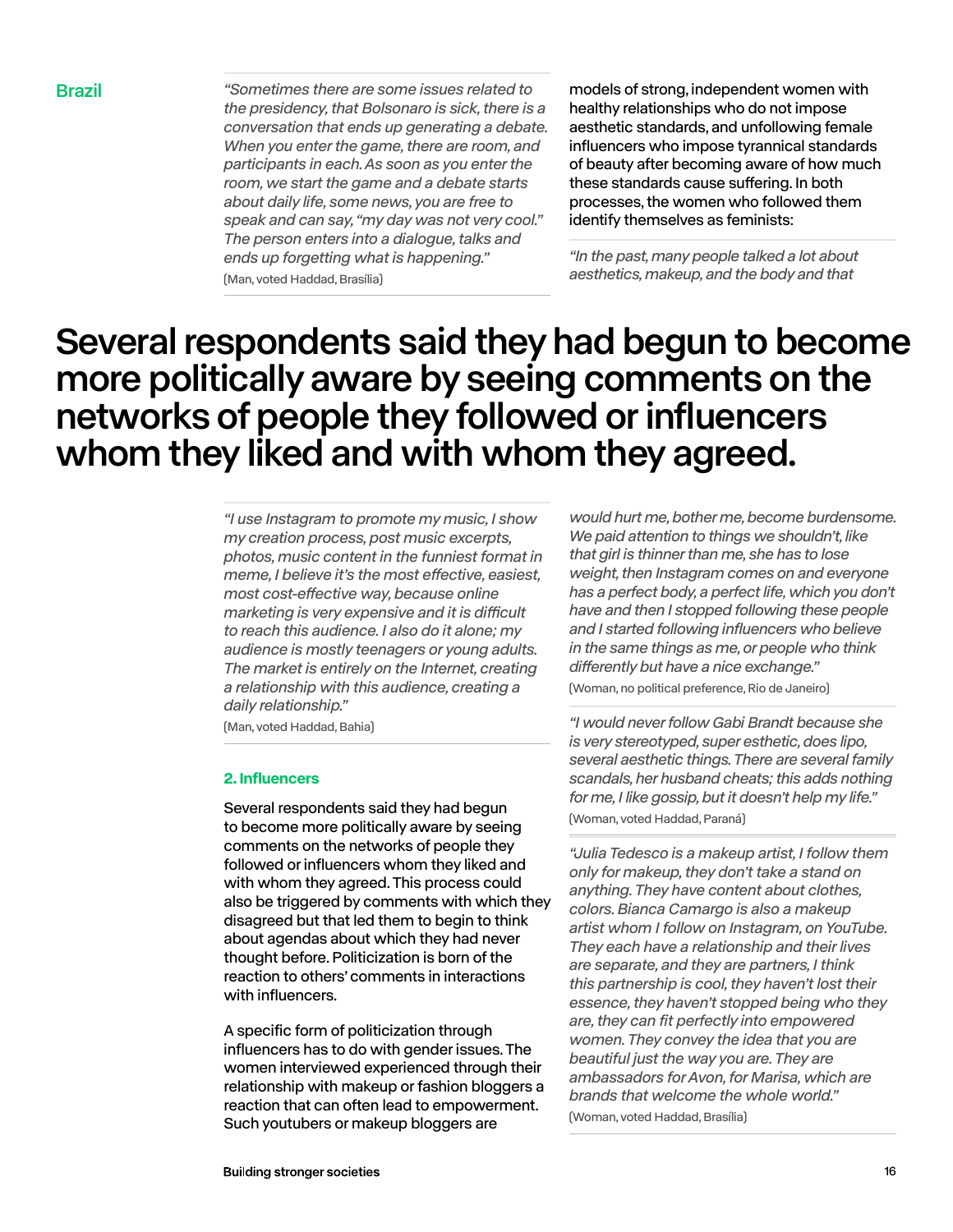Brazil **Brazil** Female role models also appear in the conservative religious world with Christian influencers and gospel singers who mix traditional family values and models with forms of female empowerment. The stereotyped model of the submissive religious woman has nothing to do with the far more complex and heterogeneous feminine models that these young women follow on the networks. The reality is that both more progressive and more conservative young people may live from the circuits of traditional intellectual or university feminism but they nurture their own models through the networks. Finally, young mothers also find maternity models online or ways to express their relationship with their children:

> *"Isadora Pompeu is a young Christian singer, Izabela Laiza is a Christian digital influencer from the city, Roberta Zuniga is a digital influencer, she is into fitness but favors the traditional family and has values that I share. She is Christian but not religious, will have a picture of bikinis. Izabela is conservative with the type of relationship and it's a type of choice that I add to my life. They show how God loves, on the street, helping others. And I also like Roberta's body, she's very disciplined, has a healthy lifestyle."*

(Woman, voted Bolsonaro, Mato Grosso)

*"I share my life a lot with my children, my husband, my job, so I feel good when I take a picture in which I look good, I like to share and I want them to see that my children are beautiful, well taken care of, loved … I follow Elida Fernanda, a single mother, she shares a lot in her family, she conveys a lot of truth in what she does and is very funny. Elida Fernanda, is a single mother, I like it, she is a mother who did not let life beat her down, she is a role model, I look up to her a lot because my life was not easy because I*  also suffered a lot to raise my children."

(Woman, voted Bolsonaro, Mato Grosso)

#### **3. Other means of communication**

Among those interviewed, traditional media and open television networks in particular are closely linked to family, while young people prefer content from platforms such as Netflix, Disney+, and Amazon Prime, among others:

*"I watch a lot with my parents, usually* Jornal Nacional, Fantástico.*"* 

(Woman, no political preference, Rio de Janeiro)

(Woman, no political preference, Rio de Janeiro)

At moments of great political intensity, such as the 2018 elections, however, few young people had access to printed magazines and newspapers. Considering the political preferences of the interviewees, young people who voted for Jair Bolsonaro reject television more intensely in general, and Rede Globo specifically:

*"I have more access to Facebook. The real news is on social media, live [debates]. Currently on TV there are a lot of lies, like about the Bolsonaro motorcades, and on Facebook there are more people who support him and pass on the truth."* 

(Male, 22 years old, voted Bolsonaro, Rio Grande do Sul)

*"Globo presents fake news, it's a lie, because it's against the government. Globo supported the PT."* 

(Male, 24 years old, voted Bolsonaro, Rio Grande do Sul)

#### **4. Politics and information**

The young Brazilians all say they feel very fearful about the possibility of being deceived through false messages. They claim that notwithstanding the partiality and bias of the hegemonic media, misinformation is most rife in the online environment.

Interviewees consider that content is fallacious when it seems absurd or too fanciful, when it is highly viral, when it comes from an unknown or unreliable source, or when it is shared by a person whose background on the issues is not well known. Everyone says they look at newspapers, websites or influencers from different ideological profiles to verify and compare information, they "Google", ask people whom they trust (friends who claim to be better informed).

*"When I see that it's not a very reliable source, a site that I don't know about or that I don't trust, I get from people with little confidence in certain types of content, someone I know is uninformed about this subject, I search for information on Google, I see if there is another site reporting about this fact that I trust that and if not, I immediately realize that it is fake."*  (Man, voted Haddad, Bahia)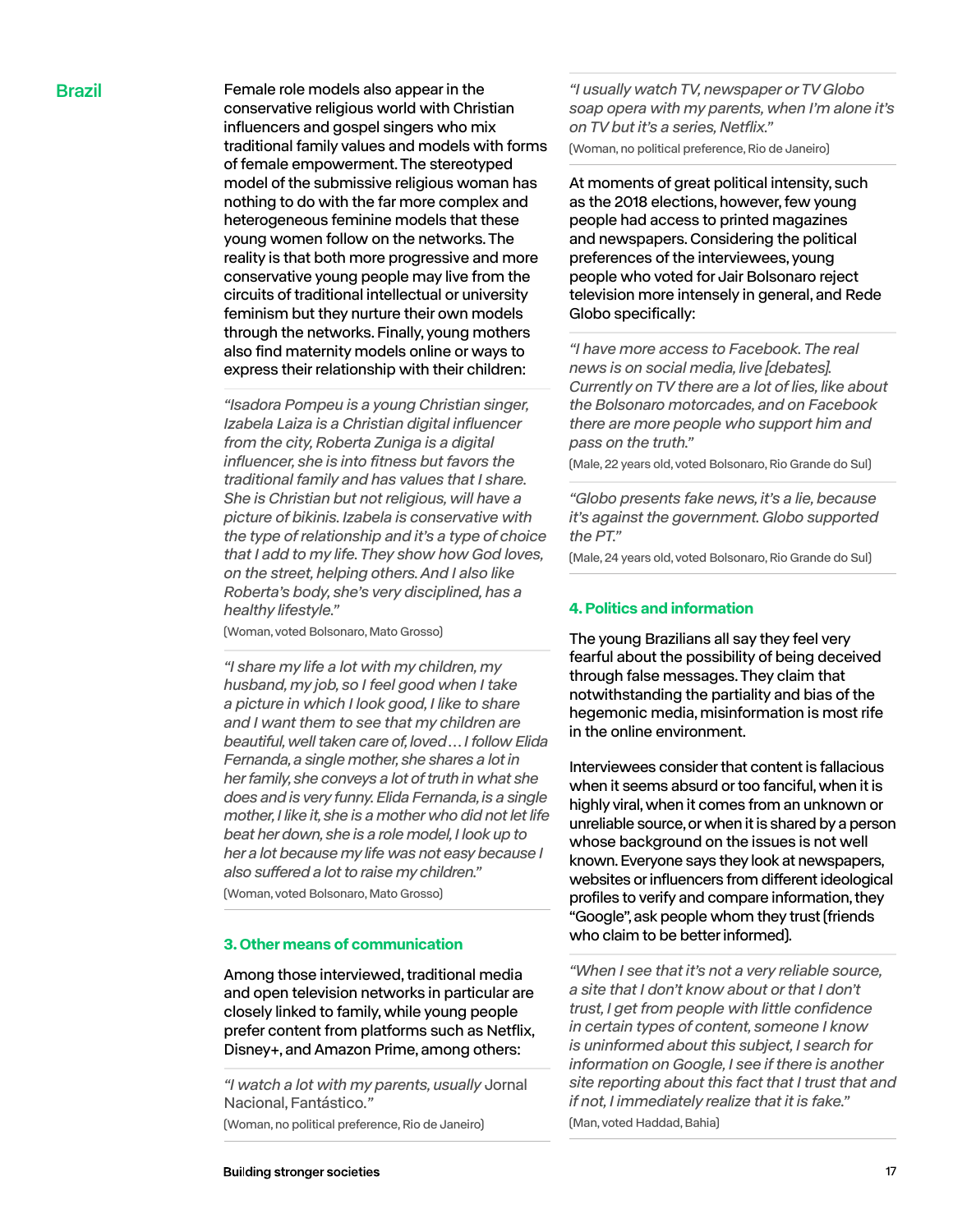**Brazil** The 2018, it was very present. It is difficult to *know what is true, so what I do is, in addition to researching a bit over the top, I look at Google, talk to people who understand, who read a lot, that would be my boyfriend, and there is a friend studying for the university entrance exam and who reads a lot."* 

(Woman, voted Haddad, Paraná)

*"Nowadays, recognizing fake news has*  become difficult. They have been able to *innovate, Google helps a lot to filter, but it's at the beginning of the search, look for another two, three trustworthy sites verified by Google,*  they offer this security standard, the Metropolis *site,* Correio Braziliense. *I suspect when the information is too fanciful, they are absurd things." (Man, voted Haddad, Brasília)*

Although traditional media is assessed as lacking transparency, as being biased, as having partisan political interests and thus not entirely trustworthy, it still appears as a "safe haven" from the proliferation of false news on the Internet:

*"The press is fundamental for the entire information process. In scientific areas it has its validity, compared to sensationalist things. Yes, there are interests behind it.* Record *(a Brazilian open television network), for example, clearly has its bias. The media will have this issue of interest behind it, which is why it is important that the person seeing this be able to research and not stick to just one source. Most of the political information I follow is the big press sites,* G1, Globo, Folha, Gaúcho ZH, Correio do Povo. *Notifications can appear or I usually open them myself to follow."* 

(Man, voted Haddad, Bahia)

*"I believe that traditional media brings a little more support because the Internet is a little vague. Large independent sites with great support and credibility are trustworthy. On TV there is already a filter, on the Internet it depends on the filter, it has everything, it has reliable vehicles, with good reputations, but it is a little harder to know what is coming. On TV, everyone knows who's behind it, on the Internet you don't know who's behind it, fake news rolls out a lot more freely. For example, I'll get information on the Internet, but from the filter I have of the sites, through* G1 *(internet news portal linked to Rede Globo), it is more a matter of this than the platform itself."* 

(Man, voted Bolsonaro, Brasília)

#### **5. Participation**

The majority of those interviewed state that demonstrating is important for democratic health but that they have never, or almost never, gone to a demonstration. The reasons are diverse: feeling unmotivated by this format (seeing street occupations as conflict or riot) because demonstrations are too politicized or partisan, or because they fear violent police reactions or prefer not to create conflict at home. Most left-aligned people support protests, but are not entirely comfortable with this model of engagement for themselves. However, there are those who claim to be right-wing or to have no political preference above all, who tend not to be enthusiastic about demonstrations, which they associate with radicalism, vandalism and riots:

*"I didn't (go to demonstrate). I live with my father; he is conservative and against demonstrations in general, he has never gone to a demonstration, because I never created the opportunity for that and also to avoid conflict, I was afraid because I thought I didn't understand, I wasn't going to start a fight."*  (Woman, voted Haddad, Paraná)

*"I've participated, but it's been years, but I didn't know what the cause was, it was something about students. My friends and teachers were there, but I like it, I think it's beautiful and takes a lot of courage. My friends explained it to me, and we went. I don't go any more, I don't usually go out because of the price of the [public transport] where I live."* 

(Woman, voted Haddad, Pernambuco)

*"I do food collection with a person I know and have never thought about it much (demonstrations) because I'm on the street, making a fuss. I support it, but for me to go, to be in the middle, no. I could go, but if I were really calm."* 

(Woman, voted Haddad, Pernambuco)

*"I never took this initiative, but it sure is important, sometimes I didn't even go because I was afraid, the police use pepper spray."*  (Man, voted Haddad, Bahia)

*"I've never been left or right, I don't like the radicalism of the left, the issue of total freedom, oh, let's go on strike, I don't like the left, every year there's a teachers' strike so it's a fact that the strikes don't work."* 

(Woman, no political preference, Rio de Janeiro)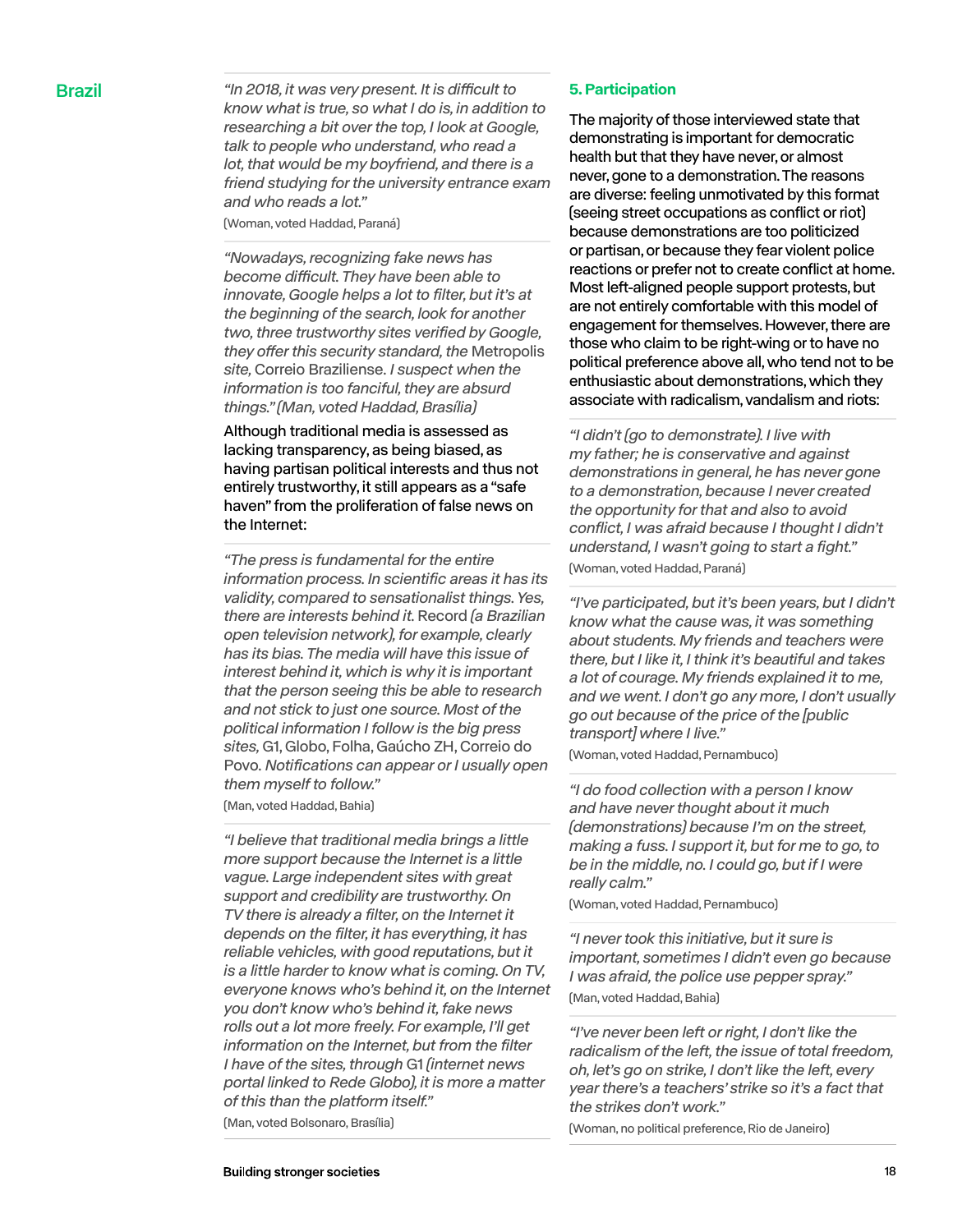**Brazil Example 20** Online engagement is usually carried out around concrete causes close to the reality of young people. The cause must be perceived to be "honest", for the common good donations of food baskets or clothing, animal causes, reactions against the abuse of women, etc. These are all seen as political actions disconnected from "governmental" or party politics.

> In addition, youth also seek to engage in activities and organizations that are transparent, because they are suspicious of large projects or NGOs where there is no control over processes or finances: online engagement occurs when

*that we had a very big influence, now a project for the castration of stray animals, on Instagram a lot of people from far away are interested when we post these things. We had some girls from Maringá who made a giant donation for tampons and our city was the first in Paraná to pass the law to institute tampons in municipal schools thanks to us."* 

(Woman, voted Haddad, Paraná)

There tends to be little participation in traditional outlets, such as parties and other political organizations like trade and student unions, or even in government institutions such as City Councils and knowledge and

## The majority of those interviewed state that demonstrating is important for democratic health but that they have never, or almost never, gone to a demonstration.

#### there is a social cause that meets the criteria of proximity and trust:

*"Every end-of-year my friend's mother collects Christmas baskets. We advertise on Instagram and make donations. It's very rewarding. And during those days, it was also very cold and the*  church staff gave you a sheet, a duvet that you *don't use anymore."* 

(Woman, voted Bolsonaro, Mato Grosso voted)

*"'I Have Reasons to Believe' is a page to help, it publishes a lot about people in need of help, it is a transparent page, it publicizes how the money is being used for unemployed pandemic families or for a person who needs an exam."*  (Man, voted Bolsonaro, Alagoas)

*"My way of helping is through sharing, enjoying."*  (Woman, voted Haddad, Brasília)

*"For me to get involved in any project, I would have to know that the interest is real, the objective a good one and not taking power or not telling the truth."* 

(Man, voted Haddad, Bahia)

*"I engage most with networks. I did a tampon donation campaign for our city and I can see* 

trust of these spaces are lacking. Some university students eventually follow the networks of councilors for whom they voted and from whom they expect authenticity and transparency in communicating with the electorate.

#### **6. Politics and representation**

Most respondents found it difficult to define the meaning of terms such as "democracy", "state" and "Congress". For most, democracy is mainly about freedom, rights and the collective good. However, very few mentioned citizen participation as belong to the democratic process; such an idea used to be something that should be but that is not a reality. The State, on the other hand, figured as a provider of services for the population; there were few references to the State as providing for citizen participation or collective construction.

Democracy, the State, and the congress in Brazil are seen as inherently corrupt, representing only the interests of the elites and politicians and not the population. Social inequality also appears as an impediment to the development of a healthy democracy. Finally, corruption, in its multiple dimensions, appears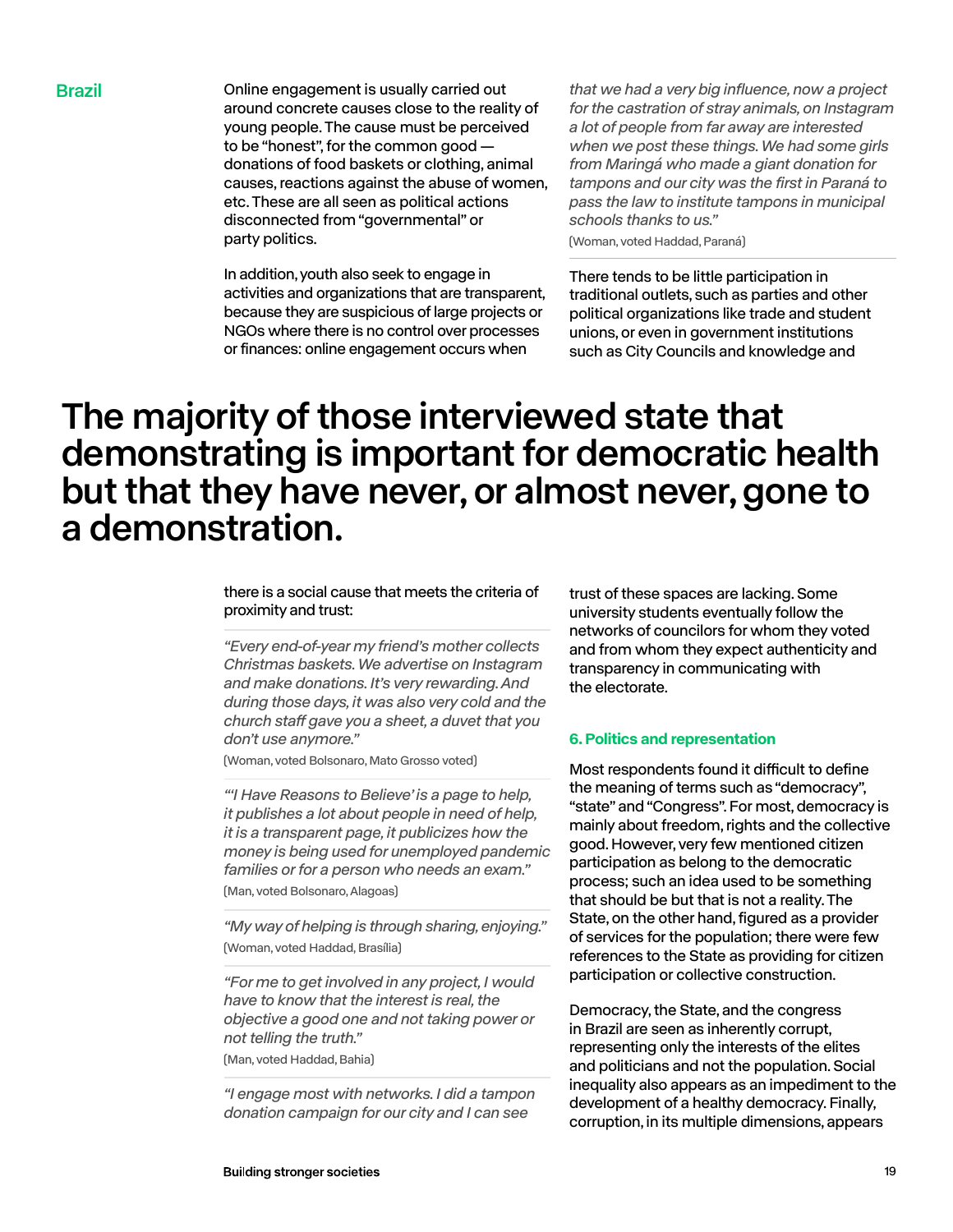### Brazil as the fundamental cause for the precarity of democracy in the country, regardless of the interviewees' ideology:

*"Democracy is an equal right for everyone. Freedom of choice, freedom of expression and the role of the population is to know that they cannot do whatever they want without thinking about others, they must think about everyone, not just about me."* 

(Woman, no political preference, Santa Catarina)

*"I'm totally in favor, democracy exists for us to debate, take a stand, but at times we don't really believe in justice, politicians do something wrong and we don't even believe that they will be punished, when you want to remove a president, impeach, whoever is inside pulls strings regardless of whether we are in a democracy."*  (Woman, voted Haddad, Brasília)

*"The State is a complex of things, how am I going to explain, each piece has its reality, the State is the complex of it, it's about taking care of it."*  (Woman, no political preference, Rio de Janeiro)

*"Having equal rights, accessibility for all, having more rights, the rights that you should have, that you don't have in an authoritarian government that silences us, democracy comes to give us that voice... a truly democratic regime would have to really be put into practice, the legislation we have, the elite and those who have power have rights... we don't have the democracy we should have, we don't attend to what is on paper... the biggest problem I think is power, the person who has money gets more money, inequality, those in power do not look at the people, they only look at the elite."* 

(Woman, voted Haddad, Pará)

*"The State is something about territory, power, government, laws, but it doesn't work well because few, very few are fighting for our rights... the ideal State should work like a democracy, with accessible rights, a utopia, putting everything into practice that should be correct, if someone is judged they must be judged in the same way, not because they have more or less ... Congress is the place where all politicians meet to discuss Brazil's policies, laws that will be approved, everything that involves politics. In Brazil I believe it does not work because of corruption, so for me, it is not valid. Sometimes good bills are not* 

*approved by politics, if they benefit the people but not benefit them so they basically follow their interests.... Brazilian politics should be completely reformed perhaps reducing the number of deputies, There are many people who I don't even know why they are there, they should take everyone out and take in new people, because there are people who have been there for a long time and have done nothing good, just a reform, a new vote, but there should be constant renewal."* 

(Woman, voted Haddad, Pará)

Interviewees gave examples of democratic countries seen as more egalitarian and/or with quality public services. Democracy and low levels of social inequality thus appear as synonyms for many interviewees:

*"Countries like Denmark, Holland are very promising for this aspect of democracy, yes, they are countries where social inequality is very low."*  (Woman, no party preference, Santa Catarina)

*"There are several, yes, Canada is a very democratic place, income is distributed such that people can have quality of life."*  (Woman, voted Haddad, Pará)

*"I thought the politics of Norway were very cool, they are a very democratic country, they have all the basic rights for the population, very highquality education, security."* 

(Woman, voted Haddad, Pará)

For the most progressive young people, moments of democratic crisis should be resolved with greater popular participation. However, they themselves claim that youth should be more engaged given that they participate little in institutional political processes.

In this sense, most interviewees propose to strengthen collective organizations without abandoning traditional politics but would fundamentally engage in the former. Greater popular participation also appears important to strengthen democracy:

*"The solution in times of crisis would be to give more power to the people, more power of choice, in the Congress, for example, in the ministries and also popular participation, I think it's interesting, but then you have to engage young people, mainly, play on the networks."*  (Woman, voted Haddad, São Paulo)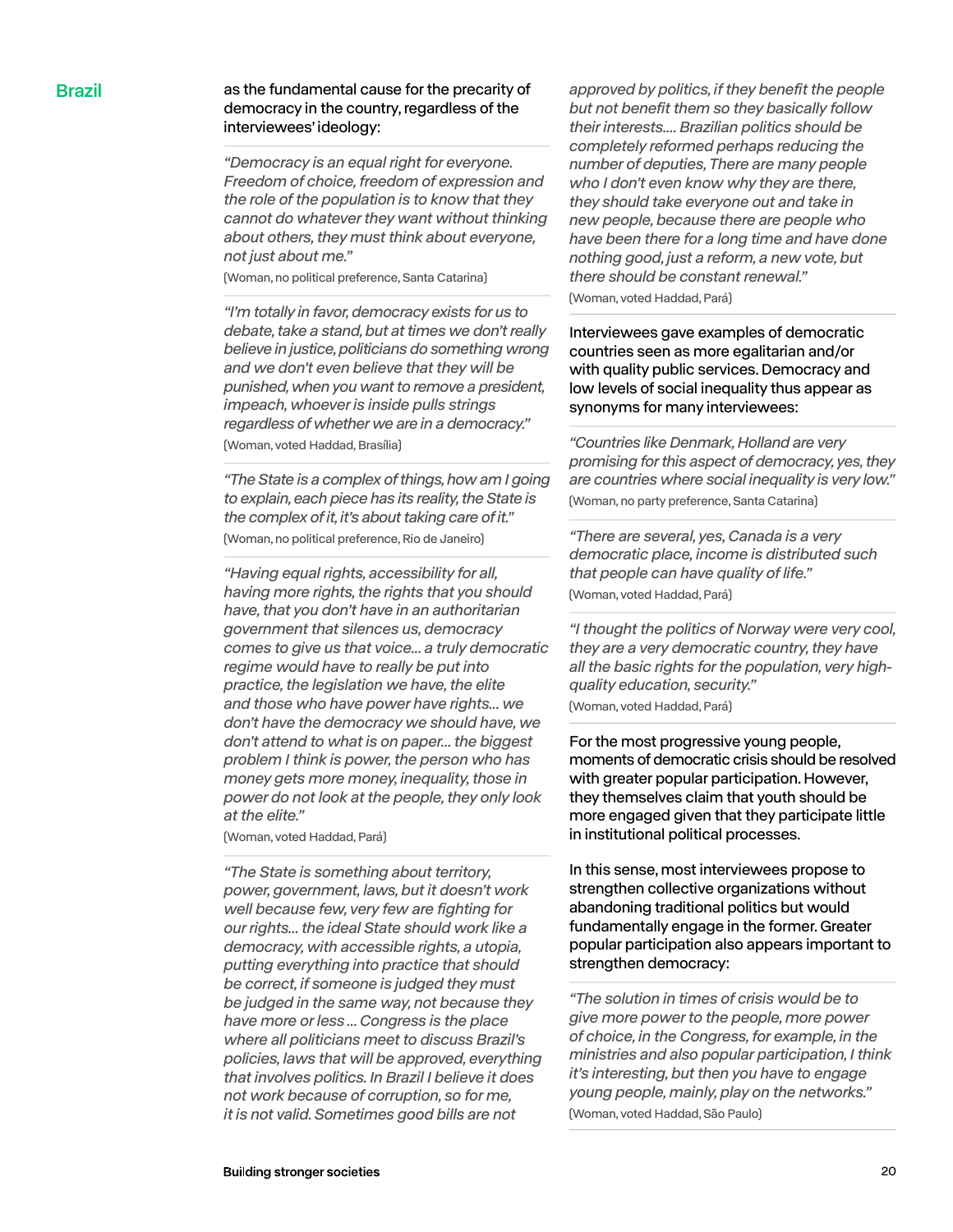Brazil *"Institutions have lost a lot of reliability, credibility, the forces of the State and the collective vision should prevail, I see community actions*  independent of political parties as offering more *solutions. It comes much more from grassroots organizations than from State organizations. I believe that this gives more results than political party organizations."* 

(Man, voted Bolsonaro, Brasília)

*"Strengthening parties will not make people believe more, it would have to be improving citizen participation, but you can't just abandon traditional politics either, we can't go to extremes."* 

(Man, voted Hadadd, Bahia)

*"For example, there is a YouTube channel, Luciano Big, to make people more active, for example, leaving a bunch of letters for a deputy, putting pressure on such a project. It's more practical. They dedicated themselves to investigating the benefits of fuel and found numerous irregularities among the deputies, gathered everything and gave it to the Public Ministry. It's a great example of popular participation."*  (Man, voted Hadadd, Brasília)

The great majority of young people were unable to remember which federal or state deputies they had voted for in previous elections but did remember councilors better. In some cases, young people engage in political campaigns for councilors who are family, friends and belong to their churches. In this way, local politics that is closer to everyday reality seems to be a gateway to politics that is more accessible to youth who are not engaged in traditional party politics. Councilors, who have a history of commitment to the poor, revolt against acts of corruption, are active on social networks and promote transparency, are more likely to create political ties:

*"I don't participate, I'm quite neutral, maybe it's negligence, lack of interest. There are robbers, you end up frustrated, there was a councilor here about whom I felt confident, I posted it on my Insta, but I knew her character ... There are councilors here in the city. Icaro is a very intelligent boy, he has a beautiful life story, his brother died, and he does great things for the city and the mayor. I like the fact that he's doing good things, he invests in health, schools, he visits schools, he has a project that includes those who are most needy. He doesn't agree* 

*with everything. What he disagrees with he takes to Instagram and puts it up. He voted against a councilor's salary increase, he imposed his no vote. It's very important to post, it has a very wide reach, people have to keep up with the issue of social networking, they have to invest."* 

(Woman, voted Bolsonaro, Mato Grosso)

*"I helped the mother of a friend's girlfriend, her candidacy, here in the city, I always try to help the politician who will always work in the city, for me the party doesn't matter. If it were someone from the PT, I would vote too, it can be from any party, but if it's working, ok. She works, I've seen the designs. I supported Isnaldinho Bulhoes for deputy, he is from here in the city and he has a great influence on bringing things to the city."* 

(Man, voted Bolsonaro, Alagoas)

*"I voted for Ibis, for the mayor, at Maranguape Paulista, he had a very good proposal, a question of asphalt, policing, opening more jobs, I already knew him; he was a great professional.'*  (Woman, voted Haddad, Pernambuco)

### **7. Trust in traditional institutions**

General speaking, the entire institutional sphere is viewed with suspicion. NGOs are the best rated organizations so long as they are small, because in the largest ones funds might be diverted, as in universities and the education system in general. Spirituality and helping others are evaluated positively. However, respondents who consider themselves religious but have moved away from the daily practice of faith or who do not identify with any religiosity consider churches to be conservative and "backwards thinking." For many, religion is linked simply to family ties.

Police are often linked to militias and racism, especially by progressives, while the army is viewed positively by people who voted for Bolsonaro. Justice is seen as colluding with political corruption. Although the dynamics of entrepreneurship are valued, large companies are also viewed with suspicion because they are vulnerable to corruption:

*"A trade union is something that doesn't fit in my daily life these days."*  (Woman, voted Haddad, Brasília)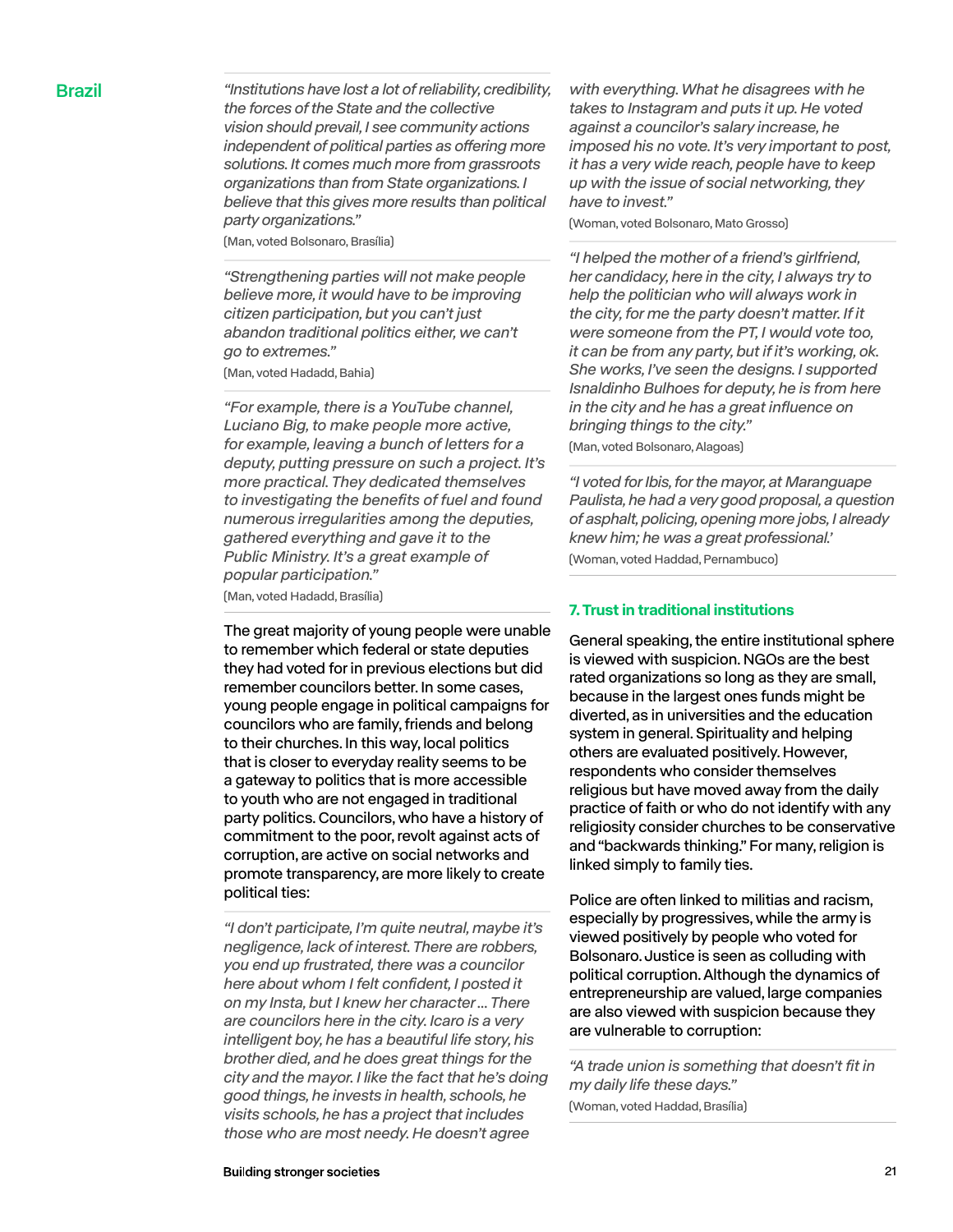Brazil *"In the family church, my mother, my grandmother and I went along, I attend the parties, but I don't work there or study the catechism I disagree with many things that they defend there, I like to be close to God, but I don't need to be there and kind of because it is something familiar, you go there to lighten up, but there are certain opinions that point the finger at people, there is a lot of this thing about women being inferior to men."* 

(Women, no political preference, Rio de Janeiro)

*that do not think about the employee, but there are others that are like a family."*  (Woman, voted Haddad, Pará)

*"When we are forced to enlist, we learn to trust them (Army), these ideas are introduced. I enjoyed military service, but I got married and couldn't pursue a career in it. I liked shooting. I would love to go into the woods, to camp outside."* 

(Man, voted Bolsonaro, Rio Grande do Sul)

## Most interviewees propose to strengthen collective organizations without abandoning traditional politics but would fundamentally engage in the former.

*"I'm a great supporter of NGOs, especially the smaller ones... With the church I'm very*  prejudiced, it's very difficult to find an open*minded church, priests and pastors have a huge influence... My boyfriend left the church because the pastor was extremely homophobic... this business thing is nice, a small thing, but a company, it depends, I'm very small, helping small entrepreneurs, big companies end up getting lost on the issue of values, in sponsorships."* 

(Woman, voted Haddad, Paraná)

*"The police are important, but they should be cleaned up because many are corrupt, many are militia, there is also racist thinking…the army ended up getting a little tarnished with Bolsonaro's attitude of being ignorant and the lack of training for them."* 

(Man, voted Haddad, Bahia)

*"The police are in the same line as the politicians. There is a lot of corruption in the police. They are very prejudiced, they are very aggressive towards poor people. It's as if the police only served the elite, like politicians. The poor are treated like a stray dog, as if the law only applied to the poor ... companies are good because they generate jobs. There are companies that are bad, that are executioners,* 

#### **8. National politics**

Most progressive young people say that there is a lot of tension at home due to more conservative families or parents, making political dialogue and learning very difficult. This family division caused by the current Brazilian political context also contributes to a general perception of politics among interviewees as a constant form of confrontation and division, since they experience politics in their own homes and in social networks this way. These appear as spaces of constant political struggle and permanent aggressiveness. For many, therefore, it is better to remain silent than to express their opinion:

*"I've always been a person very much about me, because in my family, my father and sister always had arguments. Afterwards I lived with my boyfriend, he is very politicized and has asked me to be me more involved, so I got on Twitter and started to see more things."* 

(Woman, voted Haddad, Paraná)

*"I debate a lot with friends, some people in my family, and I really enjoy listening to teachers'*  opinions, I listen with affection. Family, my father has a very different line of reasoning, the majority voted for Bolsonaro and it's difficult for me, it's difficult to try to debate...surely for me it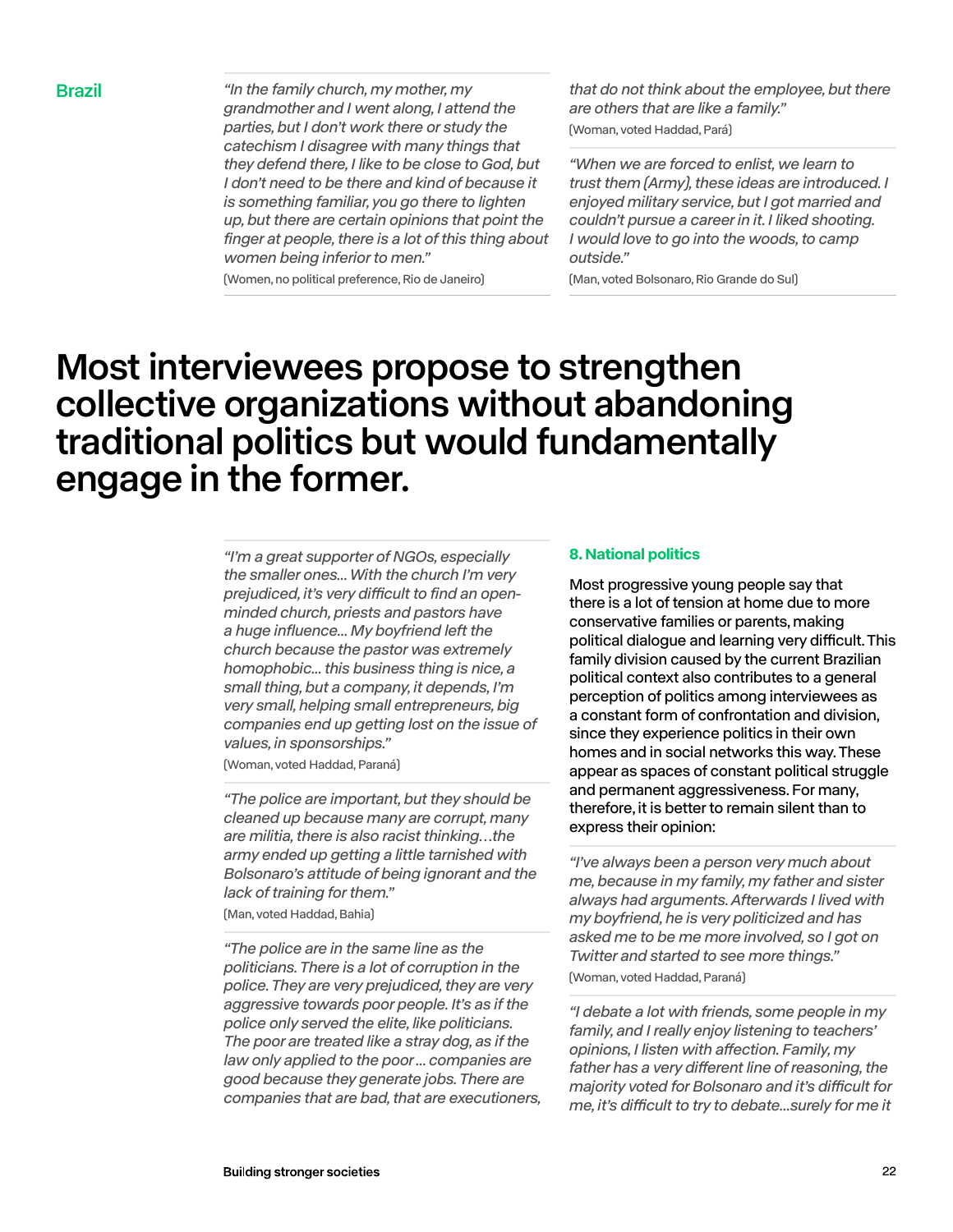Brazil *would be important to be able to debate with my parents. My grandmother told me about her experience with other presidents, I think it really adds up. I think it would be very nice to talk to my parents about this."*  (Woman, voted Haddad, Brasília)

> *"We talk to each other, like us here, friends, a circle of friends or a family circle, because the Internet is a no-man's land."*  (Woman, voted Haddad, Pernambuco)

For most progressive young people, the most democratic period in Brazil was under the PT, because the party offered more opportunities for the population to access rights. Unfortunately, the involvement with corruption cases meant that it was not fully democratic.

Young Bolsonaro supporters have a different interpretation. For them, the PT is deeply undemocratic because it is corrupt and Bolsonaro has come to improve democracy in Brazil. In their view, left or far-left politicians are authoritarian because they are corrupt and do not respect private property. They see Bolsonaro as a democrat because he is honest and respects freedom:

*"In a way, with the PT there was more democracy, with more rights, scholarships...* in this government, these are not offered, they *are taking away people's education, something to which the PT was committed in a certain way. But no political party is there to really help, no choice is 100% reliable. There will always be something to hide, bribes, Lavajato, those things... But politics is politicking, corruption."*  (Woman, voted Haddad, Pará)

*"When we see an authoritarian ruler, we observe someone who... how can I say it, in Korea the portrait of their leaders is in every house, not here, he was trained in a military academy, but he is not authoritarian, has no reason to think that. Before, he was a very serious deputy and stood on his principles, this is to respect oneself, not to be authoritarian. He came to create a free Brazil, private property, we have Boulos, for example, invading property, this is authoritarianism. On Instagram, Bolsonaro posts positive things, shows his service, renders accounts, is transparent. Boulos, we go on his page and see attacks. Lula is same as Boulos, say who you're with, say who you are. As someone who walks with the* 

*people of the Chinese Communist Party, with the people of Cuba, as a person who has ties to these people, who publicly defends the actions of the Cuban government last week against the population, as someone who defends these rulers, are you a democrat?"*  (Man, voted Bolsonaro, Brasília)

Several young people who voted for Bolsonaro point out that that his military past makes him intolerant and authoritarian. However, some interpret this authoritarianism positively because the country currently needs rules and firmness, and the democratic regime would not be able to do this in times of crisis. Yet even among the young people who voted for Bolsonaro, some reject what they perceive as intolerant attitudes and are disillusioned with his government and style of governing. Some argue that Bolsonaro is the best president Brazil has ever had because he is honest and defends the will of the majority:

*"No, he's not authoritarian, it's the way he was... he's military, the way of speaking and expressing himself, and this is a negative point for him, it should be better articulated. He's not authoritarian because he doesn't impose. He is a democrat, he acts for democracy because he sees the will of the majority, as in the case of arming the population."* 

(Man, voted Bolsonaro, Brasília)

Some young Bolsonaro supporters argue that serious interference from other powers could require authoritarian intervention to protect democracy from abuse. Some young people argue that this should be carried out with the support of the population; others argue that it should be carried out unilaterally by the country's president, who would know when "democracy is at risk". The young people who defend this idea consider the use force to improve, strengthen and to breathe air into democracy to be a legitimate moment rather than a coup or constitutional setback.

The Brazilian military dictatorship is a cause for disagreement among young people who voted for Bolsonaro. For some, freedom of expression is unalienable; they criticize the dictatorial period for not having protected this freedom. For others, in line with the Bolsonarist narrative, a military regime rather than a military dictatorship came to protect the Brazilian people against Communist threats: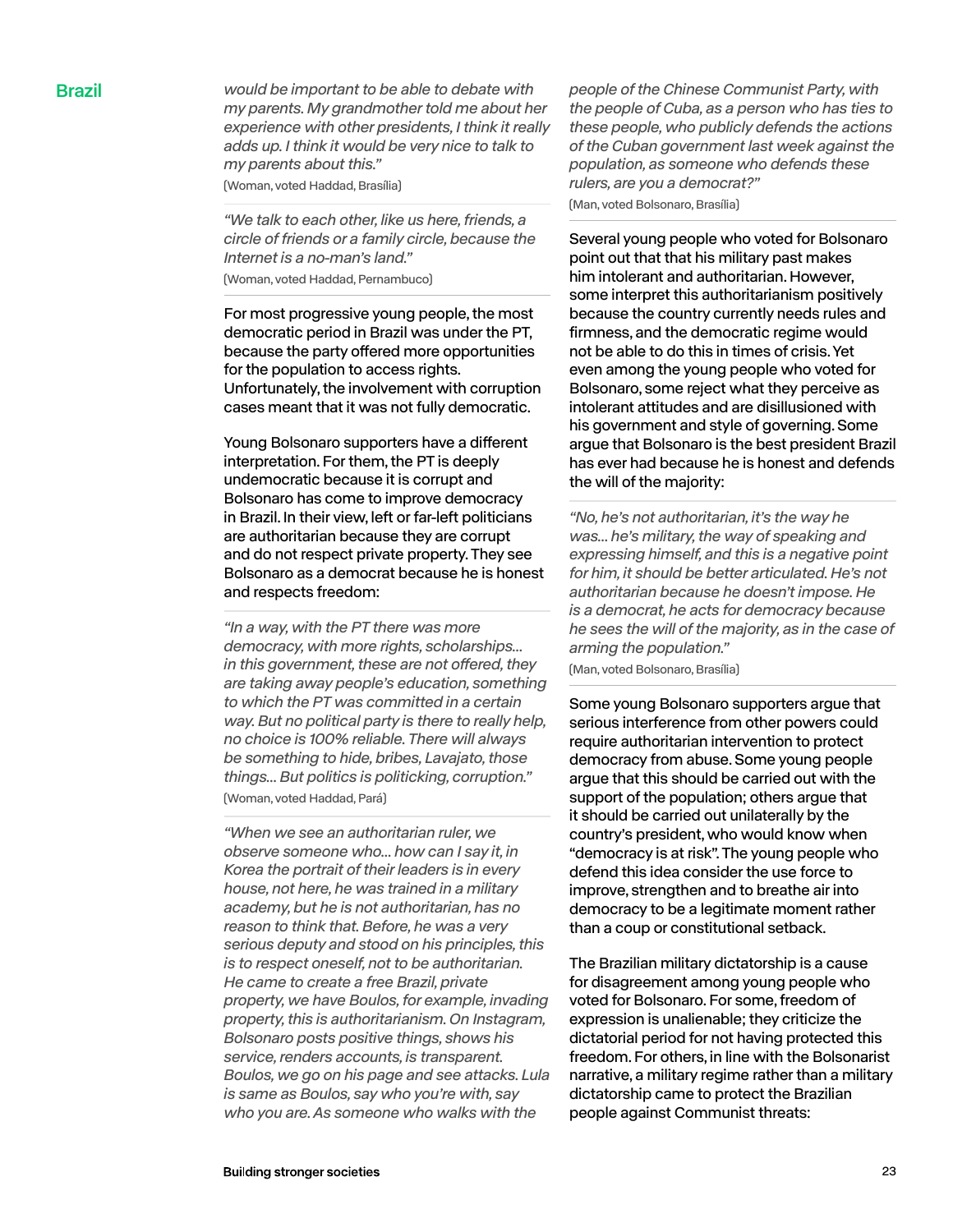Brazil *"Democracy is freedom of expression, of opinion, the model of our state, respecting constitutional norms, direct elections. Brazil is not fully democratic, but we have a lot of freedom. Absolutely not, because the constitutional model is not strictly followed, there are crimes with impunity, there are interpretations of norms, it is a matter of opportunity for those who are middle class, there is poverty, and opportunities are not the same ... Never say never to a more authoritarian regime, from the moment there was interference among the powers, if the Supreme Court wants to overthrow a president without him having broken a norm or having committed a crime of responsibility, I think that there should be intervention, yes. It would have to be something very obvious to the entire population, we have freedom of expression. The population should certainly be together in the majority. Certainly not a unilateral thing because then it would not be democratic."*  (Man, voted Bolsonaro, Alagoas)

*"You can't expose, you can't have your will, unlike what happened here in the military era, it wasn't a military dictatorship, it was a military regime, part of the population that was to the*  left complains that they suffered some abuses *of authority, were prisoners, but we have to observe moral and ethical principles, you can't do anything on the street. The censorship that took place was related to attitudes that did not have much moral value, like it was in a group of people getting marijuana, the police got there."*  (Man, voted Bolsonaro, Brasília)

*"If he (Bolsonaro) lost I would think it was a fraud. Closing the Supreme Court, I don't agree with in the sense of democracy, closing an institution like that is not so democratic, what I really think should be done is to renew judges. These are undemocratic discourses, but discourses that I consider necessary. It doesn't even need to close, but to change, so that we could choose."* 

(Man, voted Bolsonaro, Brasília)

Some young Bolsonaro supporters argue that serious interference from other powers could require authoritarian intervention to protect democracy from abuse.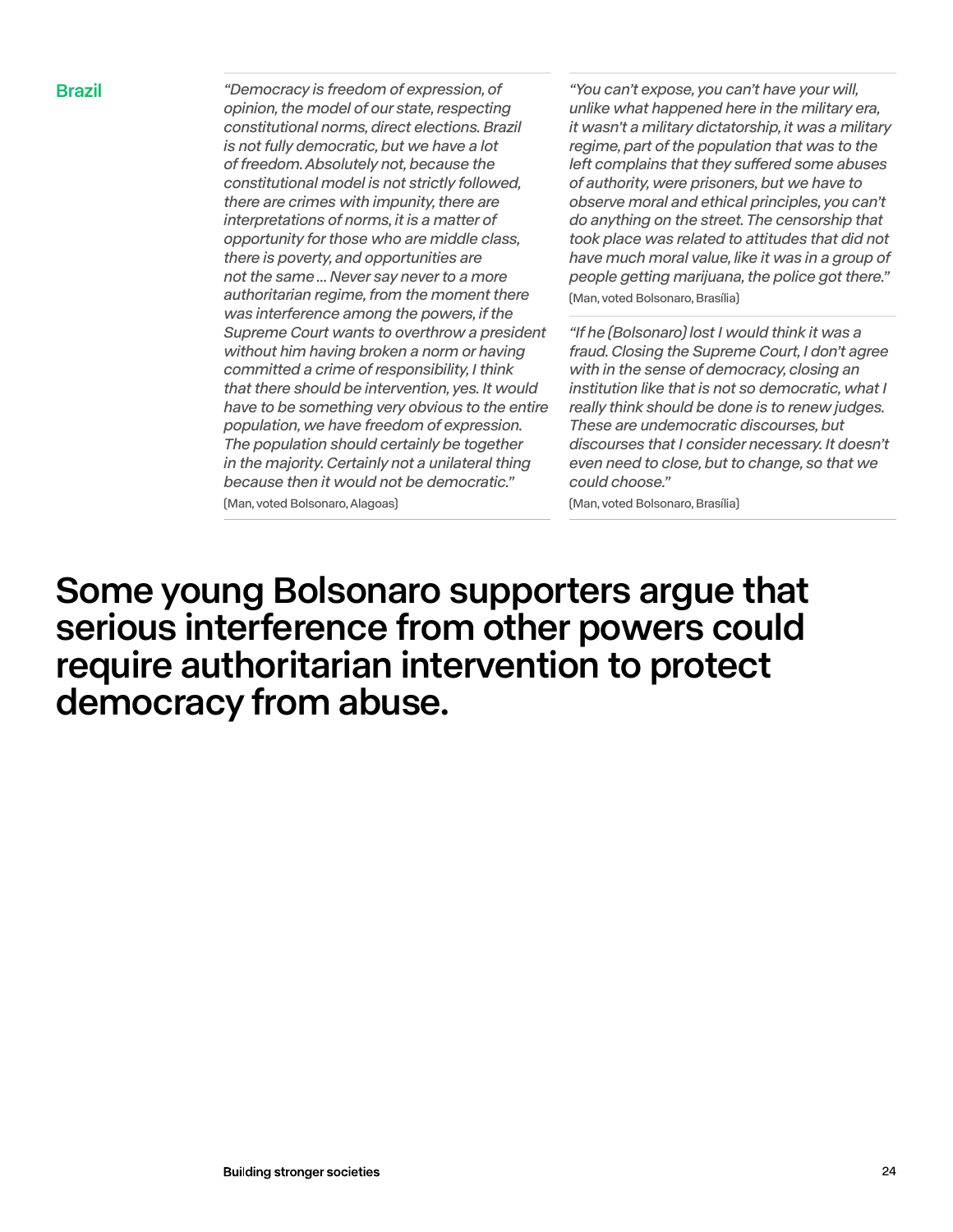<span id="page-24-0"></span>

## Colombia

### **Context**

The 1970s were fundamental in the Colombian political landscape. National politics was fueled by international Cold War tensions. Several civil armies were consolidated on the national territory, mostly comprising surviving peasants who formed the resistance of the *La Violencia* 1950s. Motivated by national liberation, and with a socialist ideological foundation, the Revolutionary Armed Forces of Colombia (FARC), the National Liberation Army (ELN), the Popular Liberation Army (EPL), among others, popularly known as guerrillas, emerged. Since then, the military objective of the Colombian state, supported economically and militarily by the United States, has been to put an end to the expansion of communism in Latin America and the world.

Cold War logic sustained the conflict until the 1980s. Its demise during the 1990s did not mean the end of armed conflict. In 1984, North American Ambassador Lewis Tambs and the Colombian Defense Minister Gustavo Matamoros coined and promoted the term "narcoguerrillas", lending an identity to groups like the FARC, depoliticizing the conflict by completely omitting their ideological foundations and emphasizing their economic strategies, specifically drug trafficking. The expansion of drug trafficking in Colombia and border countries, led by the Medellín cartels during the 1980s, provoked more aggressive political strategies against organized crime and therefore against the guerrillas, giving way to the Plan Colombia, an American military investment in the political field aimed at ending drug trafficking. A new nuance – the fight against terrorism – was added to the anti-drug strategy after the September 11, 2001 attack on the World Trade Center in New York.

Plan Colombia created an atmosphere of government distrust among the guerrilla groups, leading to the failure of the first attempt at a peace agreement led by then-President Andres Pastrana (1998-2002). With peace completely discredited, Álvaro Uribe Vélez won the 2002 elections with his main proposals: Democratic Security, or war against terrorism understood in Colombia as the guerrillas and the implementation of the Development Plan,

with its neoliberal thrust. During his term, he managed to get a constitutional reform approved allowing the reelection of a president and was able to run for the presidency again. He won the 2006 elections. During his two electoral mandates, war was exacerbated, military actions were increased, paramilitary groups were promoted and the false positives began (2002-2008).

With a third re-election impossible, Uribe endorsed Juan Manuel Santos for the 2010 electoral period. Santos, who had been defense minister between 2006 and 2009, won the elections on August 7, 2010. In 2012, he broke with *Uribismo*: when the FARC decided to negotiate peace with the government and Santos accepted, he was deemed a traitor to *Uribismo*. From that moment on, Uribe and his party began a campaign to discredit and end the peace process. In the same year, the peace process negotiations began in Havana, Cuba. In 2014, at the end of Santos' presidential term and with the peace agreement negotiations unfinished, a fierce electoral battle ensued between "peace candidate" Santos, and the new "Uribe candidate", Óscar Iván Zuluaga. Colombia demonstrated its willingness to end the conflict by re-electing Santos as president. Negotiations were concluded in 2016 and a plebiscite for peace was instituted but constantly unermined by *Uribismo*. Whereas the NO vote prevailed, the peace process was approved by constitutional mandate that same year, allowing FARC members to participate in Colombian state politics.

The 2018 elections were again a point of contention for *Uribismo*. To attract Colombians to its program, its candidate Iván Duque was portrayed as a young figure, with no visible political past who would not betray Uribe's project. Center candidate, Sergio Fajardo, was the teacher and "neutral" candidate, a former mayor of Medellín. Lastly, the candidate of the left, Gustavo Petro, was known above all for being the former mayor of Bogotá and former member of the guerrilla group, M-19. These three candidates were the first-round favorites. The second round saw a run-off between Duque and Petro; Duque became the new president of Colombia.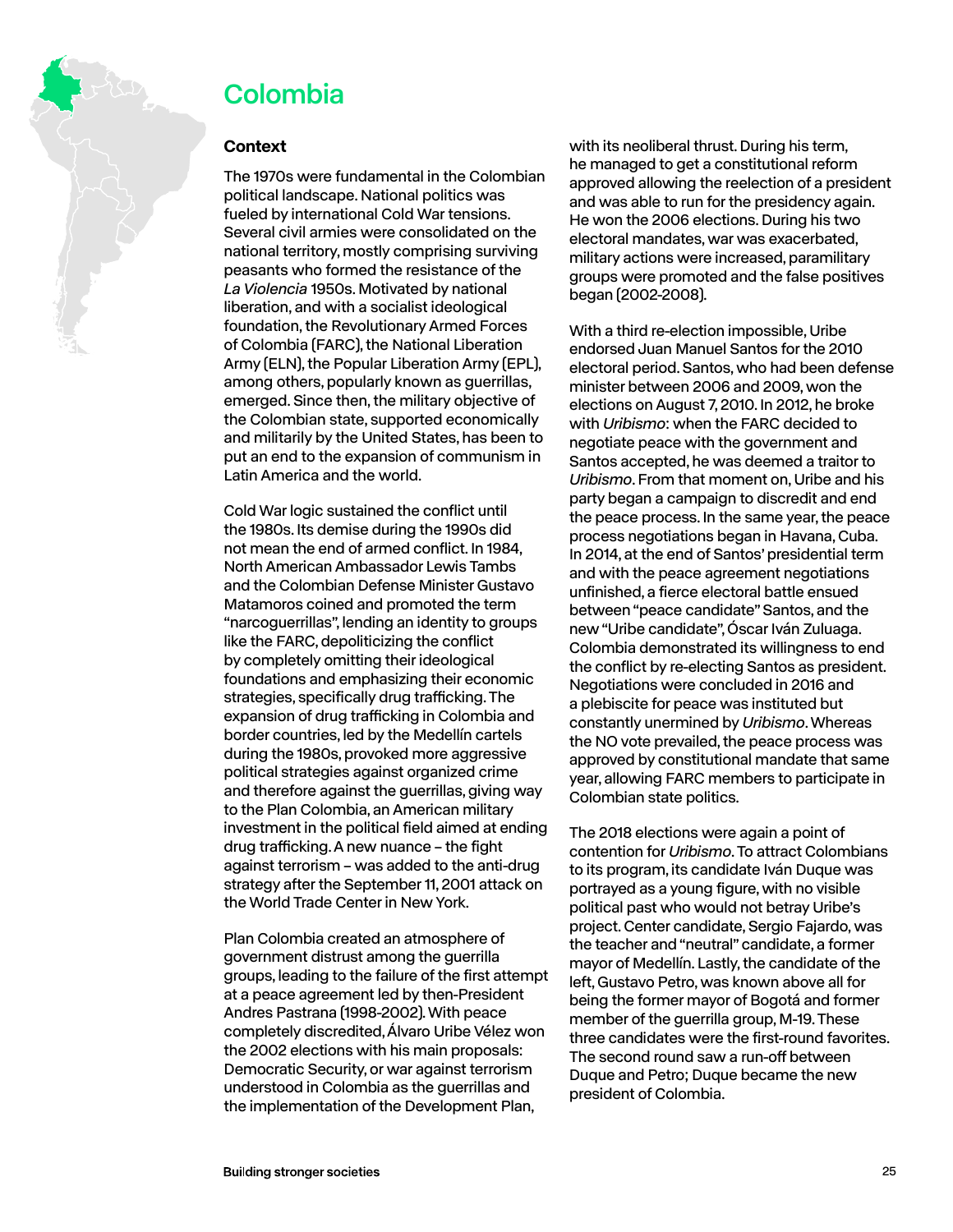Colombia During Duque's term, the Covid-19 pandemic arrived. Presidential mismanagement such as the delayed purchase of vaccines and lack of sufficient doses, subsidies to companies and not to low-income people, State abandonment of the health and education sectors, xenophobia against Venezuelan immigrants, very high unemployment rates, and a stagnant economy dissatisfied many Colombians. This culminated in the two-month outbreak known as the 2021 National Strike. Minister of Finance, Alberto Carrasquilla also promoted a tax reform that burdened the middle and lower classes and favored the national elite and national and multinational companies.

#### **1. Information consumption**

In general, young people constantly consume large amounts of information through their social networks, which become places of socialization, learning, entertainment, discussion and leisure. The specific topics vary greatly but all young people follow topics depending on their personal tastes and motivations. Memes, humorous content, and the new are consumed and shared by all young people on social networks. Memes for young people have a double connotation of satirizing or criticizing politics and allowing many to learn about current politics, and simplifying the banal, so much that there is neither depth nor clarity on what they are talking about.

Other subjects break down along gender lines: sports, soccer, music and video games are highly consumed by the male population while the female population prefers makeup. For young women of all tendencies – right, left and undefined – makeup and clothes were related to political issues such as feminism, feminine empowerment in general and selflove. Young people on the left and undefined tendencies correlate rap music with social and political criticism.

Instagram, Facebook, You Tube, WhatsApp, Twitter and TikTok are the social networks that are most used. Twitter is the most serious for finding out about news and politics: it is felt to immediate, that any controversy will show up on it first, that there is no censorship compared to the other social networks, that people and politicians publish there without filters. It "is an open table for debate." But being so controversial, it is rejected by some young people.

*"For me, Twitter is to find out what happened to a politician or an important controversy, that's the first place where you find out about things, important people use Twitter."* 

(Male, 20 years old, political preference Petro, Cartagena).

Facebook tends to have an informative focus where people search for and share news, "inform myself and inform others" and offer a social and humor network to "interact, react and comment to friends". It is thought that this social network is the favorite of adults, and comments such as "for older people", "for moms" show that it generates some rejection. It also shows the generational differences in how young people manage technologies and appropriate new social networks with far more ease. And finally, in this network, freedom of expression is perceived as limited because comments and publications are censored, especially those related to politics.

*"Imagine, if you want to publish something they can censor you on Facebook. Post something about the government on Facebook and see what happens to you. The Instagrammers who go against it are taken away."* 

(Male, 24 years old, political preference Petro, Cali).

YouTube is used to listen to music, watch documentaries on topics such as science, philosophy and paranormal events, among others. But young Colombians mainly use the network to see Youtubers discuss national politics and current news in a comedy format, "you laugh while you find out." Most frequently cited are La Pulla, Juanpis Gonzales, They Call Me Wally, and Daniel Samper. This shows that young people are interested in the politics or current situation of the country, but that interest goes beyond more traditional forms.

Instagram and TikTok are more associated with entertainment. Instagram is the place to view lifestyles, share personal photos, or catch up on news quickly. TikTok runs videos on any theme, "whatever comes out", "it is so versatile, you find out everything", and especially trends in dance or audio that are replicated as a way of having fun. Some claim that this social network is more superficial because it leaves you with nothing significant.

*"Well, I like to dance, and I watch videos on TikTok."* 

(Woman, 15 years old, political preference Duque, Valledupar).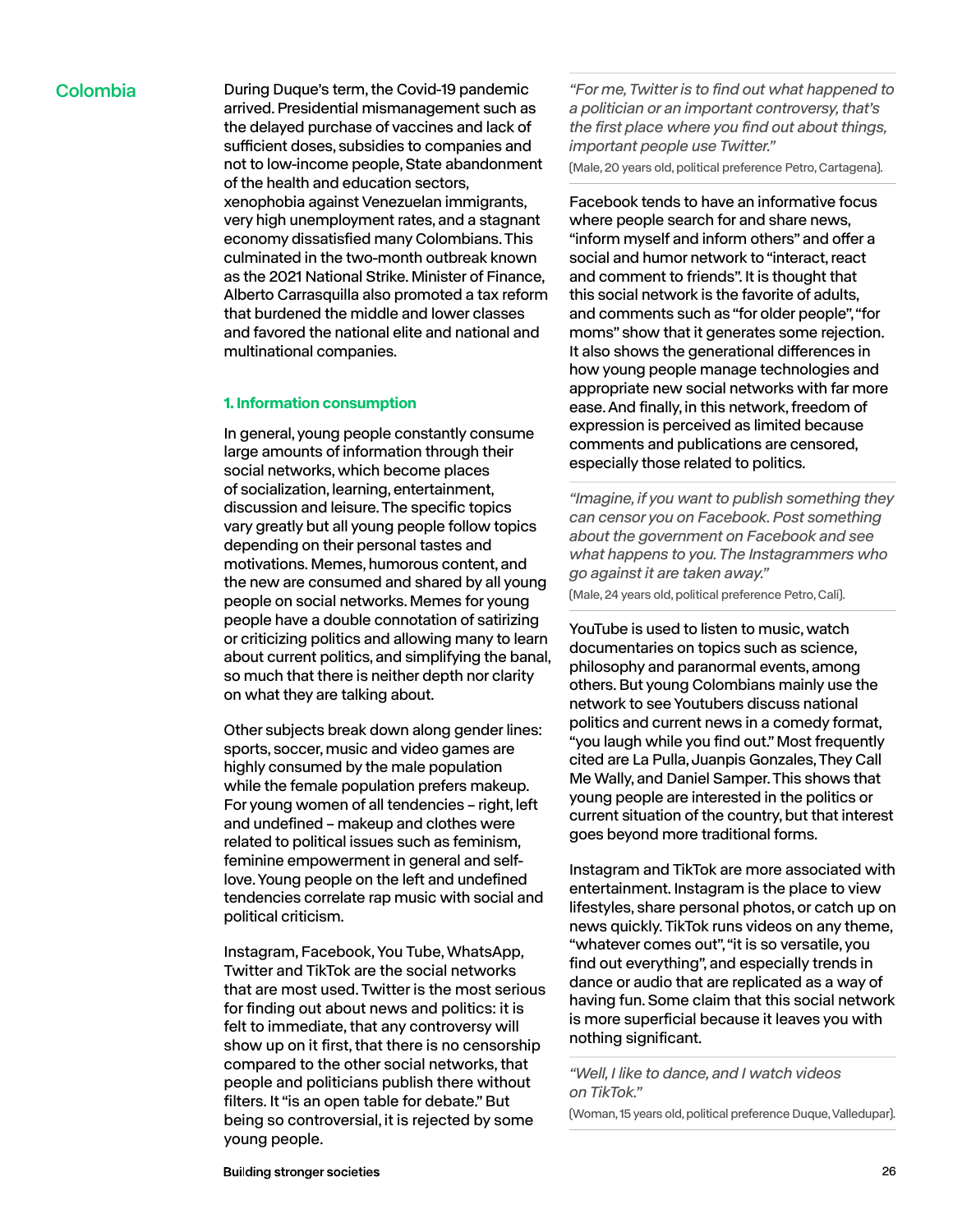Colombia WhatsApp is used above all "in a personal way" to get in touch with someone and is not necessarily individual but can also be in a group. The most common groups are family and friends, but in general groups of environments that young people frequent (university, work, etc) are formed. The group of friends is more to talk, send funny things, and make dates to go out. The family group is where family members are kept informed and where fake news proliferates the most.

> *"In my maternal family they speak every day by sharing memes or saying hello when someone has a birthday or so and suddenly if something happens like the unemployment situation. And if they post news about the situation in Bogotá on a daily basis, but false news has often been*

artistic content to make themselves known; entrepreneurs, who aim to sell their products; and meme creators who want to amuse the public. The immense work comes without economic remuneration until it becomes well known; many give up.

In general, for content to be liked, it must be novel or different, humorous or about overcoming a life situation (such as getting out of poverty), from a friend or acquaintance, teach something, and be akin to individual tastes. Feigned, cruel, controversial content, animal abuse and abuse of the elderly, discussions without real meaning that seek only to offend along with influencers who criticize the country but take no action to improve it are disliked. There were also sexist comments, such as

## In general, young people constantly consume large amounts of information through their social networks, which become places of socialization, learning, entertainment, discussion and leisure.

*given, so when anything comes I always look and if I saw that it was a lie I told them that they were not telling them this five years ago or three years ago, that this is a lie."* 

(Woman, 20 years old, political preference Petro, Villavicencio)

On consumption of campaign information, the majority of young people did not identify. The few who did were interested in products, private companies, or issues such as caring for the environment and personal care.

*"… By Green, a makeup campaign based on natural ingredients, that does not harm the environment, that does not harm animals for animal cruelty, that campaign is really pleasant."*  (Woman, 22 years old, indefinite political preference, Bogotá).

Content is a foundation of social networks, both in terms of creation and consumption. Most young people consume far more than they create, but in general all create "personal content" for their social networks such as photos, videos and stories. Some young people go further: Artists create and publish their own

"women who do not value their bodies, who are showing off" and LGBTQ + phobic statements regarding disapproval of content.

*"It disgusts me when they publish that they support people, that is, when they support not what it is against or for, that is, when they are marching, all those things to support LGTBI movements."* 

(Male, 18 years old, indefinite political preference, Villavicencio).

For the most part, when young people share content they do not feel that they are part of a group but that they are promoting their own interests or tastes.

### **2. Influencers**

Famous personalities on social networks are known as influencers and constantly create content for their platforms (social networks). They are an important part of the information consumed by young people on the Internet. A young person follows an influencer because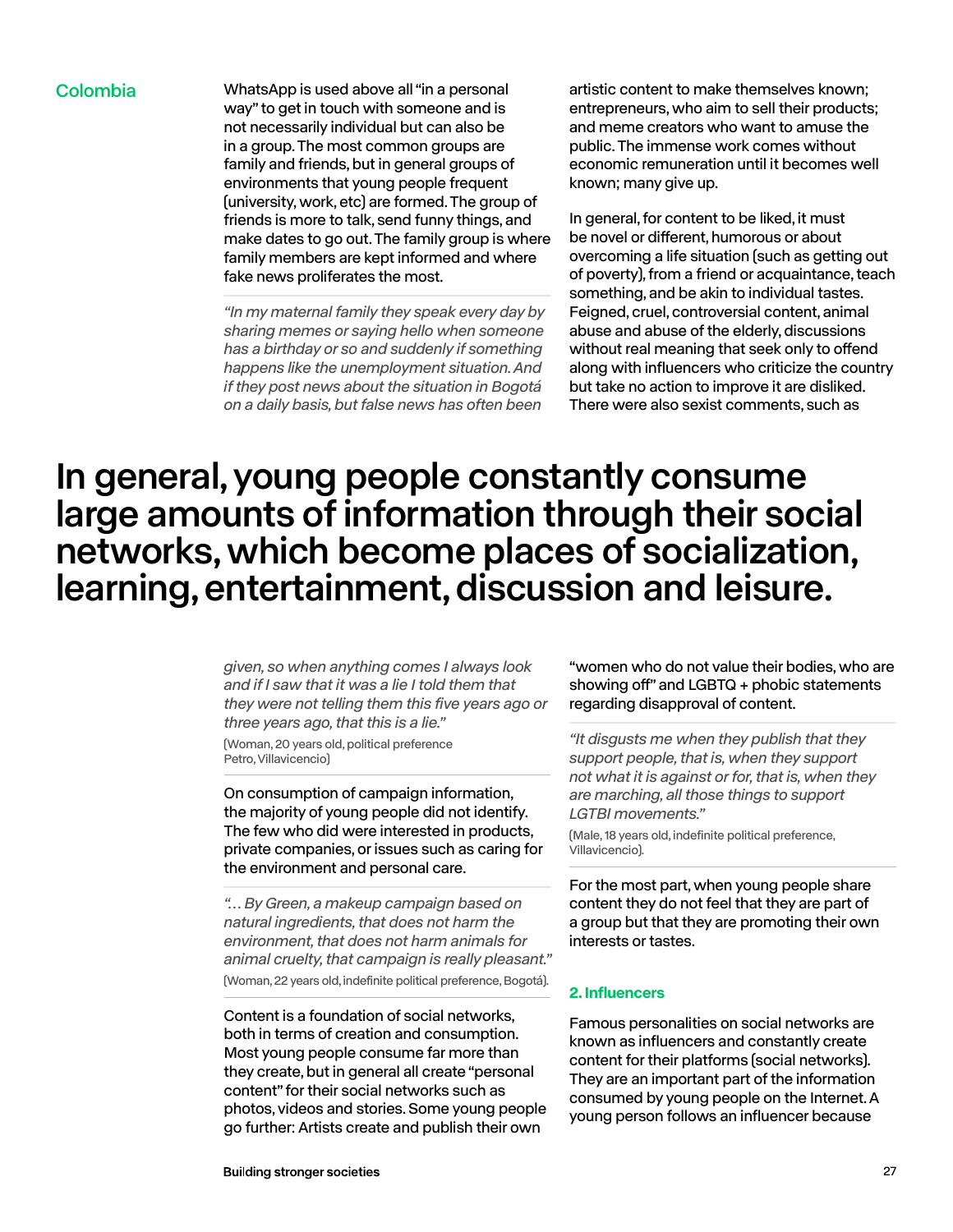Colombia of the main topic of the content – makeup, sports, entertainment etc. Young Colombians also recognize that, in addition to taste, a bond is created with the individual. That connection is strengthened through the influencer's personality, authenticity, transparency and projections of a desired lifestyle. The relationship often becomes a place of learning thanks to the influencer's expertise.

> *"I believe that she is just as transparent as we are. The truth is that we have a personality that when we arrive we do not have to deal with who we are in any way, without obviously running over anyone else, so she is very transparent and very authentic, very dynamic and that's what I like about her, she seems very cool, just like Aida. At the same time, women are watched who have a very cool expression when they are speaking. I follow a thousandodd people and I'm trying to remember. More than anything, it is type of training, content, hair, nutrition, clothing, lifestyle that are the most common on my social networks."*

(Woman, 23 years old, indecisive political preference, Santa Marta).

In general, regardless of the political preference of young people, influencers who are recognized for non-political issues – singers, actors, comedians, among others – who use their platforms to talk about political issues such as the 2021 National Strike or feminism are well received. There is a feeling that this theme will become important thanks to the immense reach of these figures.

*"Lately I have been watching Aida Victoria Merlano a lot, but she uploads videos making social criticism, when they hate a woman for her sexual freedom, social stereotypes, but that woman speaks very well, she is feminine."*  (Woman, 19 years old, preference indecisive politics, Santa Marta).

*"Well, I follow several, Adriana Lucia, I think his name is Alejandro Riaño, Residente, Santiago Alarcon and Julian Arango who are from the small group that was present at the strike. As I understand it, they have all been threatened because they spoke out and are listened to because they are famous, yes then it is easier to hear their voices, what they think and I feel that they transmit ideas very well and have sparked debates, they also share with people so that's why I like them."* 

(Woman, 20 years old, political preference Perto, Villavicencio).

Politicians are considered influencers for their work. They are opinion-leaders, trend-setters and controversy makers, and are rejected more when they discuss the same political issues as the influencers mentioned above:

*"Oh yeah, I stopped following Petro. Why, I don't know, I find that the guy was very controversial. I do not know, I feel that with this issue of the marches (National Strike) it seems to me that he was a person who sent young people or others to march who killed each other, or something, or ended badly, or did not show up, while he was at home unsuspecting, doing nothing, just on Twitter. Because that is what this man has, he is very influential with people. And what he says, unfortunately, people will want to do, if you understand me?"*  (Male, 24 years old, political preference Duque, Barranquilla).

The influencers most welcomed by young people regardless of their political tendency specialize in giving information and news about politics in a funny, mild, or explanatory manner (mentioned above regarding YouTube). In other words, a format designed to hook the young.

Unfollowing an influencer is a statement of disagreement; losing followers means monetary loss. An influencer is unfollowed for causing unnecessary controversy, for changing content form and style when they are very famous so that it loses its quality, or because their actions clash with a follower's values and ethics.

*"When he consumes something, indirectly he learns things from the one whom is he using, whom I am supporting because he wins by views, so if he attacks someone, if he does something wrong, why do I have to give views to someone unpleasant."* 

(Male, 20 years old, political preference Petro, Cartagena).

#### **3. Other means of communication**

Communication media such as radio, television, and newspapers continue to be used but to a lesser extent than the Internet. they are present in the lives of young people largely thanks to their relatives. TV is more present in the lives of young people through older relatives who turn it on to watch the news. However, young people still inform themselves there. Gender preferences: young women watch soap operas and young men watch football or sports and documentary channels such as National Geographic and History.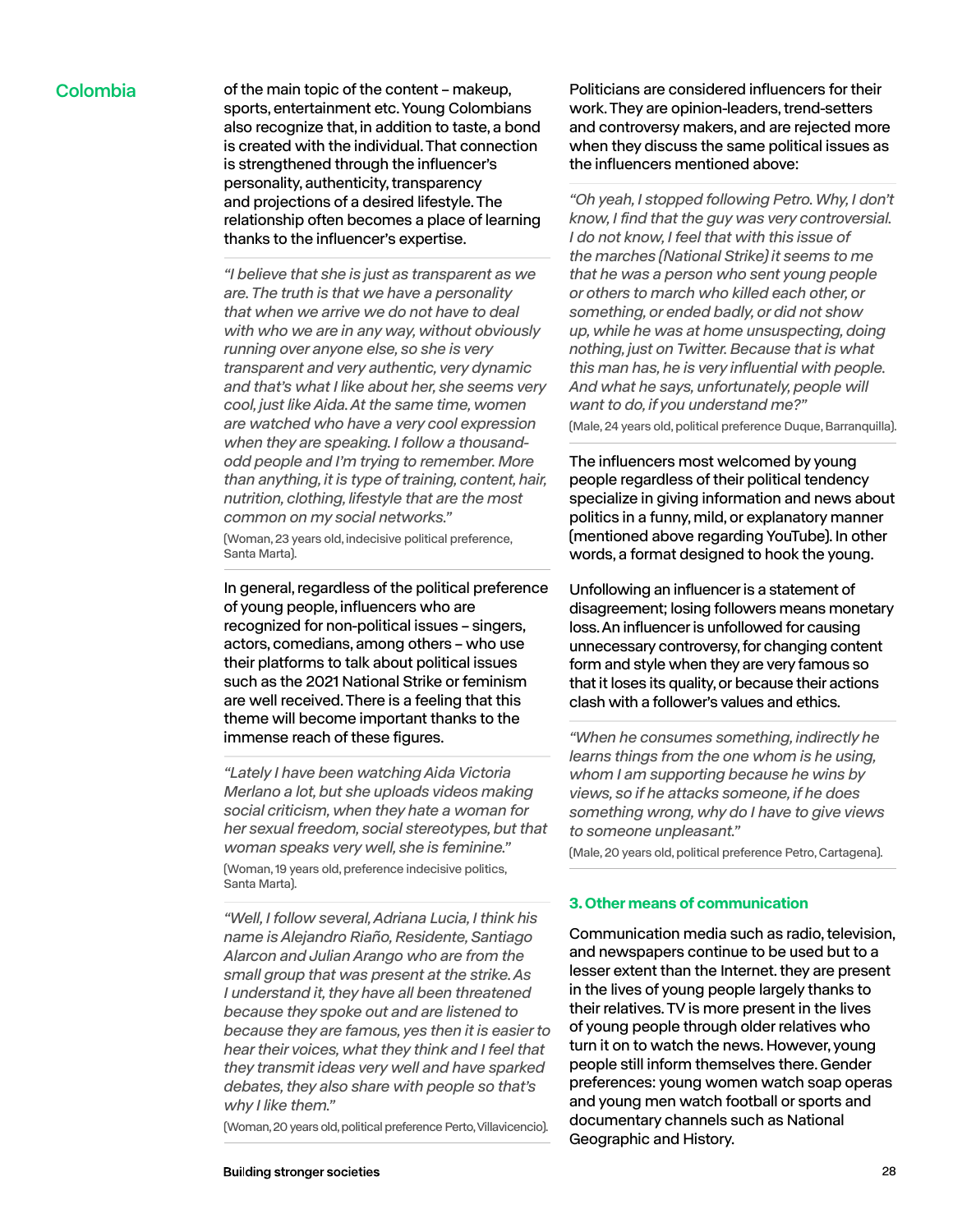Colombia *"Television, no. In other words, I watch television, but in my house, they watch, that is, I sit in the living room and see what there is, but then I take the initiative and say I'm going to put on Caracol, I'm going to put on RCN, or whatever, but now I don't."* 

(Man, 23 years old, political preference Petro, Cartagena).

The radio is almost exclusively listened to during car travel predominantly at the initiative of relatives, especially parents or grandparents. They mostly listen to music stations and political discussion during morning or evening commutes. Outside large cities, people listen to the radio for local news since the national media tend to focus on big cities and forget the rest.

*"Well here, very little television too, radio from time to time, like in the mornings. More than anything to inform me of the local area. They talk to you about the situation in Barranquilla or the surroundings, news from here most of all, from the coast."* 

(Male, 21 years old, political tendency Duque, Barranquilla).

Newspapers are a traditional means of communication that least influence the lives of young people. Of the few newspapers that still reach homes, some are local or regional. Here again, information is provided about places forgotten by the big media.

*"My mother has a subscription to* El Día*, the only newspaper she reads here."*  (Woman, 16 years old, political tendency Duque, Valledupar)

#### **4. Politics and information**

By an overwhelming majority, young people prefer to search and find news online over other media. Young people who are politically right, left and indefinite affirm that newscasts, especially *RCN* and *Caracol*, manipulate and hide information, making their media less reliable. According to the young people, they

have a specific schedule and take time to get information, these are merely one source of news and their owner clearly has interests. Internet, however, is the polar opposite: there are endless sources, it is immediate, and there is no limitation of time or content.

Again, the three political tendencies affirm that whereas television generates the most mistrust, they trust small newscasts more, such as *City TV, Canal Uno, Telepacífico and Red+ noticias.* Young people on both the right and left believe far more in international media than in national media when it comes to political issues in the country because their perspective seems more neutral and less politicized than the national media.

*"Right now I would not know how to explain it, but there are times that a national issue is very controversial, they report what they find convenient, there are some aspects that are important to emphasize but others do not emphasize, I do not know if I am making myself understood. I do not know things like the Tweets that say that they publish that someone did this and the other responds or things like that. It may be that it is somewhat important, but they do not get directly to the point; that they face each other is already very common, but they do not address the problem ... what is the problem then let's say if Juan Manuel Santos and Uribe had a fight? It is not a piece of news that is discussed, they sidestep the important problem."* 

(Woman, 18 years old, Petro political tendency, Villavicencio).

The digital format of large national and international journals continues to be a big point of reference, especially for young people with left and right tendencies. Those most mentioned include *El Espectador, BBC, El País, CNN* and *DW*. When these same young people seek news or "Google" they turn to wellknown media and also followcthem on their

Again, the three political tendencies affirm that whereas television generates the most mistrust, they trust small newscasts more, such as *City TV, Canal Uno, Telepacífico* and *Red+ noticias*.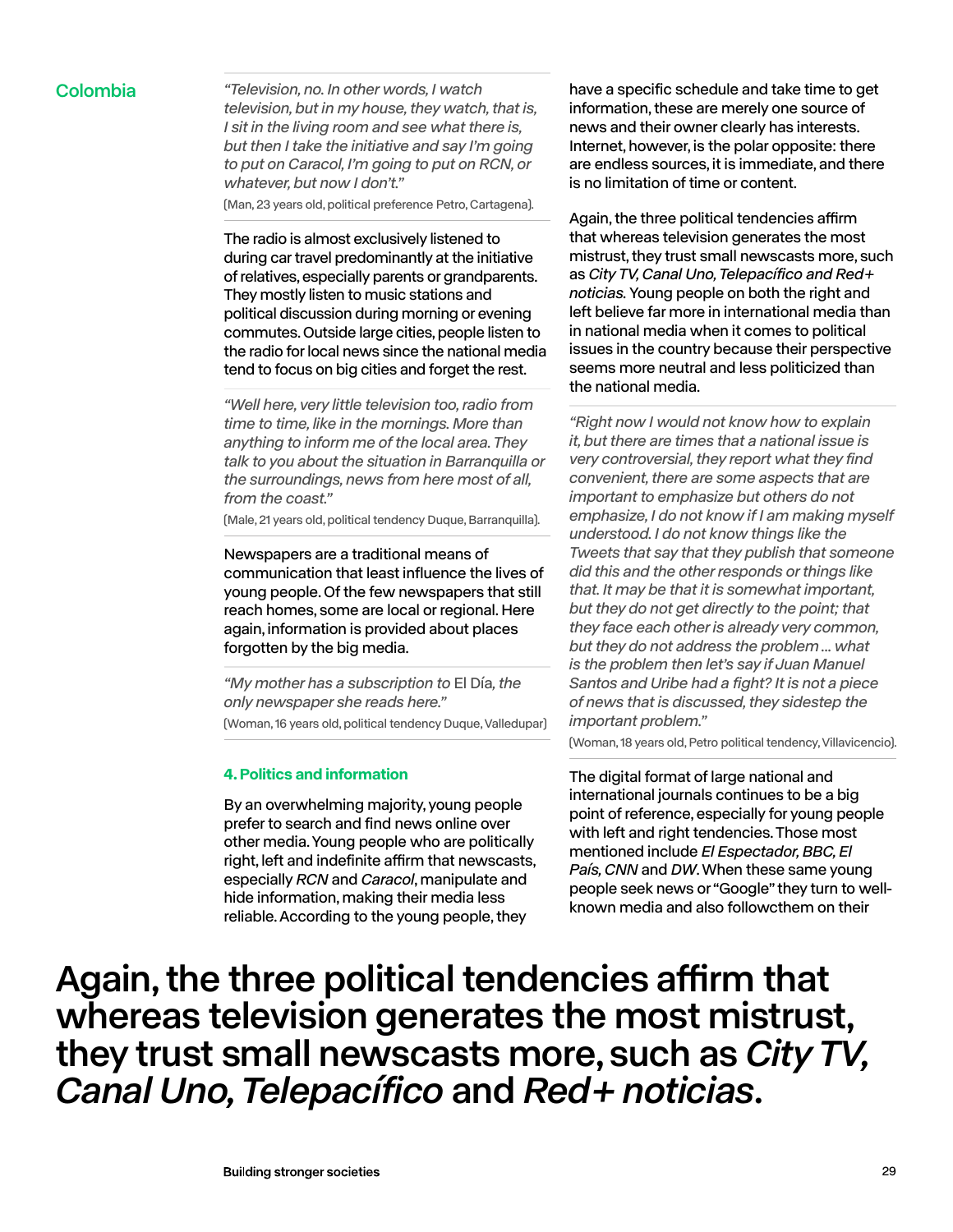Colombia social networks. The vast majority of young people whose political tendency is undefined "Google" without looking for great references or particular pages. There is also a tendency to receive news passively: "what I get on Facebook", "what the cell phone suggests to me", showing a lack of interest.

> *"In my case, as I said, political issues are not what I really like to get into. Now, for example, at the beginning of Facebook I read a little about the subject, but that was up to that point and I did not delve further into what was happening."*  (Male, 21 years old, indefinite political tendency, Villavicencio).

> Thanks to social media, alternative media is becoming more common in the feeds of young people. Those that were very relevant to the National Strike were given more credibility than the traditional Colombian media. *Última hora col, Alerta colombia, Primera línea* and *La silla vacía* were among those mentioned. For international or Latin American news, the three tendencies all responded that they only find out about trending international news.

> As for following politicians and / or parties on social networks, there are three large groups: Group 1: Those who follow noone because they are not interested or because "all are equally bad"; Group 2: those who follow only people who share their political affinities or locale, and Group 3: those who follow the representatives of each tendency in order to remain aware and find out what is going on locally. Regarding people whom they would never follow: Group A would never follow Petro; Group B would never follow Uribe; and C) indicated that they would not stop following anyone.

> Right-wing youth, all of whom are in Group 2, only follow representatives of *Uribismo*, the Democratic Center and their respective local mayors. None follow politicians of other tendencies. In other words, this group lives in its political ideology. In addition, they would never follow Petro (Group A) because he is very controversial or because his political ideas resemble those of Venezuela or Cuba.

*"So, in politics, I follow the mayor of Medellín and the president now."* 

(Male, 18 years old, political preference Duque, Medellin).

Young people on the left mostly belong to Group 3: they follow a wide range of politicians on their social networks to themselves including the *Uribistas* and their respective mayors. To a lesser extent, there are those who only follow Petro (Group 2) or who believe that all politicians are bad (Group 1). Young people are more unified on the left because they are part of Group B, Even if they follow *Uribismo* on their social networks, they could never identify with them, because of false positives or because his followers idolize him.

*"On social media, I follow various politicians and even the president, not because I agree with him but because I am interested in knowing what he is thinking about the country every day, what he publishes and how he sees the situation and what is he thinking. However, I still follow Petro to Fajardo, Mayor Claudia Lopez and then Mayor Felipe Harman, but mostly to inform myself."* 

(Woman, 20 years old, political preference Petro, Villavicencio).

The undefined tendency is not homogeneous. Unlike young people on the right or left nothing unifies them on a larger scale. There are those in group 3 who would not stop following any politician (Group C). Those who believe that all politicians are equally bad (Group 1) and will not follow Uribism (Group B), follow only mayors (Group 1), but will not follow Petro (Group A).

During the Covid-19 pandemic, uninterested young people began to follow their local mayors because they saw that local politics affected their personal life, for example, knowing whether or not to go to school.

Leaving aside institutional and partisan politics, the vision of young people regarding other types of political actors such as social movements was also explored. Few young Colombians know anything about the existence of social movements. Others are slightly informed by the news that covers movements almost exclusively when marches take place in the big cities, effectively reducing any broader understanding of the movement. From this point of view, young people identify movements such as feminists, peasants, the indigenous *minga*, LGBTQ, Afro-Colombian, the urban movement and the peace movement. These movements produce symbols that are repudiated, generating distance and squelching the interest of young people, such as the densely packed bodies in feminist marches. Or conversely, the movement's symbols create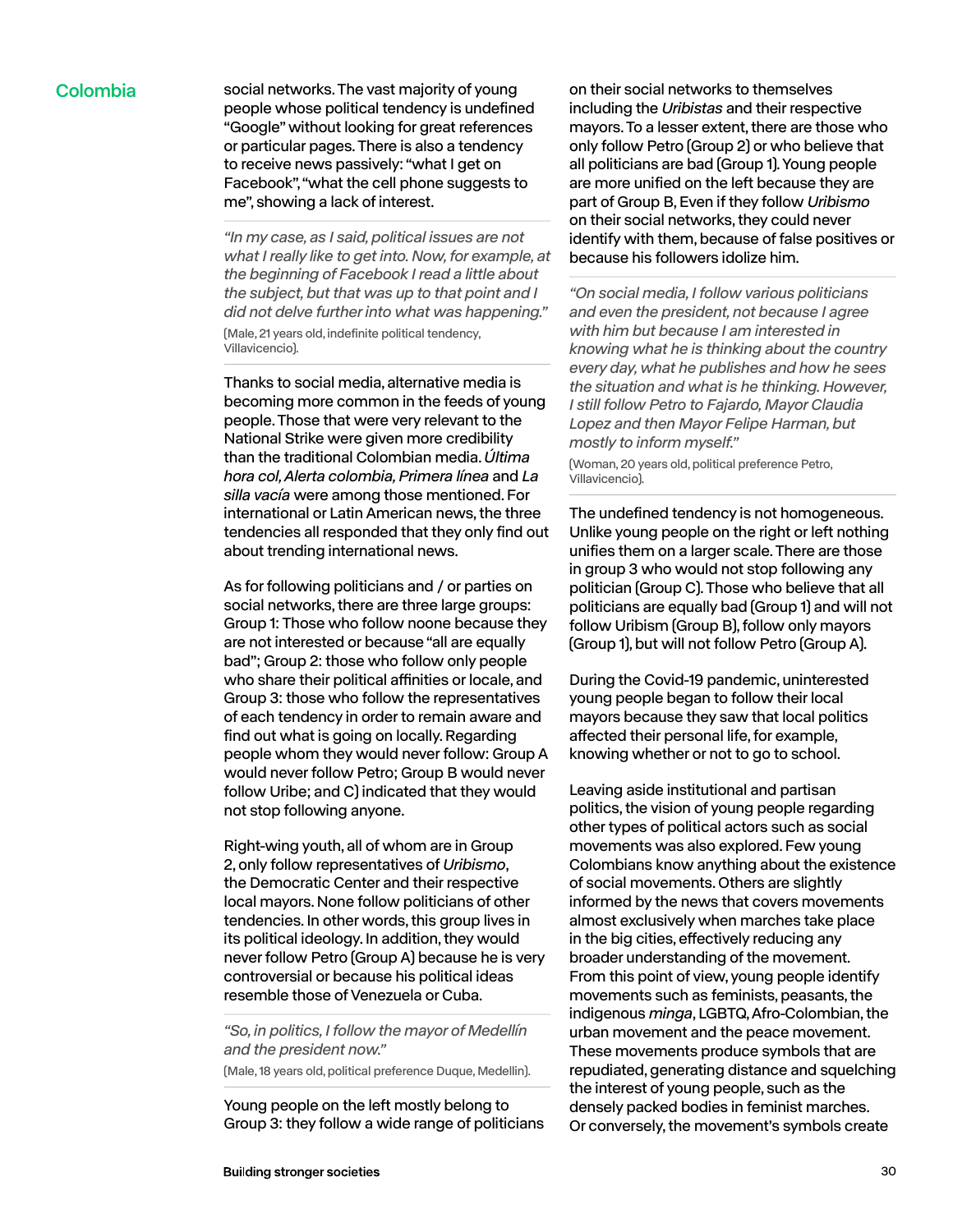### Colombia an attraction and identification, specifically the folkloric and artistic expressions of the Afro-Colombian movement.

*"Well, I think of the peasants because they know about politics, they know about the peasants, that's why there are so many displaced people for saying it like that because*  they are forced off their lands or, for example, *indigenous people and all that basically. No, what one sees on the Internet, the indigenous*  minga*, the movement such as the feminists, the marches. Yes, sometimes when I'm bored, I start to look at the explanations on social networks, I keep looking at the profile, I keep looking at the publications."* 

(Woman, 17 years old, indefinite political tendency, Bogotá).

### Young people who feel an affinity with movements do not claim to be part of them because they think they are radical.

*"With feminism, yes. Feminism, but not radical feminism, which has become all the rage for some time now, I do not identify with that, but I do identify with feminism, which for me shows a logical point of view."* 

(23-year-old woman, indefinite political tendency, Santa Marta).

By contrast, members of social movements such as the Afro-Colombians create ties of identification with other movements such as the indigenous movement because of their historical experience and similar motivation for struggle. Finally, young people who identify with no social movement attribute this to a lack of any experience that links them. As with the example, social movements may not be particularly relevant and present for young Colombians but are seen more as "identifications" than as political forces that can change Colombia.

#### **5. Distrust and fake news**

One constant debate about social networks concerns the veracity of the information they present. Distrust born in the digital world spreads to traditional media such as radio, TV and newspapers. We see that young Colombians have attributed a second meaning to fake news. Manipulated news on behalf of someone who appears in the traditional media, especially in the news, is also considered fake news.

*"Hey, I think that everywhere in what they have to see on television, and in anything having to do with social networks, they already publish false news, like in WhatsApp groups where they send a lot of false news, as my partner has said."*  (Man, 18 years indefinite political preference, Villavicencio).

Young Colombians are very mistrustful of discussing politics on social networks. For the most part, they think that all political positions published on them are based on assumptions, that they lack research on the issues, distort information, and posture. Conclusions from false debates or a controversy reflect a lack of discussion about the ideas and an imposed ideology limited to a rigid political tendency, or useless attacks. A few young people relativize and individualize the good or bad use made of politics on social networks to each person's level of knowledge about politics or information and their investigative capacity. The most common reaction is therefore to avoid posting about politics to avoid being attacked or getting into pointless discussions. The few that do still publish respond to those who propose a serious debate.

Young people have their own criteria for detecting fake news. Using common sense, searching for the topic on Internet and comparing it with other media, they examine how it is written and whether the information "feels incomplete". Looking at comments, there is usually some who advises whether it is false. Finally, if possible, they seek someone who was witness to the fact.

*"The absence of an author, the way it is written, the secrecy of the information, because if it is high-caliber and not corroborated by the mass media, it is information that is not valid, because if the information is important, these media must be reporting it. If that information arrives in a thread that is not supported by a media outlet, one of them is left-thinking even if it is well written."* 

(Man, 23 years old, political preference Petro, Cartagena).

Young Colombians state that if the news story has an author and a purpose that benefits the author or is used as a political strategy in critical moments such as elections or the National Strike to interfere and instill fear and change behavior, then it is fake. A milder notion is that such fake news is created by people with free time, but has no negative impact on society.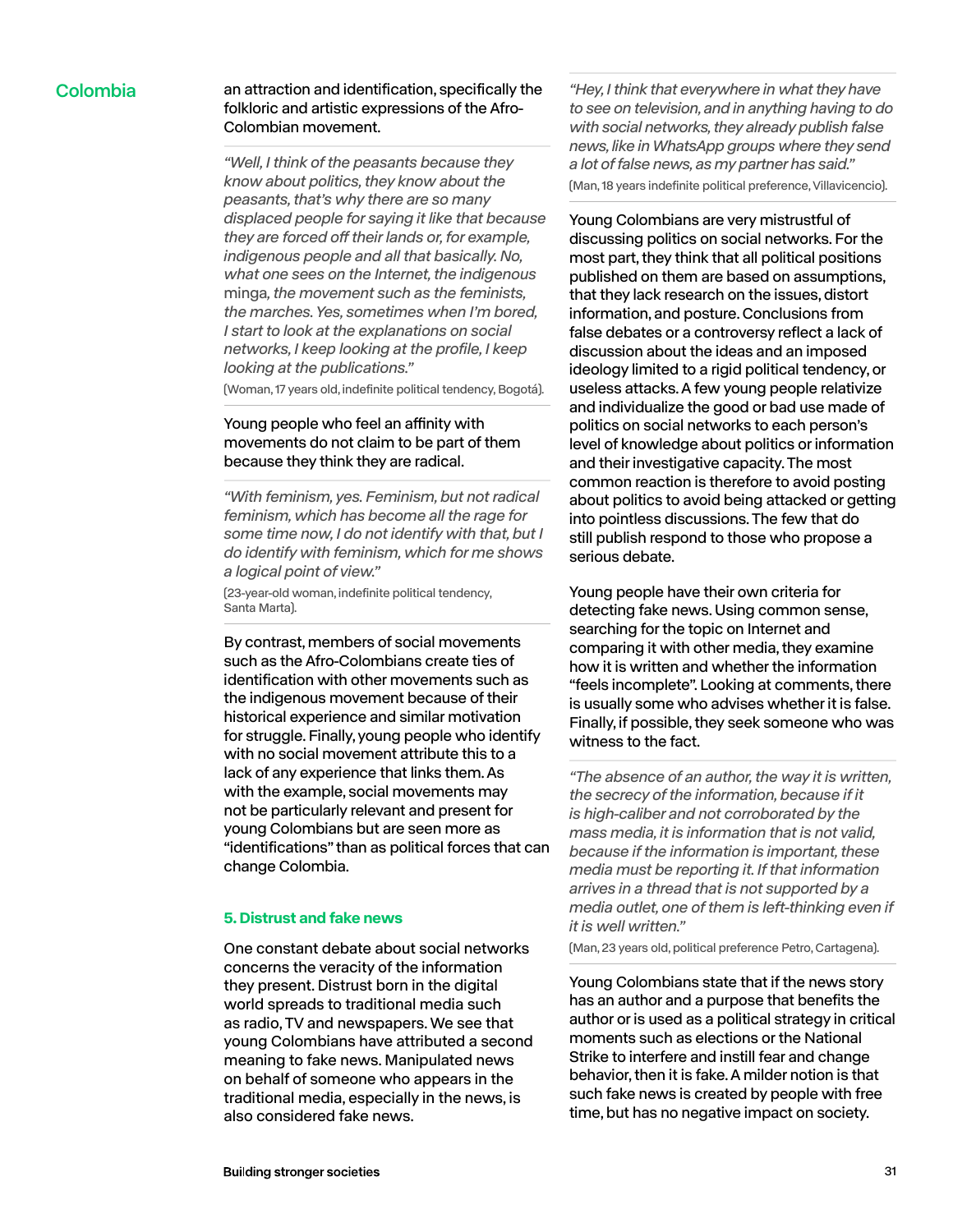Colombia *"They play with the lives of Colombians themselves and do things they want to play with people. We can say that they manipulate a lot with this type of thing that is the BPS, help for the elderly that can be said to be for citizens, that they have some control, so the government manipulates a lot of information, for example, with older adults. 'If this kind of candidate wins, they will remove the BPS, practically adults vote for him out of ignorance, we might say they are not informed about the new politics."* 

(Man, 17 years old, political preference Petro, Cali).

#### **6. Participation**

Young Colombians attribute enormous importance to voting for the future of the country regarding its well-being. Voting is seen as an opportunity for change, a renewal of policies and proposals and one of the greatest political actions that a citizen can take to "make the will of the people known," and that stigmatizes other forms of popular expression such as street mobilizations. The majority of young Columbians see democracy as being connected to the vote and the party system.

*(Democracy) "It is like that privilege of being able to choose a president, therefore, that freedom to choose what best benefits one."*  (Male, 18 years old, political preference Duque, Medellín).

The 2021 National Strike was the only political cause outside of institutional or party politics. Young supporters' latent fear of being assassinated by the State kept them at home and stopped those in the streets from participating. Support for the strike was common, but the vandalism associated with it was decried.

*"My wife and I lived in the upper part (of the house) and you were afraid when the police and ESMAD passed by, you felt fear because thousands passed, they passed and if I did take part because we went with my wife and my child to try to make a presence, to whistle, to be present. Later no, because you must preserve life…"* 

(Man, 24 years old, political preference Perto, Cali).

#### **7. Political organizations and representation**

The imprecise definition of parties and/ or candidates in the ideological political spectrum in Colombia is reflected in the views of young Colombians. The most ideologically radical young woman in the investigation, who repeatedly wanted to prove that she came from the extreme right, showed an affinity for and admired Uribe. This is how she described herself:

*"Well, I think that if you take (I am) the centerright, I think I am in the center-right because my political thinking is slightly more traditional but I am aware that most of our current legal institutions are more of an independent state. Social law, then, you cannot be neutral, you*  have to agree with the official who, I feel, is *more to the left, but I do not categorize myself as center-left but rather as center-right for that reason."* 

(Woman, 21 years old, political preference Duque, Bogotá).

Young people from the right had no problem describing themselves as belonging to this current; they stated their position quickly and concisely, based on an idea of comparison to their vision of the left, which focuses on direct ties with Cuba and Venezuela, which they see as a very real possibility. If a leftist ruler comes to power, "we are going to end up like Venezuela." All reject the idea of social equality (socialism), which is considered close to the idea of meritocracy.

*"I would not follow Petro, I don't know, I don't like his ideologies. The thought of the rulers of Cuba, of Venezuela, if that man comes to power, what a danger."* 

(Male, 18 years old, political preference Duque, Medellín)

Young people from the left do not call themselves leftists; some even mentioned an affinity with an ideological tendency, but there was no concrete statement such as, "I am from the left." Like the undefined young people, their discourse is "neither from the right nor from the left", not necessarily related to the center, but rather "outside" the ideological political spectrum. They explain that they are not interested in the political ideology of an individual but in his real, sincere, and transparent interest in making changes for the people. They felt represented by neither side.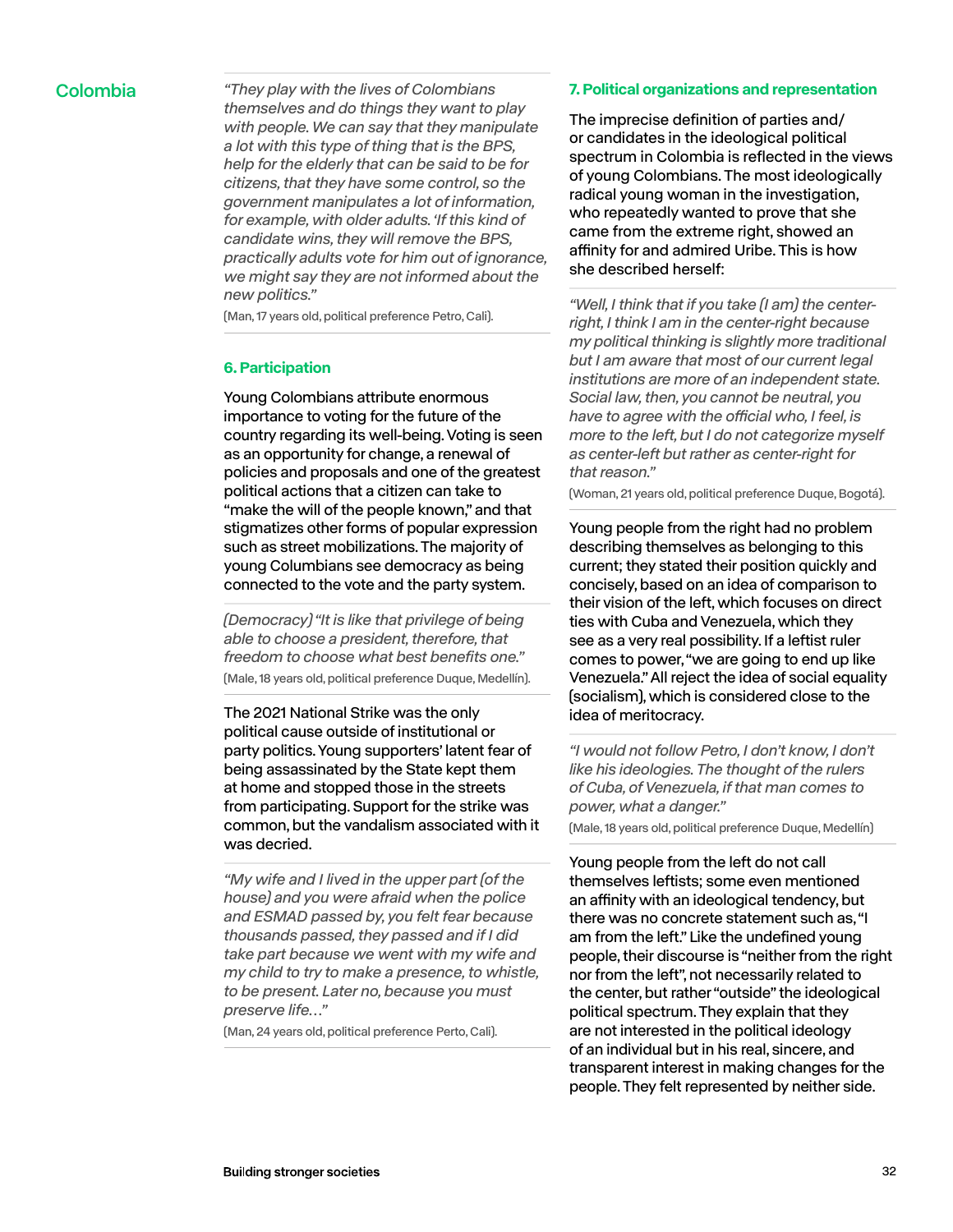Colombia *"That is why, as I told you, it should not have to do with what is from the left or what is from the right. Then I would not see myself as such in a game, I would think that the game is the least of it, the people whom you are going to influence and what you are going to do with all your heart because one has to put one's heart into life, not only because of the heart, but to be transparent. If you are from the right but have a perfectly ordered country, well, blessed God, I mean, if you are from the left, the same, if you are from the center, the same…."*  (Male, 24 years old, Petro political preference)

> This non-identification among left-wing youth may result from several factors: 1) The imprecision of the ideological political spectrum in Colombia; 2) the stigmatization of

and peasants, those who care about animal rights, human rights, interest and expansion of access to sectors such as education and higher education, health, work and sports. For young Colombians, physical appearance does not matter because "they are not going to lead a town with their faces." What matters is that they represent the interests and values of young people.

*"That the position is held by a social leader."*  (Woman, 17 years old, indefinite political preference, Bogotá)

*"I feel that there is a lack of awareness that a woman can also rise to power if we have gained a lot of ground, there are women in Congress, and thank God there are mayors, there are representatives, there are social* 

## Young people who feel an affinity with movements do not claim to be part of them because they think they are radical.

the left by linking it to the guerrillas, making it an enemy and thus legitimizing even death as a step in the extermination of the UP party; 3) the lack of other strong political figures besides Petro as representatives of the left, and 4) a real non-affinity with the proposals of the current political spectrum, reflecting the emergence of a new political positioning of young people.

Several of the young people indicated that they would feel better represented by social leaders who were experienced with political institutions. Among their first observations was that they would feel better represented by a political leader who was transparent, honest, ethical, authentic, innovative, gave thought to and listened to them. They also identified, to a lesser extent, political leaders with good international relations, a person from the town (not from the same rich families that have always been in power). They wanted someone local or from the region they represented, who worked for the common good and quality of life of the Colombian people, and that included more women, Afro-descendants, indigenous people, disabled people, LGBTQ +

*leaders. Tell me, when is a woman going to become president? I hope we are almost there, that's why we need that change. In these five years, the same things have always happened except for one new thing... If you were reading a news story about an Afro-descendant woman who joined the I don't remember what freedom struggle, I think it's good that there are people, not only that there is a woman, but that there is a partner, man and woman, and that they come*  from people who have fought and suffered ... *it does not necessarily have to be a woman, it has to be like the small group, the people who*  have suffered, the ethnic groups, the people *who listen to them, look at this happening, in this community this happens, that it is not only for me, not only what happens to me and not to the others, first, me second and third, me*  and the others can fuck off. And that should *not be the case, you have to look further, then I would say that it would be very good for people who represent Afro, ethnic people, people, for example with disabilities, when you have heard that there are people who fight for disabled people, then we need more people*  than those who have similarly suffered, or have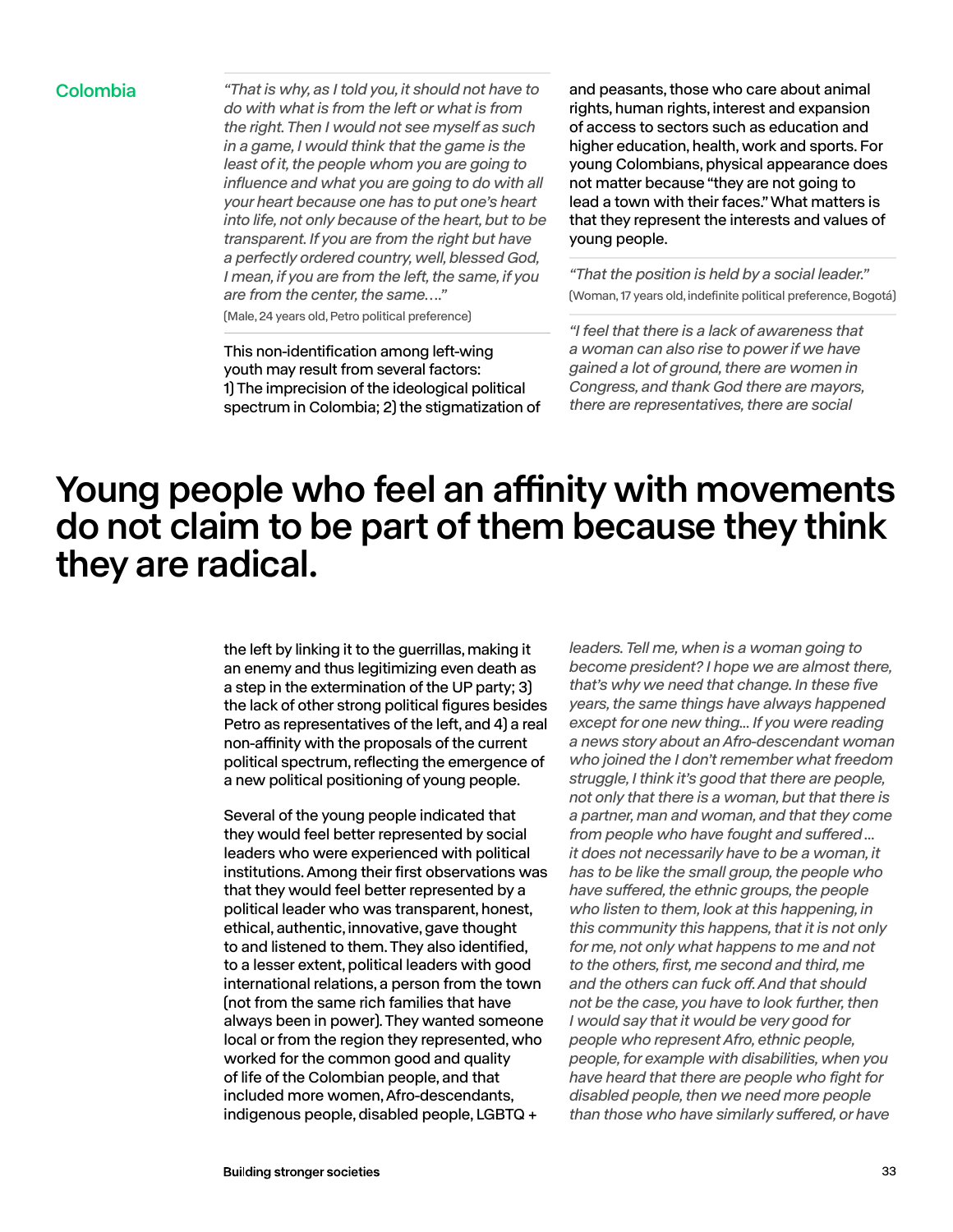Colombia *lived similar lives who have that idea and the values that they instill in you at home, including respect as a value, that it is completely sincere, that you do not come to power and now go crazy, you have I don't know how much money, you have people who take care of you and not people who believe you are with God, you need to comply, I feel that the representation of various groups of LGTB is important, ... but I do feel that about the same things that we have gone through with so much force, that they have fought from other countries because there was a lot of racism, sexism too, now also feminism…we must keep the men, however I feel that many things are missing, many representations, but without going to the extreme."* 

> (Woman, 18 years old, political preference Petro, Villavicencio).

Young people are unanimous about separating church and State. They see no benefit or logic in their mutual influence as each specializes in different areas. Individually, young right-wing believers welcome candidates with Christian values and maintain their belief in their religion, but mistrust Church institutions involved in such things as the rape of children, and in institutions with double standards. They have seen churches choose candidates for their own benefit even though none of them would carry out the wishes of the churches.

#### **8. Trust in traditional institutions**

The 2021 National Strike became a point of reference in the political imagination of young Colombians for explaining their mistrust of Congress, the Judiciary, the Army and the Police. No young Colombian participant in this investigation affirmed full confidence in these institutions. The level of distrust of institutions ranges from absolute – among a majority of young people in this study regardless of their political tendencies – to moderate – among those who give these institutions the benefit of the doubt, stating that some of their members look after people's interests and well-being.

With respect to congress and the judiciary, the majority of young Colombians tend to absolutely mistrust about their decisions,

actions, projects and laws they pass. Young people blame their poor execution on the disconnect between those in political positions and the reality of the people. In this sense, young people tend to individualize structural aspects and to perceive politicians as "disconnected from the people", instead of identifying the neoliberal austerity measures in the approved projects that provoked the strike, for example. Young people believe that the 2021 National Strike was motivated by the obvious fact that laws were not made for the benefit of the people. Congress is perceived as corrupt; no matter how many bills or how much legislation it passed in favor of the people, it would badly execute them because the implementation budget has been stolen. To a lesser extent, some interviewees had some trust that some projects could benefit Colombians yet claimed to have no knowledge of the most recent projects. Moreover, the justice system was viewed as corrupt because it is inefficient and unequal, i.e., harsher towards poor people.

*"They create policies that are not close to reality, that are not close to what the people need, so I would certainly not be in favor of what they do."* 

(Woman, 17 years old, indefinite, Santa Marta).

Young people with left-wing tendencies distrust the army completely because of false positives; in addition, women with left-wing tendencies add their distrust of violations of vulnerable groups such as indigenous people.<sup>5</sup> Undecided and right-wing youth continue to see the army as a hero in the war against the guerrillas and for control of rural areas. There is no mention of false positives. There is a level of confidence here that tends more to relativize by individuality. All three tendencies totally mistrust the army, which is seen as a corrupt institution that does not protect the people when necessary. Women here point to the rapes committed by uniformed men and to the murder of civilians druing the National Strike, which aggravated their mistrust.

*"No. In the police, abuse, criminality, they have to take care of the citizen and do the opposite, they have to set an example and do* 

<sup>5</sup> Colombian military forces killed at least 6402 civilians between 2002 and 2008 and presented them as "casualties in combat," the Special Jurisdiction for Peace reported on Thursday. The number of false positives, as they are known in Colombia, is higher than what had been recognized in the past and shows that under Álvaro Uribe, who rejects the accusations, "78% of the total historical victimization" was registered. [https://www.bbc.com/mundo/noticias-america](https://www.bbc.com/mundo/noticias-america-latina-56119174)[latina-56119174](https://www.bbc.com/mundo/noticias-america-latina-56119174)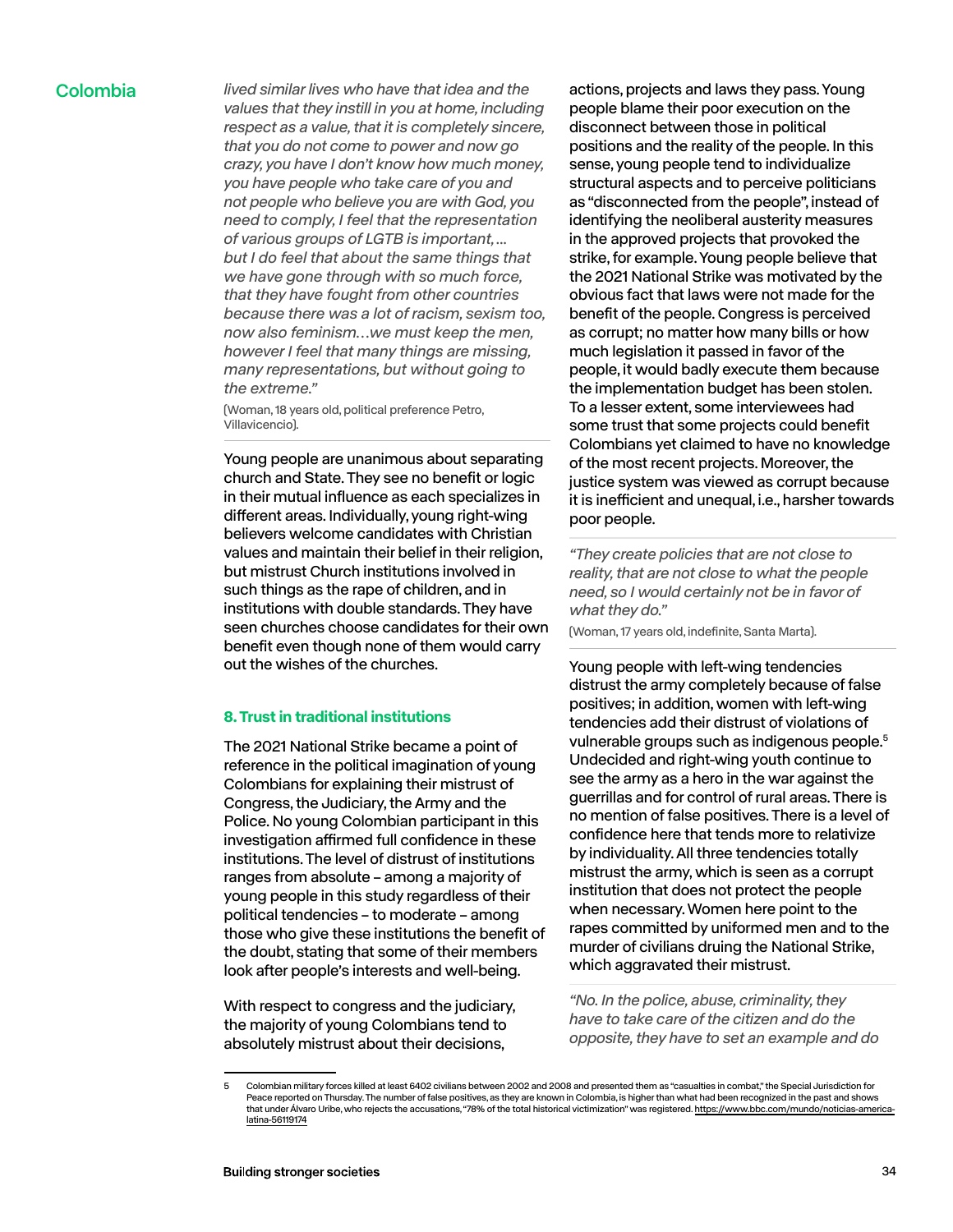Colombia *the opposite. A policeman who goes out to the park and arrests the person smoking marijuana whereas they also smoke. They only take care of people with money. They give them an order and then they follow it, like the one for false positives. Then they don't even serve to do what is necessary."* 

(Male, 24 years old, political preference Petro, Cali).

Some young Colombians do believe in institutions and their trust converges around international organizations such as the UN to ensure human rights and the WHO in relation to the pandemic. Their international status gives them greater security. There is no trust in big business.

#### **9. National politics**

Young people have very superficial notions about political events in the last five years. There is hardly any mention of facts, but many perceptions, which are generally negative. There are many comments such as, "a lot of corruption" and "no good". The 2021 National Strike is exemplified as a test and response to bad Colombian politics that "have only been declining." The plebiscite for peace was voted five years ago yet no young person mentioned this.

*"If it is the lack of ethics and corruption that is seen, if that were not so, the country would be much better. I am not saying that it would be super good either. The problem dates back many years. But corruption does."* 

(Woman, 22 years old, undefined political preference, Bogotá)

A couple of young people mentioned some facts about the 2018 presidential elections. One young woman from the right pointed out that she voted for "Duque because he was the anti-corruption candidate." (Woman, 21 years old, political preference Duque). The young man from the left said, "Petro's elections were stolen." (Male, 24 years old, political preference Petro, Cali). Brief comments emerge such as "Duque's mismanagement gives a feeling of backwardness." (Male, 18 years old, indefinite political preference, Cali). Finally, young people mention the diversification of political thought: "There are more political parties and Colombians are ceasing to be clearly on the right." (Male, 21 years old, political preference Duque, Barranquilla).

According to the young people, the 2021 National Strike marches improved national democracy because people were taken into consideration. A few young people are skeptical of this since other "underhanded" actions will continue to be meted out against the people. The strike led many young people to begin to be interested in the country's problems, which generates great expectations for the 2022 elections as a real possibility for change.

*"I think so, because somehow with those protests, the president was able to listen to people's opinions and that is where democracy goes. So, I would believe in the protests if they served in one way or another not to knock it down, they did not reduce it, but they have not taken it out so to speak, they bear it in mind, so at any time they can restore the reform, they will improve it, but they will put it on. So, the protests worked because the people were listened to, they made themselves felt."* 

(Male, 24 years old, indefinite political preference, Villavicencio).

Regarding the 2016 plebiscite for peace, those young people who remembered it unanimously assert that there was considerable fake news during that period but do not recall what it was about. Only one young woman from the right remembered the putative use of pensions to subsidize the peace process, amnesty for all crimes without reparation, creating "impunity", and permanent seats in congress for the FARC.

*"Too much, because I have a survival pension since my mother died when I was little and I had to go to Colpensiones, because I had to make updates and most of the pensioners said no to the plebiscite because the pension agreement was going to be eliminated. Peace and that they were lies, if you understand me, I feel that the fake news damaged the plebiscite a lot. What was the fake news about? The most I remember was about pensioners, so I tell you, well, I remember that the old men were going to withdraw their money from the bank and said that their pension was going to be eliminated and I do not know that the fake news did not understand how the peace accords were going to change the world, but then impunity and I don't know and nobody is going to give you anything without getting something in return. There are many others such as the seats [for the FARC] that were going to be indefinite, but in reality, they are*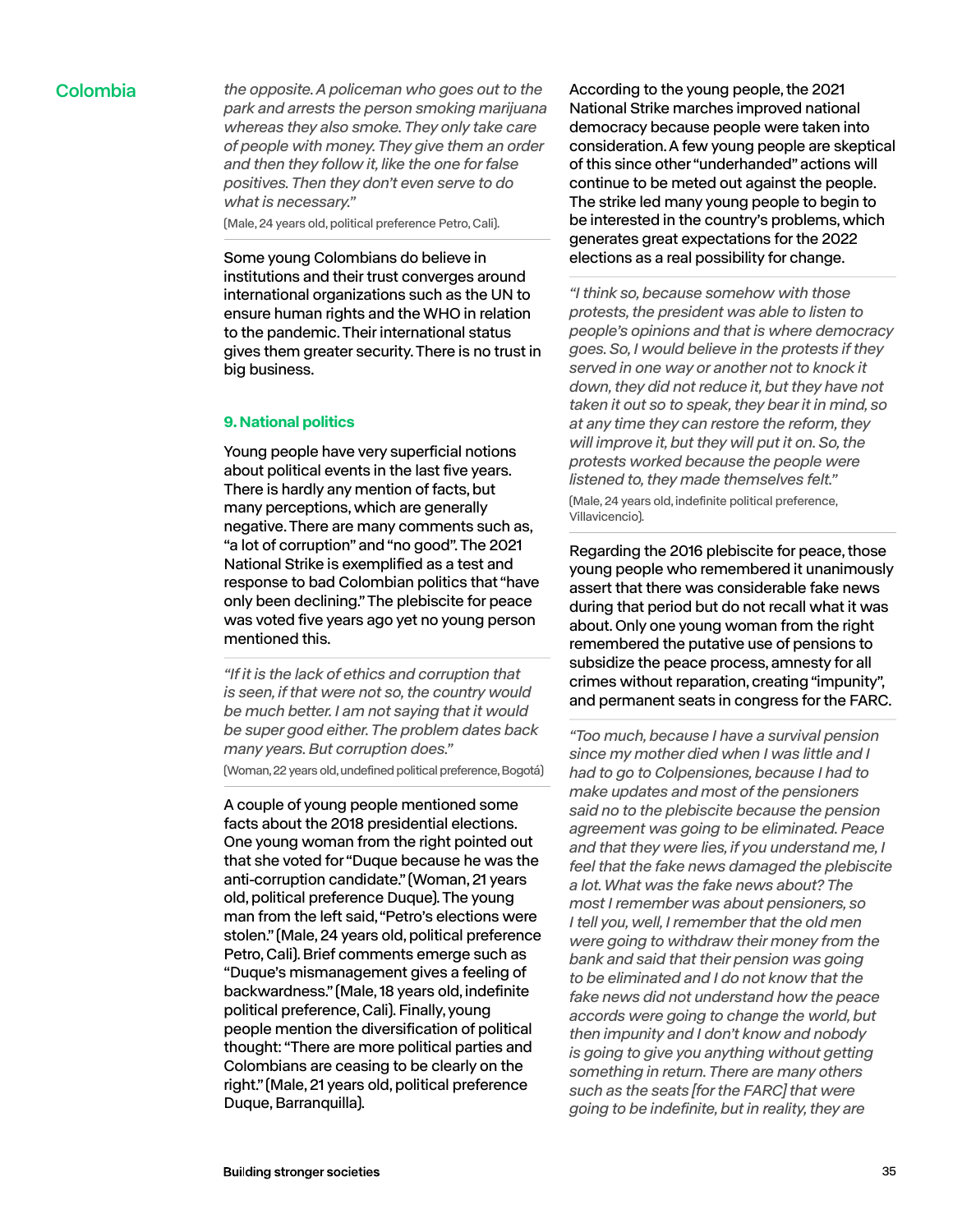Colombia *going to do it for three terms only, so then they have to fight for the votes and those things people say that the Congress and shouts and I don't know what, well, not really. It is like this."*  (Woman, 21 years old, political preference Duque, Bogotá).

> There is a near consensus that politics directly affects the lives of young Colombians: a good future for the country means a good personal future. As the government tends not to invest in sectors such as health, education, housing and there are few job offers, politics is known for a "lack of opportunities". The dim prospect of real change in Colombian politics for the benefit of the people leads young people to think that their only hope for a better future is to go live in

another country, although the National Strike of 2021 gave them a bit of hope and they think that this may change things.

*"Well, honestly, I see a good future for me, but for the country, I don't know. Well, actually I would like to finish my studies. And go on to do a higher degree elsewhere, like in Spain or Chile, and settle there, but not in my country, no, I don't see it. I see that it is on the right track, but I don't know. I just don't know now how things are going, everything looks a bit cloudy. But it may improve for the young, who knows?"* (Male, 20 years old, political preference Duque, Barranquilla).

## The 2021 National Strike is exemplified as a test and response to bad Colombian politics that "have only been declining".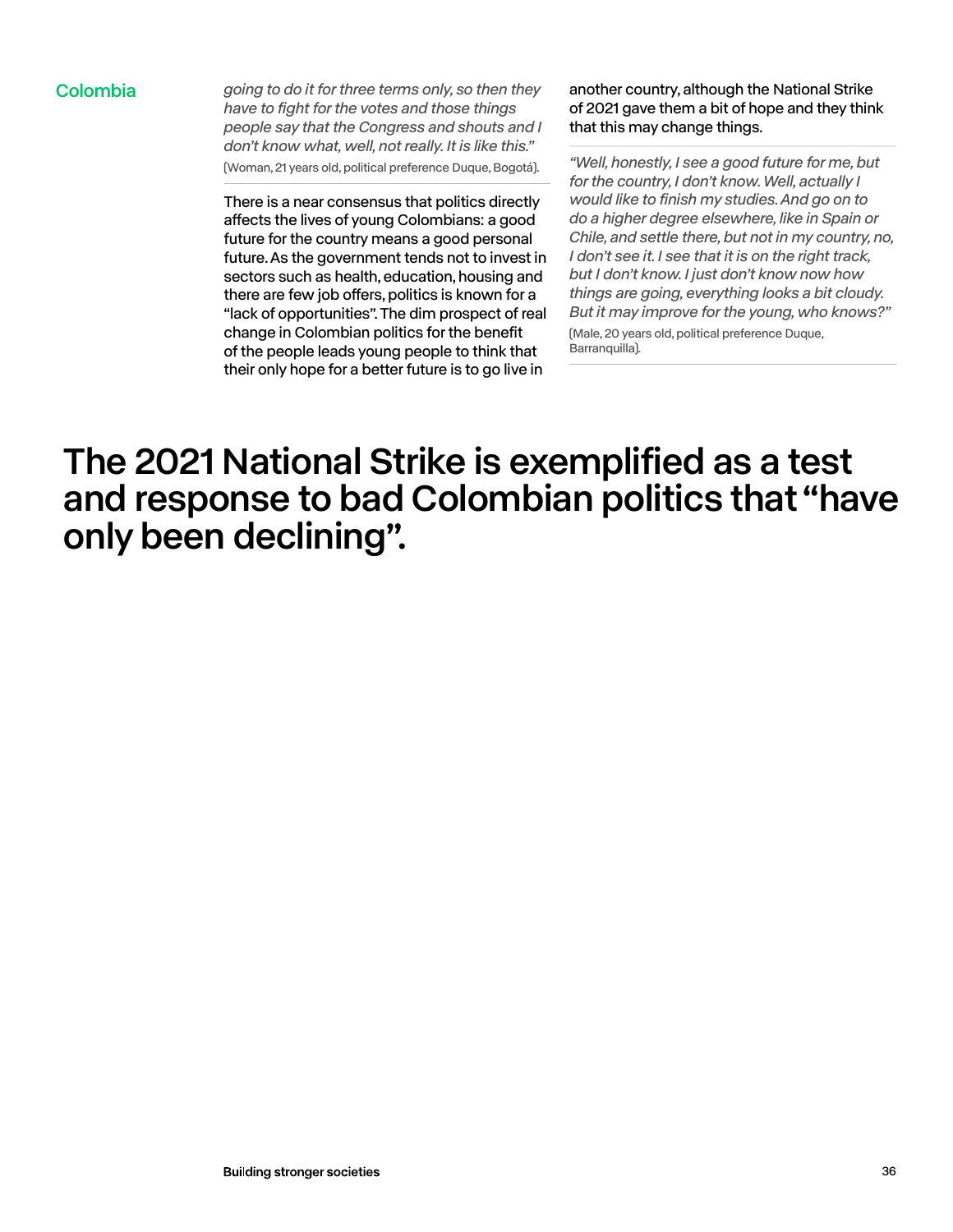<span id="page-36-0"></span>

## **Mexico**

### **Context**

To cover the many different political positions, young people were divided into three groups on the basis of how they voted in the 2018 federal elections in order to have a similar profile of their political ideology. The first two groups comprised voters for Andrés Manuel López Obrador (National Regeneration Movement, MORENA) and for Ricardo Anaya Cortés (National Action Party, PAN). The third group was made up of people who had not voted or who had no political preference for either candidate.

The importance of the division was based on the political ideals of each candidate and could be understood as a "left" and a "right" party. However this polarization is "ideal" as the candidates' proposals do not fit perfectly into a left or right ideology.

Political parties in Mexico are complex, making it difficult to square conceptual categories with candidates and their parties. There is no proclaimed "left" party with a trajectory, interests, groups or programs fit a purely leftist vision. MORENA, led by President Andrés Manuel López Obrador, comes closest to trying to "rescue" this political vision.

Moreover, with the secularization of the church and State resulting from the War of the Reform, the terms "conservative" and "liberal" were attributed to groups that preserve the moral values of the 19th century Orthodox Church or who opted for defining the Mexican State outside of Judeo-Christian morality and everything it represents. With the triumph of the liberals, the term "conservative" began to be used as a synonym for archaic, religious, macho, and old, among other things.

### **1. Information consumption**

To understand how young people think about politics and position themselves, we must consider the information they consume. Some consume considerable information daily, so the analysis of this dimension of the interviews is divided into information about leisure and recreation, and national and international sociopolitical information.

For information about leisure and recreation, young people look most at Facebook, Instagram, Twitter, TikTok and YouTube for information:

*"News appears in my feed. The truth is that I like the news. I'm going to sound very old perhaps, but I do like the news a lot. When it appears, it is something I usually consume."*  (Woman, 18 years old, without political preference towards any party, Puebla)

While each of these social networks presents very varied issues, there is a constant: all young males who were interviewed said that in their leisure time and for recreation they watched soccer matches and sports journalism with related news. The young women have no such clear interest but do show an interest in tutorials as a form of recreation.

Almost all interviewees (with the exception of those who do not use social networks much) enjoy comedy – satirical, rapidly consumed memes in which they recognize their environment.

*"90% of the podcasts that I consume are comedy. They touch on current topics and develop news, but it is minimal, so that you see or listen to it in this case and they are topics where the news is the important thing, if not they simply mention the news and give some developments."* 

(Man, 22 years old, political tendency towards MORENA, Tabasco)

For the vast majority of interviewees who use the Internet for entertainment, the most consumed and most appealing comment is the need for short-term attention only. Short TikTok videos have become very relevant for youth in their leisure moments.

Regarding national and international, and sociopolitical information, news is accessed from the Internet: at least three-quarters of the interviewees mentioned that both the radio and television help to forge a broader point perspective for understanding their immediate and national environment and, for some, even the international context.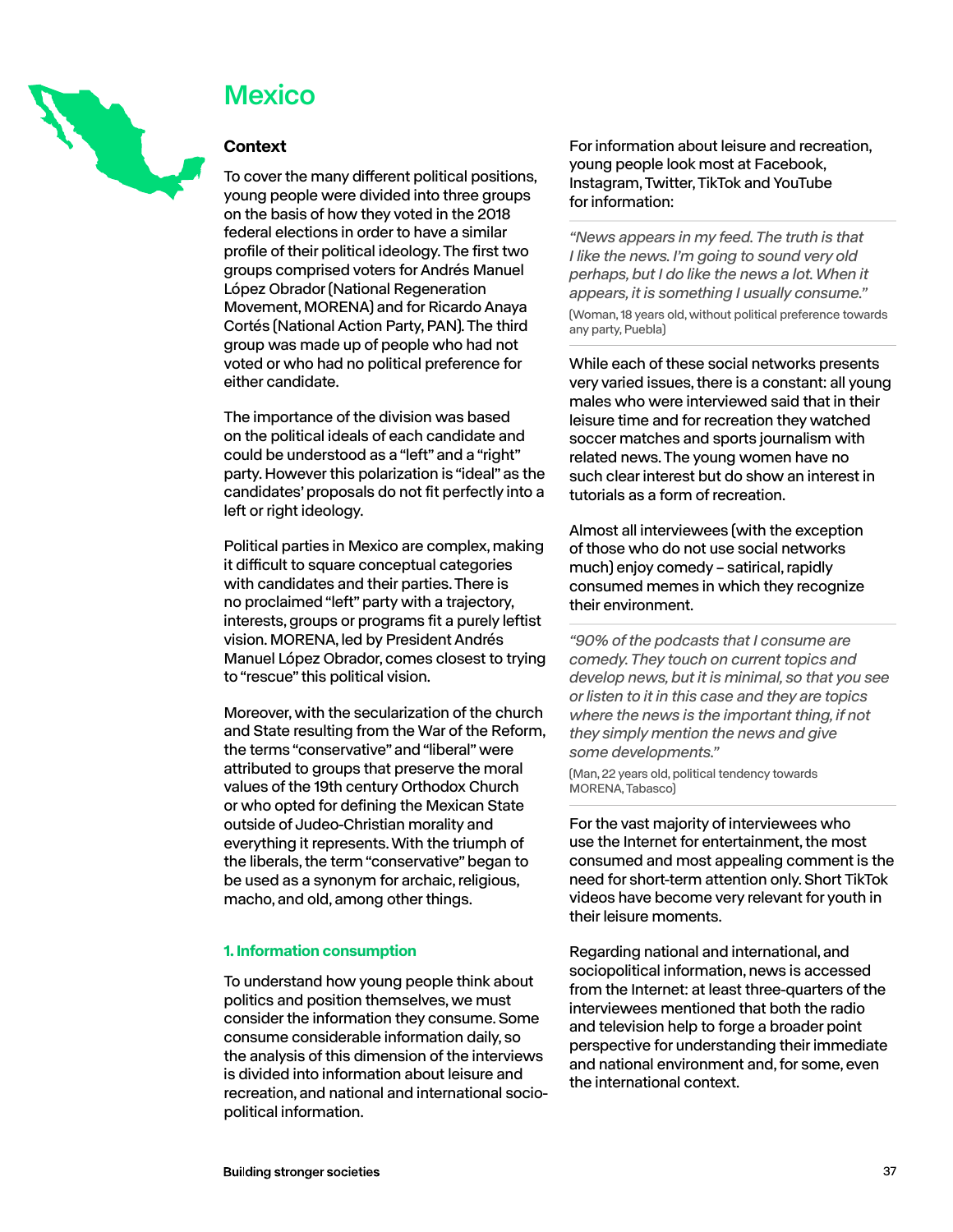Mexico **People who use radio and TV for information** mentioned that they tune in to a specific channel because they listen/watch at specific times when television programming brings family members together. The radio is used more during travel, especially during work/ school commutes.

> *"Sometimes I watch TV, but it's more like that my dad turns it on and I stay with him for a while listening."*

(Woman, 24 years old, with political preference for PAN, Guanajuato)

Young people use Facebook and Twitter most to learn about socio-political issues either through news shared by others or by following official pages and groups.

#### **2. Influencers**

One of the research topics of interest is influencers – public figures in the digital sphere who create and trend within the collective imagination of a specific population.

*"Influencers are always the ones who give you the opportunity to do everything, right? In other words, since they are the ones who inform you about everything, you find out about one from them."* 

(Woman, 21 years old, political preference towards the PAN, Mexico City)

Young people believe that influencers have a more pleasant, satirical way of informing their followers, with which they feel more identified:

*"They don't make it as alarming as the news ... they say things more like gossip than news."*  (Woman, 18 years old, without political preference, Mexico City)

Although the interviewees provided few names, because the influencer were not often well identified, they liked the way they created their content and the image they give.

*"The attitude and presence of the presenters is what draws attention to see their news."*  (Woman, 21 years old, without defined political position, Colima)

What stands out most about influencers is their humor and humorous way of transmitting information, even going so far as to mock very important political figures.

*"I like his sarcasm that makes fun of everything,*  for example, there was difficult news but *still he makes it a joke, like they make fun of politicians."* 

(Woman, 21 years old, without defined political position, Colima)

Another source of trust in influencers is the idea that they inform without following a structured script. For many young people, this notion of free information, as a distributor to social networks and a standard political satire, becomes the alternative to the news on national open TV channels, and has the advantage of brevity and immediacy.

### **3. Other means of communication**

The traditional means of information dissemination such as newspapers and magazines, to which some young people go for information, are digitized, since their families do not have typically buy the physical objects.

In addition, these interviewees, who are in the habit of reviewing the news in official media, are required to read them for their careers; those accessing these media are mostly undergraduates.

*"They asked us to inform ourselves about politics in order to be able to participate in classes ... they demanded that we do research on social and political contexts."* 

(Woman, 22 years old, political preference towards the PAN, Jalisco)

## Young people believe that influencers have a more pleasant, satirical way of informing their followers, with which they feel more identified.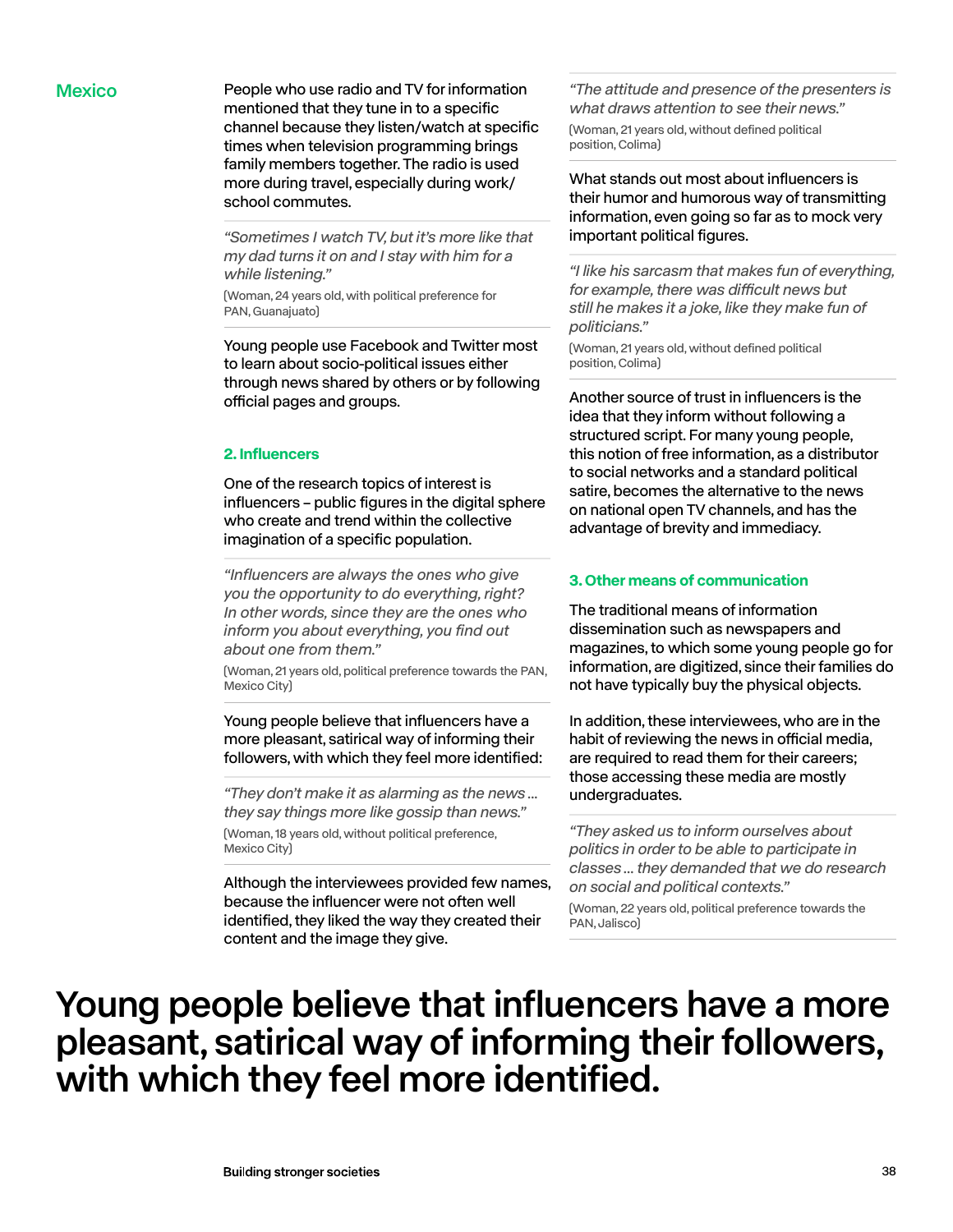Mexico The young people were asked to compare news and information in different newspapers; none stood out. However, for news or scientific information, the *UNAM Gazette* (National Autonomous University of Mexico) was preferred because this university is one of the nationally most renowned for scientific findings and for promoting university culture.

> Young people equate scientific information with hard data and a specific methodology that touches on social issues. This distinction leads to a greater consensus on where information is taken depending on the degree of credibility and confidence that one has in one or another news source.

#### **4. Distrust and fake news**

Distrust in journalistic reports and information found on social networks is a constant in the lives of the people interviewed. The abundance of fake news on the Internet has led young people to develop a series of filters to ensure that such news is true, or at least credible from their perspective. They give some factors more weight than others for inspiring confidence in an information medium.

**1) The family and its informational tradition:** 

the credibility of previous generations and relatives with whom they live daily directly influences whether or not young people question their sources of information. There is a tendency to share family time in front of the TV watching morning and evening news, usually promoted by parents of young people, which generates a kind of automatic credibility about these media.

*"Well, when I don't know about something, I ask my parents or my sister who has already studied it to find out if it is true or not."* 

(Woman, 16 years old, without indefinite political tendency, Jalisco)

**2) Relationship with their immediate social context:** a constant among most interviewees is the contrast between what is said in the media and the reality they observe. In addition, depending on the subject, they relied on people having experienced an event to corroborate or deny the journalistic report.

"It is somewhat difficult to know which news is *true or false if it did not happen in your locality or your state ..."* 

(Male, 17 years old, political tendency towards MORENA, State of Mexico)

**3) The history of the medium or information channel giving the reports:** depending on the level of confidence in the two previous points, some young people – because of personal history, academic information or a previous investigation of certain channels and media – choose to discredit some TV channels, radio stations or Internet pages by appealing to the medium's history of information and disclosure whether cloudy or integrated.

These help explain the filters that Mexican youth apply to inform themselves. All interviewees use them on reports on social networks; Facebook is one of the most used networks for accessing this type of information.

The first filter is the reactions – I like it, I love it, it amuses me, I care, it amazes me, it saddens me and makes me angry. That first contact determines whether or not people lend importance to the report; if it has a lot of funny reactions, for example, it is assumed to be fake. The second filer regards a very polarized opinion. Here, the comments left by users about the news are used and read until the reader finds credibility. If there is still doubt about the news, a comparison is made with other media, such as television, radio, or official pages, among others. Once same information is found in more than one information medium, readers proceed to believe the news or turn to older relatives to resolve doubts about it.

Young people apply filters only with information that is relevant for them and that generates an interest in knowing the truth behind the report. If they are not interested or intrigued by the note, even one that is political or social, they ignore it despite knowing that what they read could be fake news.

*"That's why I get informed. In other words, I have the news and according to how interesting it is to me, I begin to inform myself about whether it is true or not. Obviously, it has a basis, right? Something to prove it. Now if it is true or simply not."* 

(Woman, 20 years old, political preference towards the PAN, Mexico City)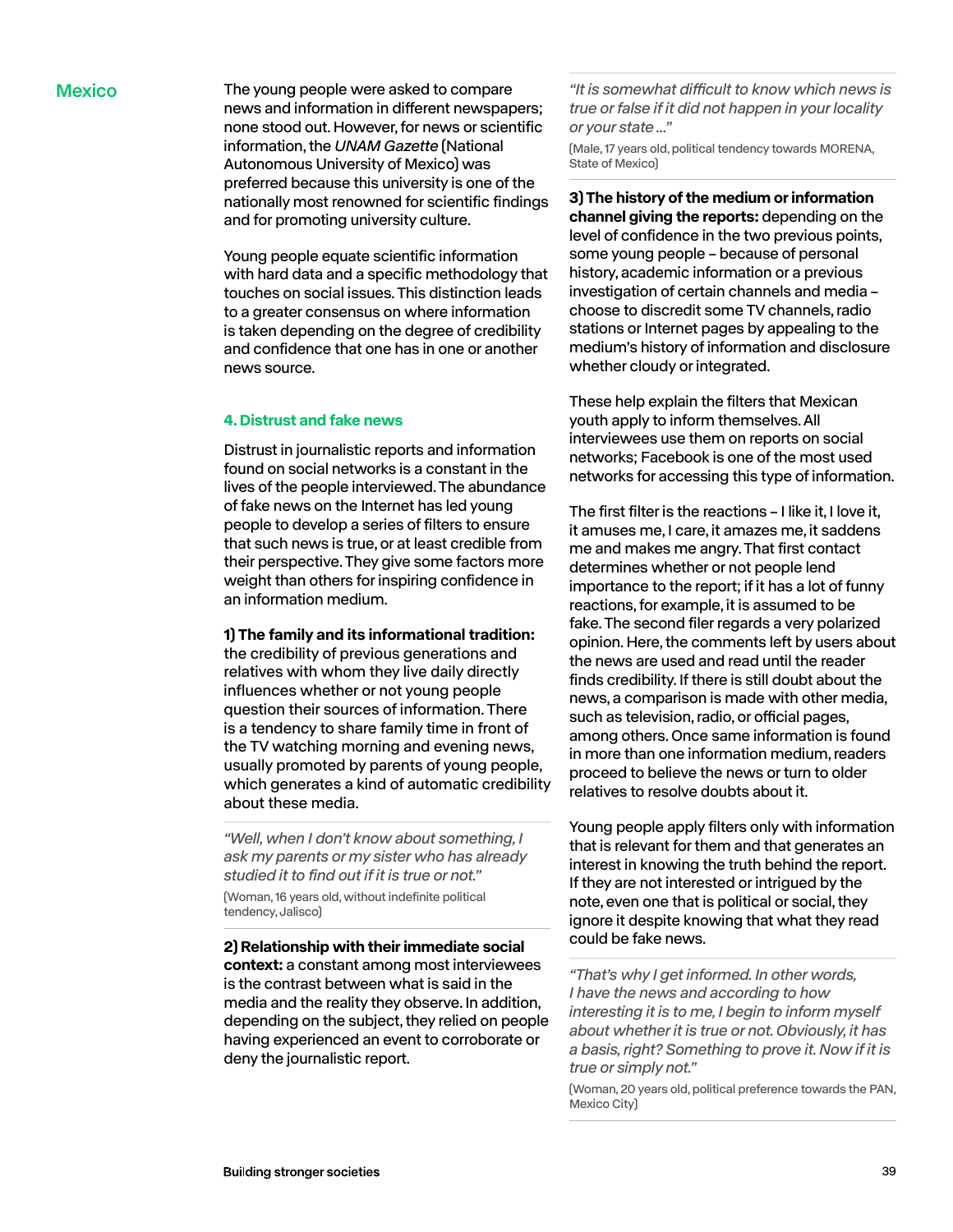Mexico **Although this whole process generates a** sense of approximation about the veracity of the news for young people, it does not yield total and immutable trust, since there is always a possibility of doubt about what is reported given the different sources and pages of information, not to mention the interests and political positions that each represents for the interviewees.

> *"You cannot trust any means of communication 100% because there is no neutrality."*  (Man, 23 years old, with no defined political tendency, Puebla)

### **5. Politics and information**

Mexican youth consider politics to depend entirely on the party system and democratic representativeness since it is difficult to understand one without the other. In other words, young Mexicans do not clearly discern between talking about politics and talking about political parties. Most of them therefore avoid talking about politics with their family and / or friends or even sharing it on their social networks because in the collective imagination, this would represent support or rejection of a party or a specific public figure, which is not necessarily the purpose of these people.

Interviewees exclude social movements, demonstrations, groups with a nonpartisan or anti-systemic political orientation from the "political" category (even though they are an important dimension that is addressed in the interviews). The informational analysis here is therefore divided into partisan politics and non-institutionalized political practice (although young people do not consider this to belong to the same category as "politics").

Recalling the division into three political preferences based on the vote, and ignoring the ever-present quarrel between the right (represented by PAN) and the left (represented by MORENA) in the current Mexican population, this study will highlight the most salient factors of each subgroup of interviewees.

The first subgroup refers to those who tend towards MORENA, where the sense of credibility is strengthened by *La Mañanera* (the President's daily press meetings taking stock of the country socially, politically and

economically. These young people consider this information to be less distorted since the President and his team give the information directly to the media,

The second subgroup comprises those who voted PAN and who normally consume the news from television stations and influencers.

*"I do not complicate it much and it depends on whether I see that someone shares a story, I will verify a page that is trustworthy to see if it is true. News pages are always current, so if they are there, then it is true. I also use comments a lot, so I get in there and check."* 

(Male, 17 years old, political tendency towards PAN, State of Mexico)

The third group, comprising people with partisan impartiality or who annulled their vote, is informed more through social networks or alternative information media such as podcasts, YouTube channels, etc.

The analysis of the information on noninstitutionalized politics indicates that the three groups opt for social networks as their first contact with non-partisan politics and see them as a space where everyone can opine on more controversial issues such as social movements or the various forms of social demonstrations and organization. It is believed that it is easier on social networks to access thoughts different from the current hegemonic order.

In daily life where social networks are present in the interviewees' lives, Facebook and Instagram memes and infographics, to mention a few sources, are the main triggers for involving young people with political and social news.

The interest of young people is captured by the conjunction of several elements – rapid consumption of synthesized information, humor and familiarity with references from cinema, television series, and influencers who are nationally and internationally in vogue. This format uses colloquial language and, on many occasions, discourse bordering on the ridiculous combined with some news of political and social importance. This iconographic phenomenon generates interest on any current topic that later leads young people to official and unofficial media.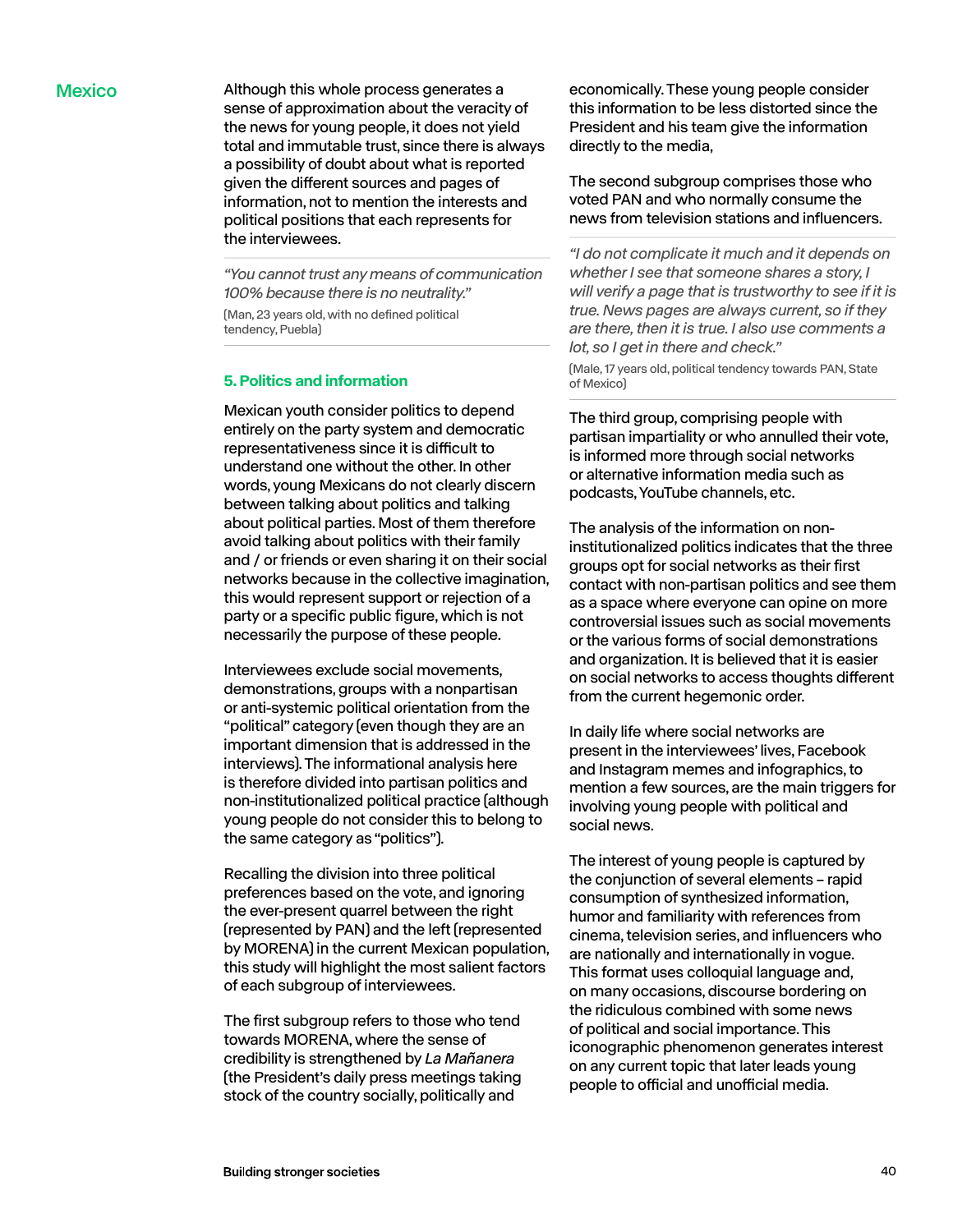#### Mexico **6. Trust in traditional institutions**

State institutions – seen as a nexus of relationships between the government and the Mexican population – for satisfying basic needs make trust extremely important in a holistic view of how youth see the State and the current political system.

The official pages of State institutions are considered to be trustworthy sources of information. However, young people are drastically opposed when asked about their trust in the institution per se, since almost none trust in this State institution because deputies and senators had a reputation of for working very little and the exorbitant sums of money they charge to occupy a seat. There is a shared idea about the corruption in this institution as being driven by personal interests (mainly economic) and the tradition of inherited positions by relatives and *compadrazgos* (political contacts) of those in the position.

The Secretary of Security and Citizen Protection, represented by the police, elicits generalized mistrust. Unlike the Congress of the Union, where distrust is confirmed by news

## The young people interviewed seem to have more respect for the practice of political demonstration than for the ideals of the social movements.

fully trust any institution, except when they have worked in them and have seen internal structure functions in a way they consider good or satisfactory. However, there are reservations even here because these institutions are seen as being susceptible to corruption because of the officials who work in them.

*"I agree with my colleagues, sincerely I do not trust even my shadow much less than politicians, they are the ones I trust the least, I do not trust institutions, obviously there are good people, bad people, dedicated people, but with sincerity, no."* 

(Woman, 22 years old, political tendency towards PAN, Yucatán)

Although a couple of institutions in which a minimum of trust was placed were mentioned such as the Congress of the Union, the police and the army were controversial because of generalized responses, two based on the personal experience of the interviewees and one based on indirect perception.

When asked about trust in the Congress of the Union, young people were initially uncertain: a significant number did not know what it was or did not relate it to its legislative exercise. (For the most part, those who were knowledgeable had a minimum level of education and a bachelor's degree, or a career involving social issues). However, once they understood its function, interviewees agreed that they had no

about it, distrust in the police is nuanced by the real experiences of young people with these public servants, which leads them to reject this body of institutional coercion. Almost all of the interviewees have been victims of some abuse of police power and extortion; those who have not themselves been victims of the police have known people whose testimony helps create their dislike.

*"Well, I don't trust the police because sometimes they are the ones who ... instead of helping you, harm you, sometimes they steal what little you have and sometimes you are not the problem."* 

(Man, 22 years old, political tendency MORENA, Chiapas)

Perceptions of the Mexican army are slightly more complex and differ greatly among interviewees, with responses ranging from absolute fear to respect and admiration. The point of view is basically balanced, however: everyone speaks about the "remoteness" of interactions, taking the police as a point of comparison, since both organizations are empowered to use violence to keep the peace (ostensibly).

There is nonetheless a certain confidence in this institution primarily because the army, unlike the SSP, is present during natural disasters, such as floods, hurricanes, earthquakes, etc. It should be mentioned that corruption in government institutions was never ruled out.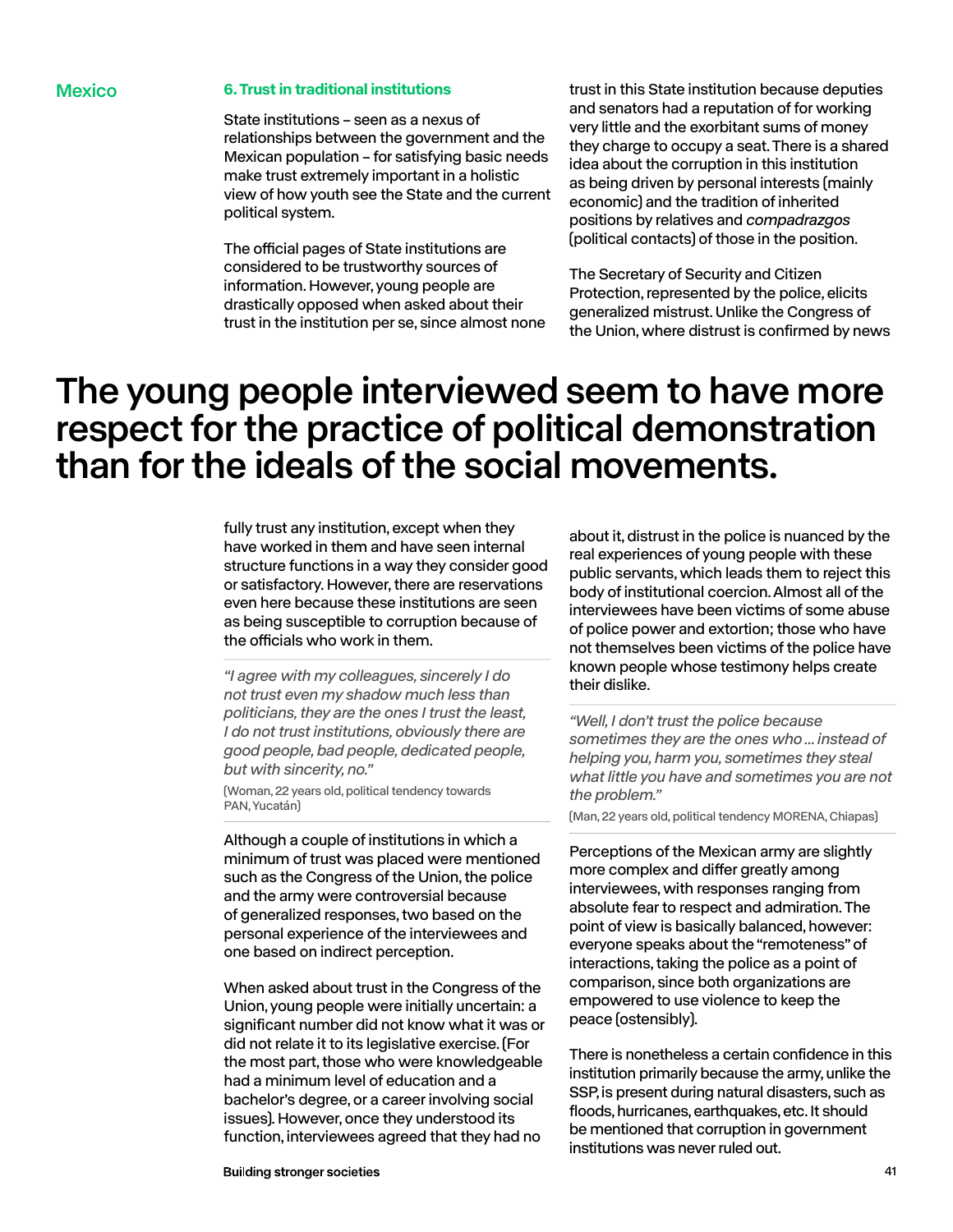#### Mexico **7. Political organizations and representation**

The analysis of representativeness and opinions about the various forms of representation is an important topic to explore and must be set in the context of mistrust of traditional political parties and institutions, a constant in this study.

Representativeness and how young people understand it in their respective political positions involves understanding their selfperception as multidimensional beings in a conglomeration of lines and axes of social and political thought. The majority of the interviewees feel unrepresented by institutions, political parties, or candidates; this leads us to think of alternative ways for them to get byond this feeling.

On the one hand, social movements – demonstrations, strikes, closures, etc., – seem to elicit respect for the group's ideologies more for their "courage" in creating these forms of resistance than for the vindication of the ideals. In other words, the young people interviewed seem to have more respect for the practice of political demonstration than for the ideals of the social movements.

*"If there is a demonstration, it is because there is a conflict that must be resolved ... it is not right for people to be branded as unruly if they are not reporting why they are dissatisfied or why they are demonstrating."* 

(Woman, 22 years old, political tendency towards MORENA, Querétaro)

The vast majority of male interviewees did not feel that they belonged to or represented a movement since they were not part of any; the female interviewees felt that the feminist movement was representative.

*"I do feel identified with feminism to the point where I say: I know I have support. And how do I identify myself, that is, if something happens to me tomorrow, I know that there are people who are going to scratch, break, scream, to find me, or for justice to be done, or for my mother to go out and look for me and not be alone."*  (Woman, 18 years old, with no defined political tendency, Puebla)

A fear of labels when claiming to be part of a movement is based on three issues: (1) ignorance of all of the dimensions of a movement's action and thought; (2) the idea that belonging to a social movement requires agreement on everything and allows no margin for criticism, and (3) the perception that being inserted or fitting into a social movement limits the multidimensional aspect of an individual's thinking or action.

*"You must be 100% in accordance with your own ideals or you cannot fit in with them."*  (Woman, 18 years old, with no defined political tendency, Mexico City)

For these reasons, interviewed youth opted for supporting specific social and political causes rather than movements (waving nihilism as a flag for not identifying with everything, and being part of many causes with which they agree so as not to limit themselves). The environment, animal rights and philanthropic or charitable actions for the benefit of vulnerable social groups were the most prominent causes.

#### **8. Participation**

Considering the representativeness and causes in which young people are interested, participation hinges largely on the dissemination of information about the topics that interest them. Even women who felt that the feminist movement represented them, despite the recent rise of mobilizations in the streets, have shown their support only through social networks.

*"From my trench is what I can support … the least I can do, for my part, is share it with my family … open up a dialogue with people who are close.… I have never gone out to march, or I don't have the voice to make the movement seem bigger.… Maybe I do feel like it, but there is the fear of going out and demonstrating and all those things."* 

(Woman, 18 years old, with no defined political tendency, Puebla)

Voting in elections for political representatives is a form of participation that all saw as legitimate and agreed that it created change and provided guidelines for legitimating representative democracy. They even asserted that it is the most reliable form of social organization for the number of people living in a country.

*"I do believe that people have to vote.... I believe that whether or not they vote, nothing happens, they do not give the votes to another*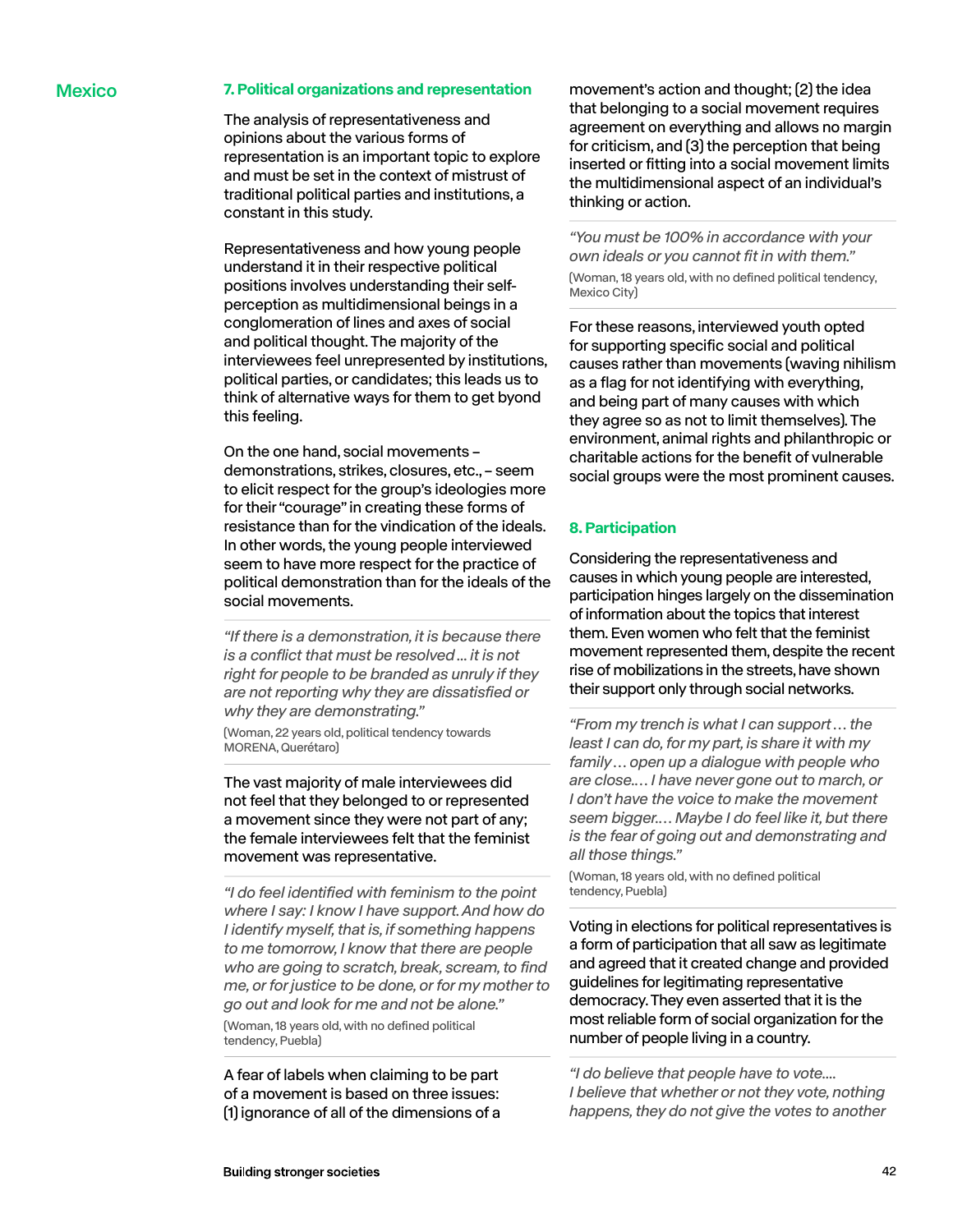Mexico *party but they are wasting an opportunity that could benefit or harm them in the future."*  (Male, 17 years old, with no defined political tendency, Nuevo León)

### **9. National politics**

Interviewees see the political scenario in Mexico as very uncertain (except those who feel represented by MORENA), since the candidates are viewed as insufficiently prepared to occupy the positions they are assigned and insufficiently invested in the people who trust them.

*"MORENA says, 'The hope of Mexico' then it should have to gain the trust of the people."*  (Male, 22 years old, without defined political tendency, Baja California)

Listening to the demands of the youth population is perceived as quite inadequate. Young people believe that something should

#### that individuals in their daily lives prevent the system from operating as it should.

*"I believe that what is really lacking is for people to change, for people to go out and vote.... I think we lack a lot of responsibility as citizens to improve our country."* 

(18-year-old woman, no defined political tendency, Mexico City)

In sum, young people divide national politics between representatives of public office and individual decisions of the population. The first exercises direct influence through the values and work done in the State apparatus; the second exercises indirect influence by voting, which interviewees consider highly credible for deciding the direction of the country.

An additional important issue that helps justify categorizing interviewees by their vote is that more than half are uninformed about the

## Young people believe that something should be done about making it more important for the government to inform the population about political processes.

be done about making it more important for the government to inform the population about political processes and to generate strategies for surveying the current demands of the young population.

*"We need information campaigns that are broadcast over social networks. That is what we young people occupy the most, as well as on TikTok because it is the new thing."* 

(Woman, 24 years old, with a political tendency towards the PAN, Guanajuato)

Another important belief is that personal corruption is the country's biggest problem, beyond systemic failures: the solutions proposed by the youth proceed through individualist route of change. Some even go so far as to say that the government *per se* is not structurally or systematically wrong, but

dichotomy of a political left and right. Only a few had a more or less correct idea about this division (mostly those holding a bachelor's degree or with a career in the social and / or political sphere).

In either case, all agreed that these labels are not currently applicable to Mexican parties whose political proposals are generally perceived to be similar. Young people do not consider that these categories of analysis are important, for the same reason that they do not identify themselves with a right or a left.

*"It is assumed that before they were 'liberals' against conservatives but no one wants to be conservative anymore, so they are all liberals."*  (Woman, 22 years old, with no defined political tendency, Querétaro)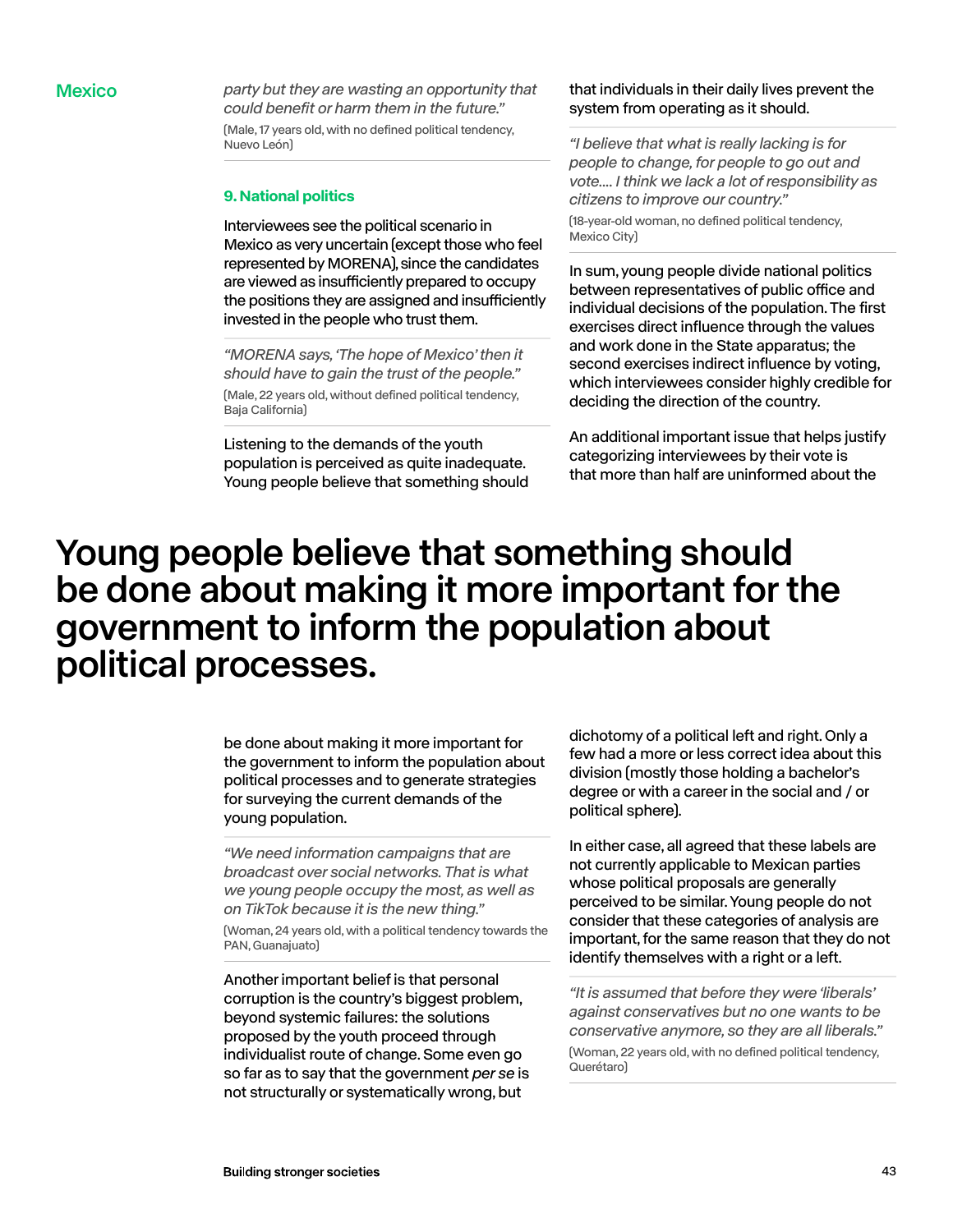## <span id="page-43-0"></span>Country specifics

**Argentina:** there is an appreciation of democracy considering the country's dictatorial past and the actions of human rights movements. The growth of the Libertarian Party (right) draws attention for its connection with young people, social networks, and influencers. It does not fit in with the traditional right, which makes it legitimate among young people with different ideological orientations. Having churches participate in politics is perceived as negative, both by those who claim to be on the left and the right. This was the only country where sharing false news was not immediately linked to political dynamics.

**Brazil:** politics, as a whole, is seen as totally corrupt and outdated. There is a tendency to seek what seems authentic, new, and transparent (accountability) via social networks in politics. The vote for Bolsonaro is defended by those who consider him authentic, honest and "new". Young Bolsonarists even defend authoritarianism and closing institutions to strengthen democracy.

**Colombia:** politics is seen as oligarchical and leaders as being relatively unconcerned with the population and youth. There is a tendency to distrust traditional media, especially channels such as *Caracol* and *RCN*, owned by millionaire families having their own interests. There is a tendency to look for international media to learn about one's country, especially among right-wingers and the politically undefined. There is a willingness to see someone new to politics who comes from the people and actually represents them. "Paro 2021" was seen as a necessary political rebirth of youth, while distrust in the military forces increased because of the deaths caused by repressing protest.

**Mexico:** most respondents except those who voted for Morena (the leftist *Movimento Regeneração Nacional* party) notice no substantial difference between political leaders from different parties who all have the same proposals and do not keep their promises.

## Specificity of youth today

This study follows international trends in conducting qualitative studies on youth and democracy and presents new information about the behavior of Latin American youth in general regarding the popularization of the Internet, social networks, and streaming platforms in the region.

The study verified that the online consumption of information and entertainment was an abandonment of traditional television, radio and print media programming. Streaming platforms such as Netflix, Disney+, and Amazon Prime gained greater relevance for the consumption of cultural products such as movies, series, and documentaries.

Unlike previous generations, young people today experience an informational "tsunami". And amid network offerings, they prefer to seek content projecting self-esteem and selfimprovement, which is humorous and offers things like makeup classes and games. In their own words, these are escapes from news that is permeated by injustices and sufferings.

Regardless of political positions, a huge opening exists for the defense of the struggle against oppression (women, blacks, indigenous people, LGBT+), environmental guidelines and the defense of animals (against animal cruelty, veganism). Among more conservative young people and/or those on the right, this is accompanied by an emphasis on entrepreneurship based on neoliberal subjectivity and the appeal of neo-Pentecostal churches.

Most young people interviewed use social networks (mainly Instagram, TikTok, Twitter) primarily for socialization, personal evolution, information, politicization and engagement; these tasks are interconnected. While chilling out with a funny TikTok video, young people can get notifications on their Instagram accounts about an entrepreneurship video they admire, read a comment about the latest happening at the Parliamentary Commission on Covid, or like a photo of their college friend's breakfast.

That young people perceive the surrounding political reality through networks has several implications. Politics takes the form of news but mainly as commentary, reaction, or debate on a news or event such that young people perceive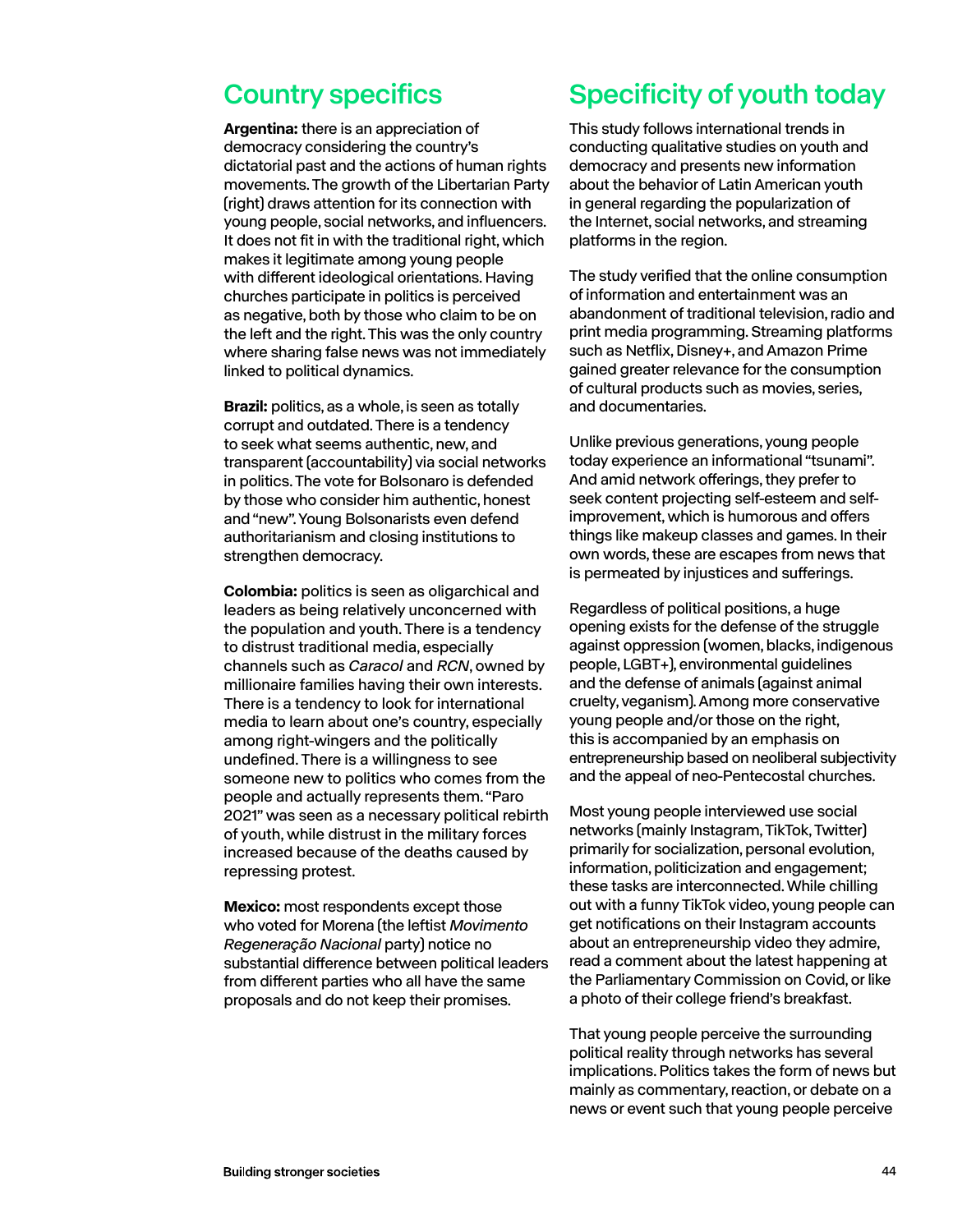politics as being linked to the dynamics of polarization and a bubble effect.

Posting, clicking, and liking are forms of affective bonding. "Posting everyday things" is a way of approaching and looking for identification with others. When young people express themselves politically through networks and receive positive or negative feedback in the form of likes, dislikes or comments, they are constituting a socialization and politicization network.

Cancellation or "unfollowing" is perceived to be a hostile political action by someone who does not know how to deal with what is different. Although many young people spontaneously seek information about politics, the content ends up in their timelines and murals as controversy. The perception that politics equals division/ confrontation is widespread and Twitter is the platform most used by the most politically engaged to be informed about these issues.

Politics also reaches young people mediated through influencers or posts from people who are well positioned online. Several young people began to become politically aware by seeing comments on the networks of those they follow or influencers they liked or with whom they agreed, starting a process of political awakening. Moreover, comments with which they disagreed provoked a backlash prompting them to start thinking about agendas they had never thought of.

The vast majority of young people interviewed could not remember the deputies or the states for which they had voted in the previous elections. City councilors are better remembered however, and cases even appear of young people who have engaged in the political campaigns of councilors because they are family members, friends, or fellow worshippers. The local politics of proximity seem to be a more accessible gateway for these non-partisan and engaging youth. Councilors with a history of commitment, a favorable attitude towards helping the most needy, and who rebel against political corruption or exploitation, and present themselves in the networks are more liable to create political ties.

Young people are not anti-democratic. They defend the importance of the democratic institutional order. For them, democracy is synonymous with freedom of expression,

community involvement, especially online, and transparency. However, previous research carried out in other contexts has shown that they feel absolutely unmotivated to engage in current politics because they perceive politics to be corrupt, violent, alienated from the people, centered on self-interest, inflexible, and not very receptive to having young people participate.

All respondents recognize that it would be important for young people to participate more in politics but hope that other, more motivated, knowledgeable young people will engage politically to change things. Most respondents are afraid to actively and explicitly participate in politics for fear of being caught in the networks of corruption, losing their personality, and even being attacked personally

Most respondents say they are naturally attracted to younger politicians because they share a common ethos and language. This is primarily because they perceive that young people tend to be more "open-minded", and that if younger politicians are not open-minded, they are behaving like traditional politicians. In this sense, young people expect that political representatives are conservative about life, regardless of their age.

All those interviewed stated that the parties should create more space for young people in positions of power and representation, open direct communication channels with them, and address topics of interest involving education or incorporation into the labor market, among others. Young people also being involved into party life as problematic because they lack funds and therefore options.

Furthermore, young people agree that politics should be presented in a lighter, more flexible and attractive manner. Short, seductive, eyecatching texts, a tweet, "stories" or a light, amusing TikTok video catch their attention in the informational tsunami in which they live. Where polarization and political division lead to rejection and fatigue, interviewees' turn their attention most to controversy.

Finally, virtually all interviewees emphasize the improvement of education and, above all, of political education as essential for democratic participation. All claim to be aware of their own lack of knowledge about daily political rituals and how the State functions, which also distances them from traditional politics.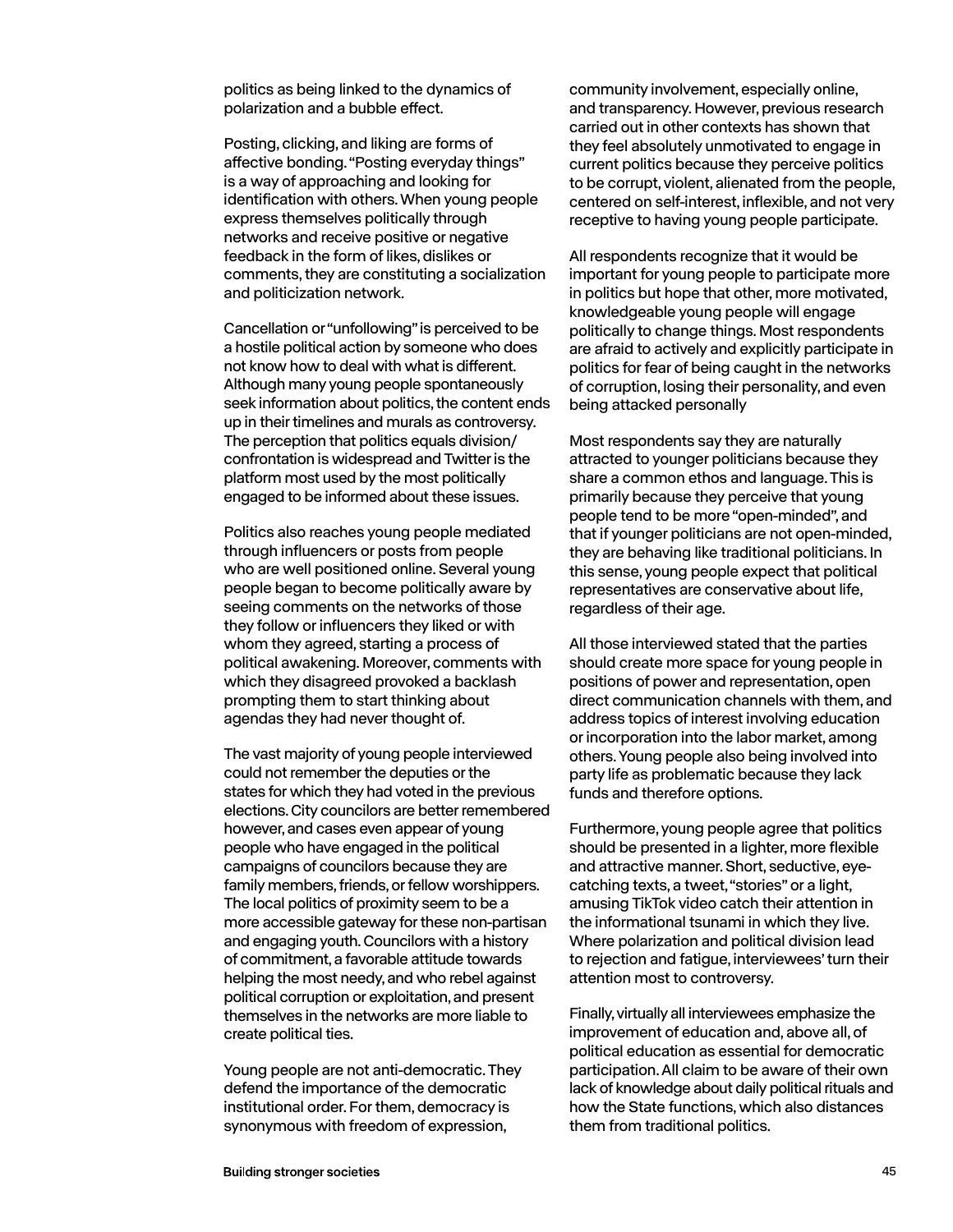## <span id="page-45-0"></span>Recommendations

- Support actions with youth by promoting specific channels for youth participation, using language that youth understand/speak and greater online presence.
- Promote programs aimed at young people both in political parties and in other democratic institutions (the judicial system, press, Congress…). Example: Youth Parliament (Brazil).
- Support youth candidacies that are innovative, transparent and use online communication.
- Support agendas that interest youth: environmental struggles, defense of animals, defense of struggles against oppression by gender, race, ethnicity; defense of education.
- Bet on the local sphere: the municipality as a locus of connection between young people and politics.
- Give democracy concrete meaning that is rooted in everyday life
- Bet on political and legal education in the school and university curricula.
- Bet on producing truthfulness and informative legitimacy in traditional communication, but with more direct channels of communication with youth.
- Invest in media that promote young people in newsrooms, in specific information channels for youth that focus on listening.
- Foster formats in which young people can participate in journalism/stories and not take a passive stance as news consumers. Develop new, more dynamic formats.
- Bet on informational education and on the criteria for identifying and deconstructing fake news.
- Invest in easy-to-use, explanatory, summarized, interactive platforms where people can follow the activities of parliamentarians and the evolution of laws and other government activities on issues such as the environment, inequality, women, animals, etc.
- Invest in alternative, local, non-mainstream media, which are part of the reality of young people and where they can assume the role of content producers and engage in the production of news that interests them.
- Foster counter-narratives on corruption.
- Foster discourses promoting the importance of collective action and involve the community in political decisions.